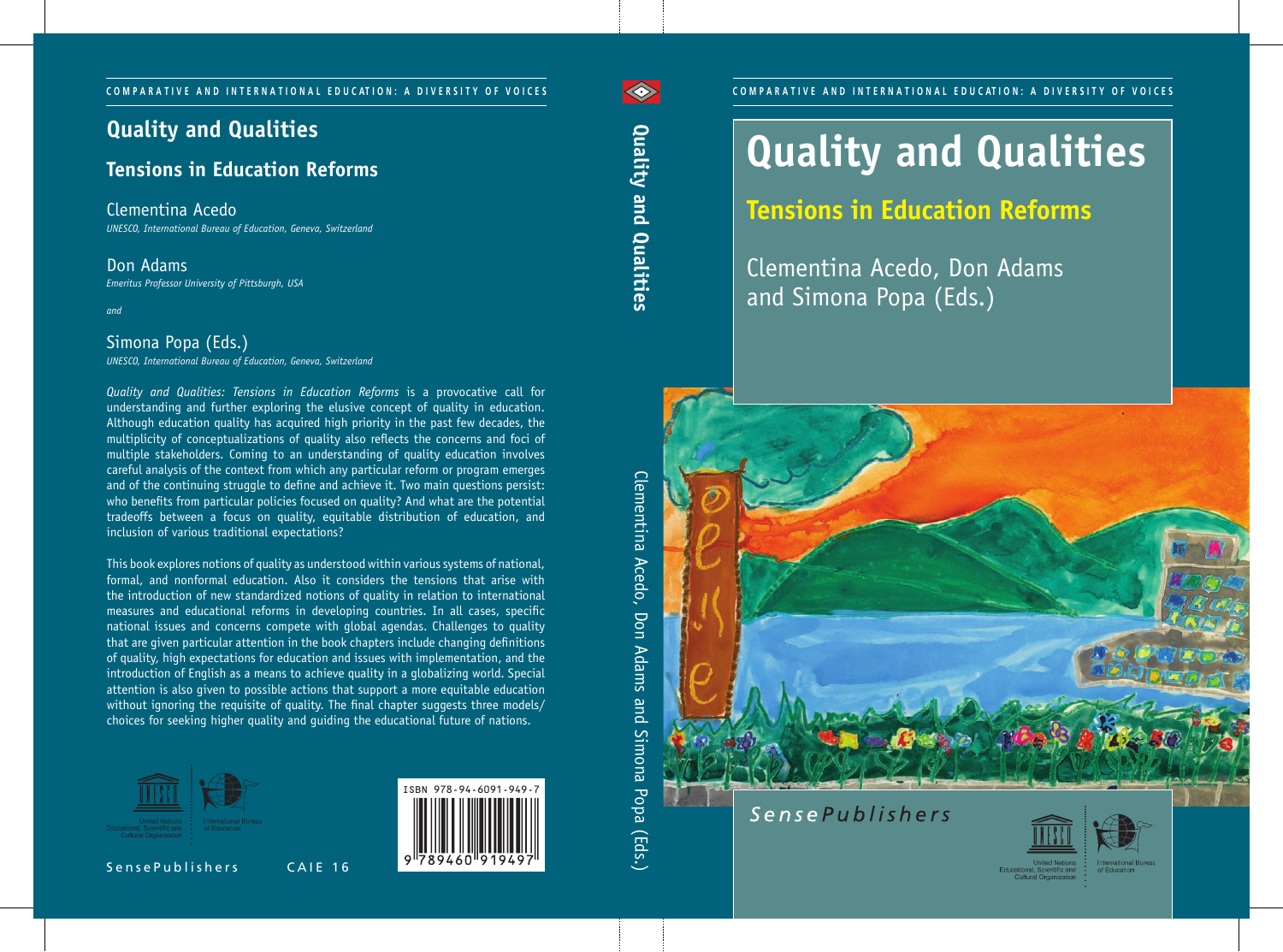QUALITY AND QUALITIES: TENSIONS IN EDUCATION REFORMS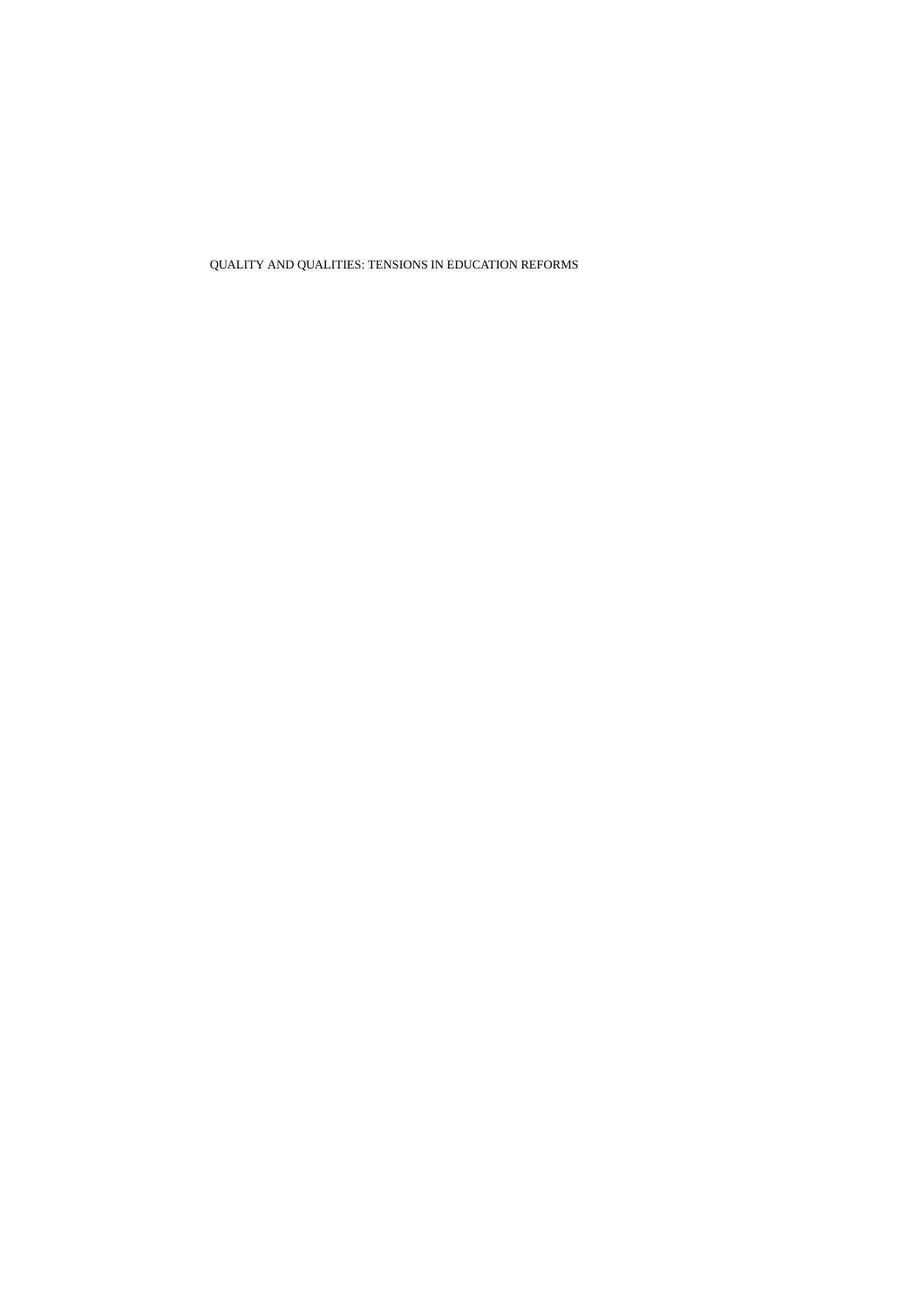### COMPARATIVE AND INTERNATIONAL EDUCATION: A Diversity of Voices

Volume 16

*Series Editors* **Allan Pitman**  *University of Western Ontario, Canada*  **Vandra Masemann**  *University of Toronto, Canada*  **Miguel A. Pereyra**  *University of Granada* 

*Editorial Board*  **Mark Bray**, *University of Hong Kong, Hong Kong PRC*  **Ali Abdi**, *University of Alberta, Canada* **Christina Fox**, *University of Wollongong, Australia* **Steven Klees**, *University of Maryland, USA* **Nagwa Megahed**, *Ain Shams University, Egypt* **Crain Soudain,** *University of Cape Town, South Africa*  **David Turner**, *University of Glamorgan, England* **Medardo Tapia Uribe**, *Universidad Nacional Autónoma de Mexico*

#### *Scope*

*Comparative and International Education: A Diversity of Voices* aims to provide a comprehensive range of titles, making available to readers work from across the comparative and international education research community. Authors will represent as broad a range of voices as possible, from geographic, cultural and ideological standpoints. The editors are making a conscious effort to disseminate the work of newer scholars as well as that of well-established writers.

 The series includes authored books and edited works focusing upon current issues and controversies in a field that is undergoing changes as profound as the geopolitical and economic forces that are reshaping our worlds.

The series aims to provide books which present new work, in which the range of methodologies associated with comparative education and inter-national education are both exemplified and opened up for debate. As the series develops, it is intended that new writers from settings and locations not frequently part of the English language discourse will find a place in the list.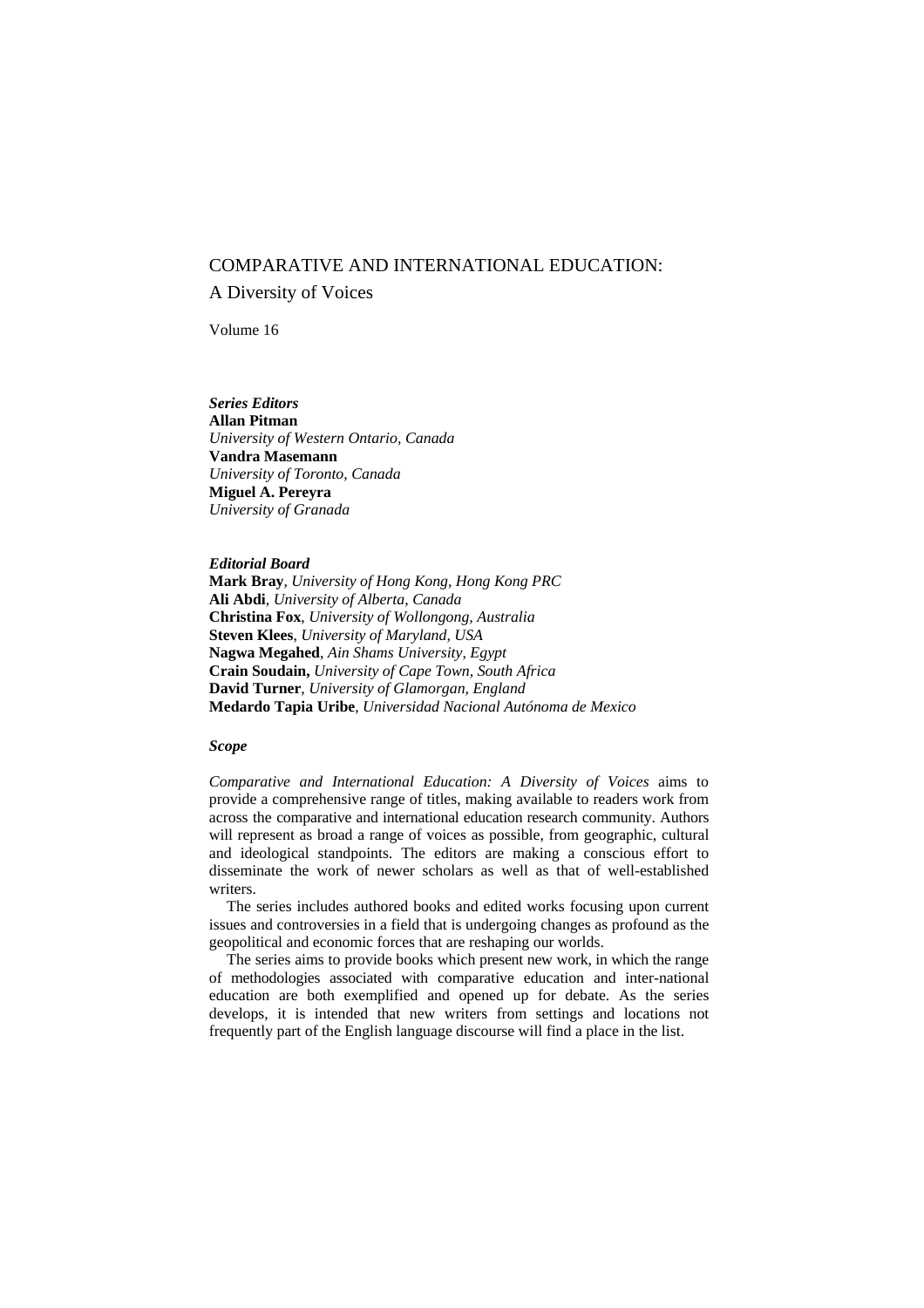# Quality and Qualities: Tensions in Education Reforms

*Edited by*

Clementina Acedo *UNESCO International Bureau of Education, Geneva, Switzerland*

Don Adams *University of Pittsburgh, USA*

and

Simona Popa *UNESCO International Bureau of Education, Geneva, Switzerland*



SENSE PUBLISHERS ROTTERDAM / BOSTON / TAIPEI



**United Nations** Educational, Scientific and Cultural Organization



International Bureau of Education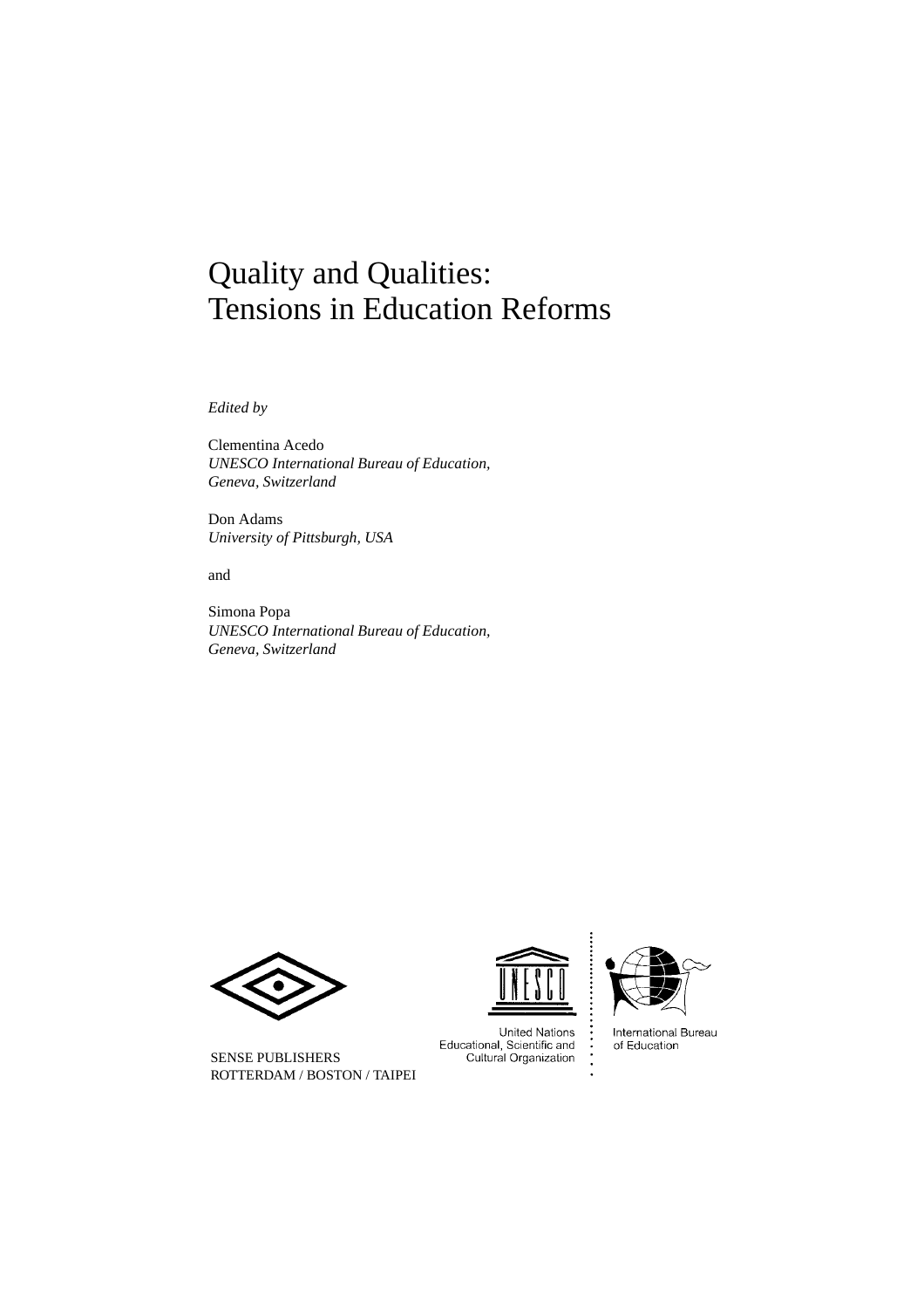A C.I.P. record for this book is available from the Library of Congress.

ISBN 978-94-6091-949-7 (paperback) ISBN 978-94-6091-950-3 (hardback) ISBN 978-94-6091-951-0 (e-book)

Published by: Sense Publishers, P.O. Box 21858, 3001 AW Rotterdam, The Netherlands https://www.sensepublishers.com/

The ideas and opinions expressed in this work are those of the authors and do not necessarily represent the views of UNESCO IBE. The designations employed and the presentation of the material in this publication do not imply the expression of any opinion whatsoever on the part of UNESCO IBE concerning the legal status of any country, territory, city or area, or of its authorities, or concerning the delimitation of its frontiers or boundaries.

*Printed on acid-free paper*

All rights reserved © 2012 Sense Publishers

No part of this work may be reproduced, stored in a retrieval system, or transmitted in any form or by any means, electronic, mechanical, photocopying, microfilming, recording or otherwise, without written permission from the Publisher, with the exception of any material supplied specifically for the purpose of being entered and executed on a computer system, for exclusive use by the purchaser of the work.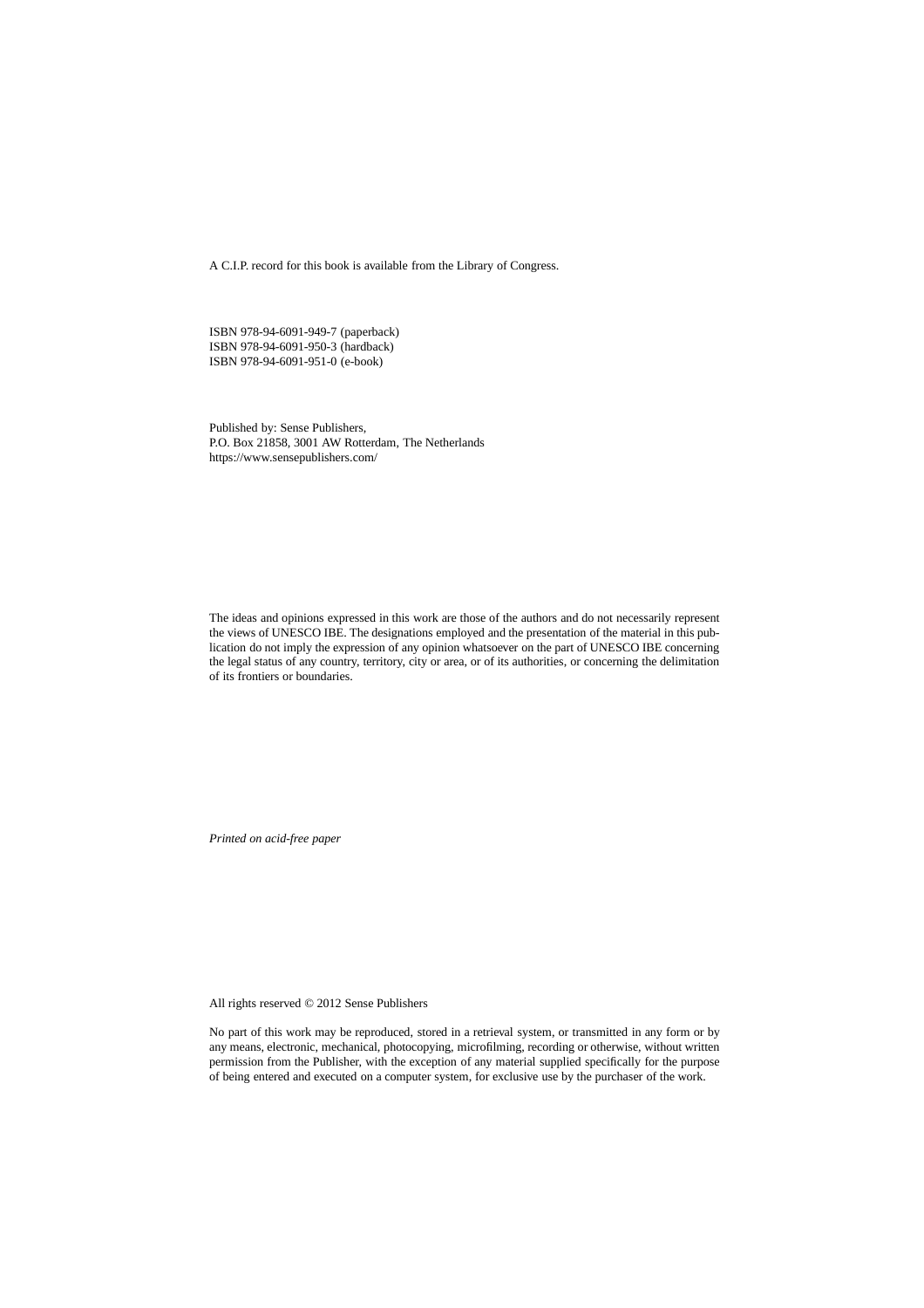### **CONTENTS**

| Acknowledgements                                                                                                                                                                         | vii          |
|------------------------------------------------------------------------------------------------------------------------------------------------------------------------------------------|--------------|
| In Search of Quality Education<br>Don Adams, Clementina Acedo and Simona Popa                                                                                                            | $\mathbf{1}$ |
| Education Reform and the Discourse of Quality in Argentina<br>Jorge M. Gorostiaga and Adrián Ferreira                                                                                    | 23           |
| The Quest for Educational Quality in Egypt: Active-Learning Pedagogies<br>as a Reform Initiative<br>Nagwa Megahed, Mark Ginsburg, Antar Abdellah and Ayman Zohry                         | 41           |
| Quality Tensions and Endogenous Development: Venezuela's Bolivarian<br><b>Education System</b><br><b>Matthew Rhodes</b>                                                                  | 69           |
| A New Government's Policy Initiatives for School Reform in Korea<br>Chong Jae Lee                                                                                                        | 85           |
| Improving Educational Quality through English-Medium Instruction<br>in Mathematics and Science: Ideals and Practices at Four Provincial<br>Secondary Schools in Malaysia<br>Geok Hwa Kee | 103          |
| The Development of Higher Education, and its Quality Assurance,<br>in Vietman<br>Lam Quang Thiep and Vu Thi Phuong Anh                                                                   | 125          |
| Education Development in Kenya: Enhancing Access and Quality<br>Macrina C. Lelei and John C. Weidman                                                                                     | 143          |
| Globalization, Decentralization, and Equity: Post-Secondary English<br>Language Policy in China<br>Rebecca A. Clothey                                                                    | 163          |
| Education Quality: Its Meanings in Chile<br>Francisco Téllez and María José Ramírez                                                                                                      | 183          |

v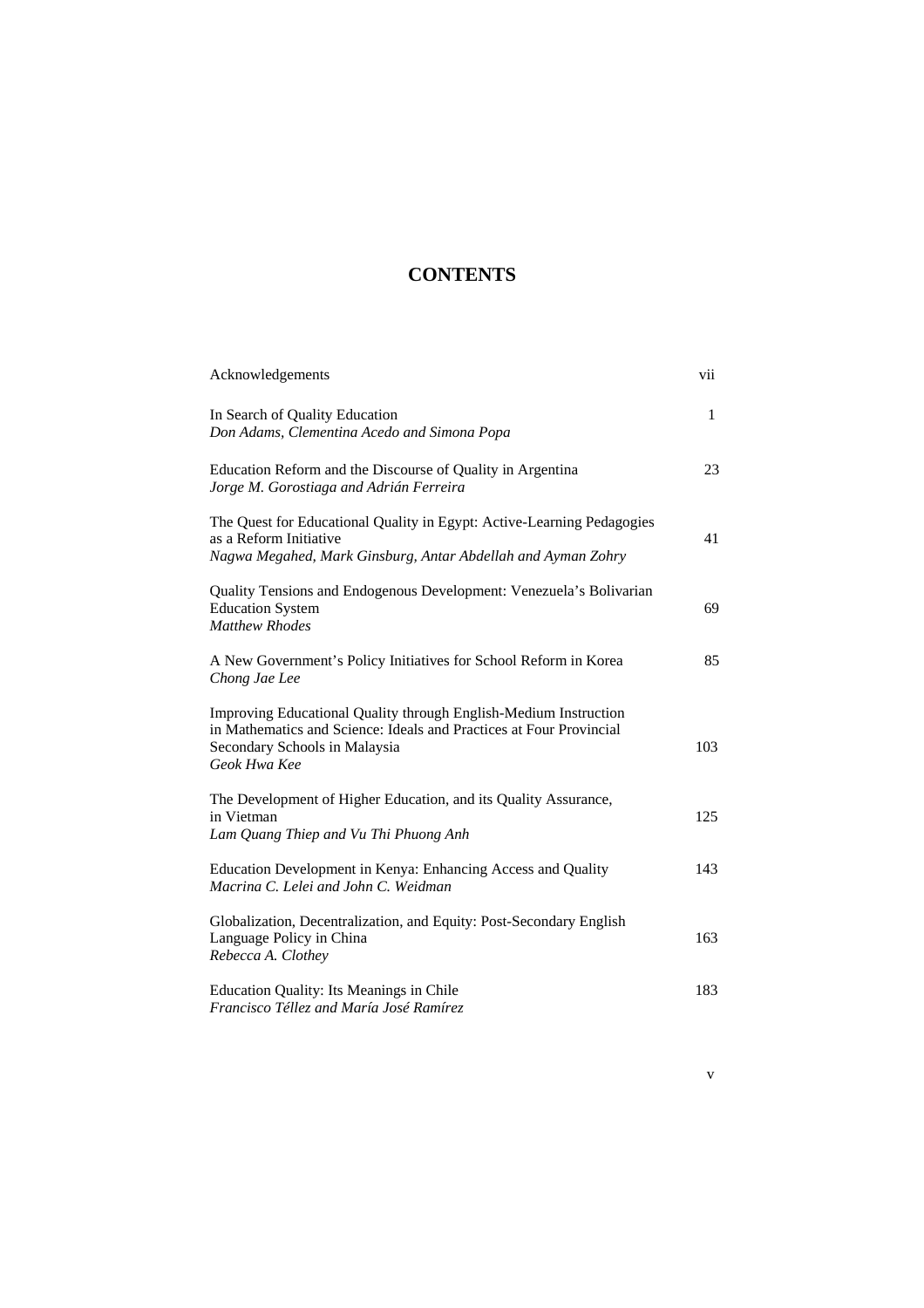#### **CONTENTS**

| <b>Quality Education: Challenges and Policy Choices</b> | 197 |
|---------------------------------------------------------|-----|
| Don Adams, Clementina Acedo and Simona Popa             |     |

Notes on Contributors 209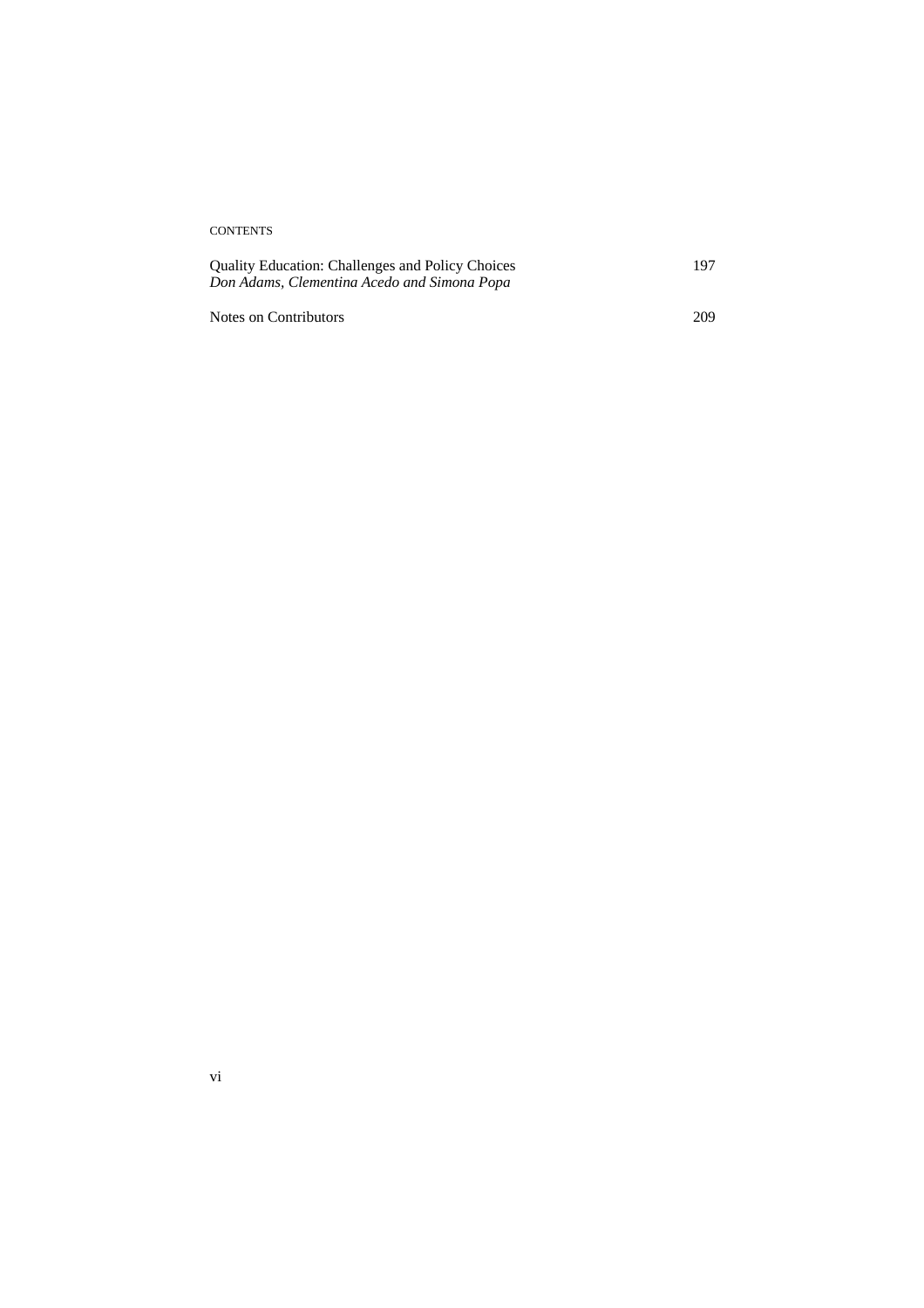### **ACKNOWLEDGEMENTS**

We would like to thank Allan Pitman and Michel Lokhorst for facilitating the process of bringing this book to press with such professionalism and promptness. We are also grateful for the generous and skilled editorial assistance of Helen Snively and Brigitte Deluermoz. Our special acknowledgement is to our contributors, not only for their excellent chapters, but also for their helpful comments, cooperation, patience, and enthusiasm for this project. We thank them warmly.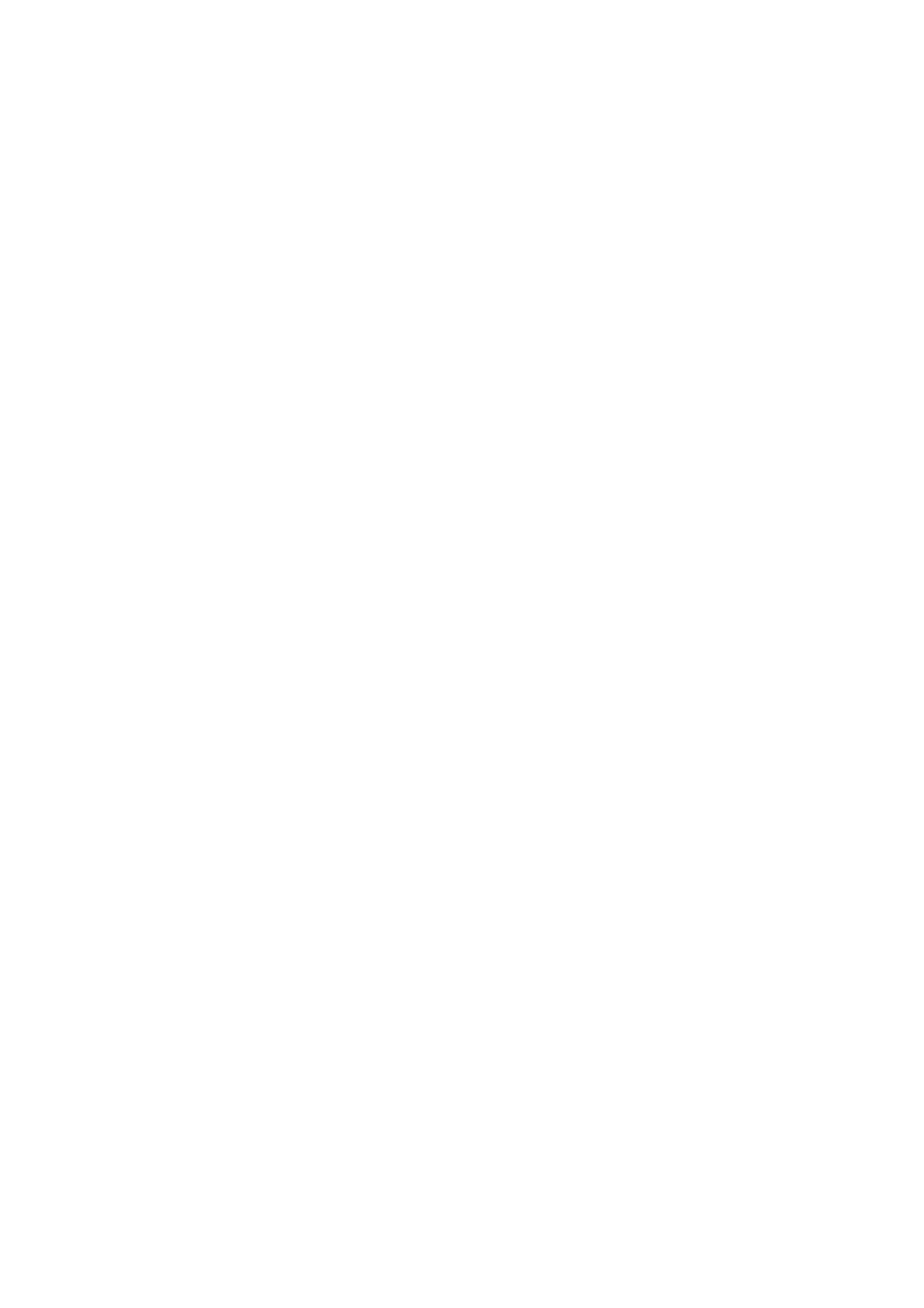### **IN SEARCH OF QUALITY EDUCATION**

#### **INTRODUCTION**

For the last few decades, increasing international and national attention has been directed toward education quality, its meaning, its measurement, and its status as an integral goal in the design and implementation of educational reform. Coming to an understanding of quality education involves careful analysis of the context from which any particular reform or program emerges and of the continuing struggle to define and achieve it (Adams, 1993). In practice the definition depends in part on a series of additional choices, including the level of education under reform, who conducts the research, and importantly, who participates in the policy-making process. As Ginsburg et al. (2001) observe, the educational stakeholders concerned with quality will rarely make their choices consciously or freely. Rather, "ideologies and resource distributions" make having some choices impossible and choices may have "to be negotiated among the different individuals and group actors" (p. 21).

 This chapter reflects an interpretation that much controversy persists concerning the concepts of development, quality, and measurement: the main actors, objectives, and desired outcomes. A case can be made that there is incremental improvement in the dialogue between the margins of the main conflicting groups of participants. A case can also be made that the chasm between the centers of the movements remains great. The main issues between conflicting groups often relate to the level of commitment to issues related to equity and gender, and particularly to disadvantaged populations. However, goals and programs to promote equity do not necessarily conflict with policies to promote quality. High quality education systems or programs should also seek equitable treatment of students. Indeed equity could be viewed as one requisite of quality. What is important is to determine the source or origin of the inequality in knowledge, skills and ability. What are the factors which have created inequalities in learning achievement? What deficiencies in the system can create barriers to learning? Strong teachers, using appropriate pedagogy, should be expected to teach every student to the highest possible level of learning.

 The Jomtien Framework for Action (World Conference on Education for All, 1990) specifically recommended that countries set national targets for improvements in learning achievement. By explicitly addressing quality of

*C. Acedo, D. Adams, S. Popa (Eds.), Quality and Qualities: Tensions in Education Reforms, 1–22. © 2012 Sense Publishers. All rights reserved.*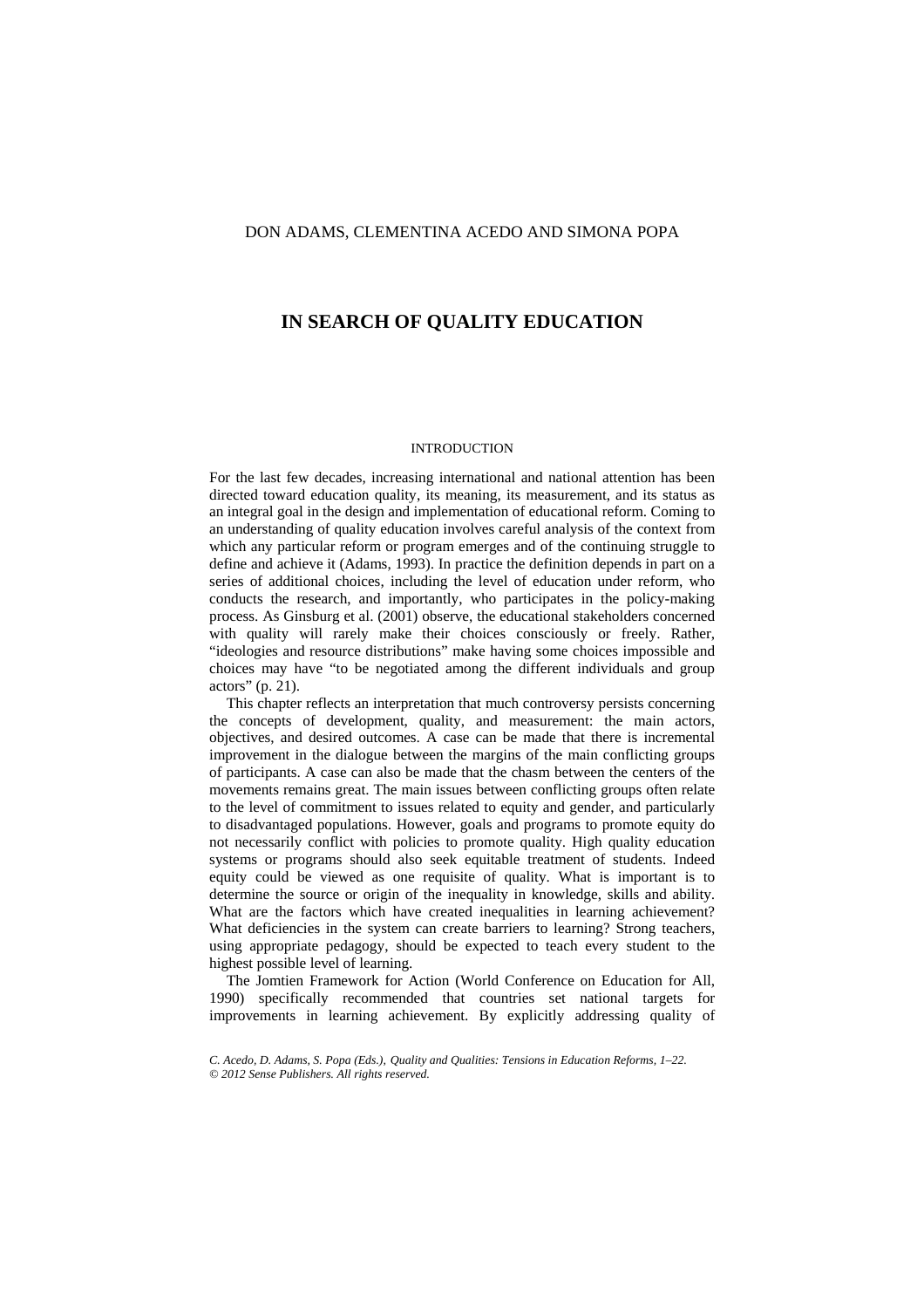education, subsequent studies have found evidence about specific factors that affect learning, such as curriculum alignment and implementation, effective schools, provision of learning materials, instructional time, teacher quality, and children's readiness to learn (Lockheed & Vespoor, 1990). In practice, however, analyses of education reforms reveal significant variations across countries in their definitions of educational quality and in the actions and programs used to attain national and local objectives, which are often influenced by major political, demographic, social, and cultural changes. To deliver quality of education will require that changes occur at various levels and in various aspects of the educational system. The following chapters will illustrate the struggles, successes, and problems encountered in seeking to define, and extend, quality education. The present chapter situates the struggle to define and achieve quality of education in the evolving context of development.

 The authors draw insights and ideas from a range of readily available publications by UN agencies and UNESCO specifically.

#### THE EVOLVING CONCEPT OF DEVELOPMENT

The evolving conceptualizations of development and globalization provide the context for, and give impetus to, the struggle to define and foster quality education. Table 1 attempts to capture broad changes in nine dimensions as models of development have been redesigned over time to cope with new goals, priorities, and challenges. As shown, strategies for development have moved from a focus on economic growth and basic needs toward an emphasis on institutional capability, economic growth, and social globalization. With these changes over time, the trends in educational policies have shifted from an emphasis on access to schooling toward increasing the quality of basic education and most recently toward a priority on expanding post-basic education. However, the process of development remains a much contested concept.

 Strategies for attaining economic and social growth reflective of the newer development model labelled "economic and social globalization" appear to have been strongly influenced by multilateral agencies. Of particular influence are the World Bank, regional banks, and the UN agencies, as they assisted national governments in their attempts to: (a) reverse traditional patterns of centralized dominance of educational decisions; (b) extend social participation and opportunity; and (c) demonstrate good governance and institutional efficiencies. Clearly, even greater challenges and higher expectations for the contribution of education are found in the newest model in Table 1.

 There are at least three major implications of the globalization model for education policy, planning, and practice: (a) the increased centrality of education in national development policy and planning; (b) the increased focus and priority on decentralization and localization with further empowerment of teachers and administrators; and (c) the trend toward an emphasis on, and assessment of, education quality at all levels.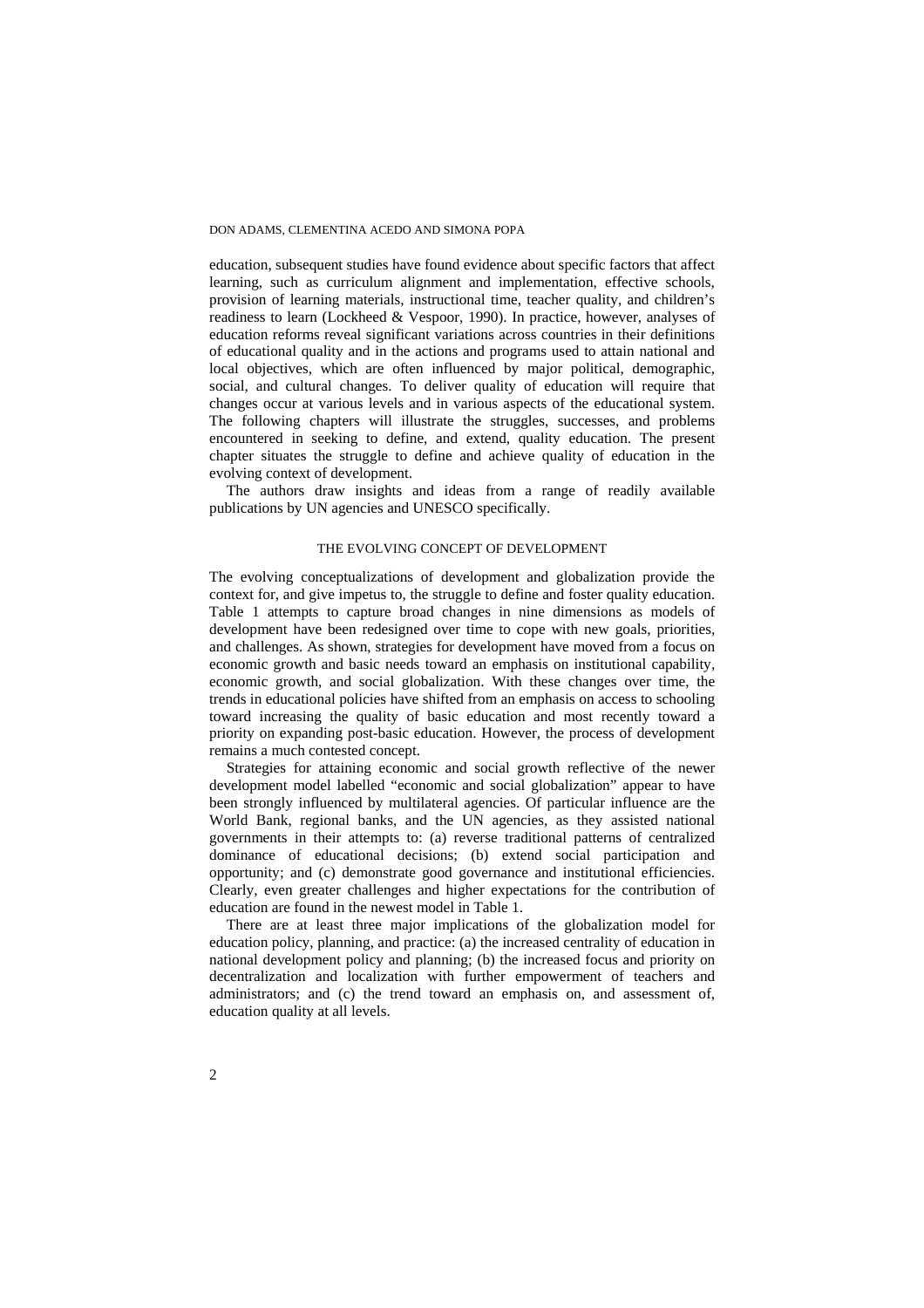| Dimension<br>Model                   | economic growth<br>Goals                                                                                                                                         | Policies                                                                                                                                                                                                                                                                                                   | decision mode<br>Planning and                                                                                                                                                            |
|--------------------------------------|------------------------------------------------------------------------------------------------------------------------------------------------------------------|------------------------------------------------------------------------------------------------------------------------------------------------------------------------------------------------------------------------------------------------------------------------------------------------------------|------------------------------------------------------------------------------------------------------------------------------------------------------------------------------------------|
| Economic growth                      | Economic change, sustaining                                                                                                                                      | Investment in technologies,<br>human capital, technical and<br>higher education<br>Centralized control                                                                                                                                                                                                     | Top-down, government-<br>driven, public, technocratic                                                                                                                                    |
| Economic growth and basic<br>needs   | stability, meeting basic health<br>Economic change, sustaining<br>economic growth, economic<br>and educational needs                                             | programs, development of local<br>Mixed central and local control<br>human capital, basic education<br>Investment in technologies,<br>for all, nutrition and health<br>economies                                                                                                                           | Top-down, public, technocratic,<br>with some decentralization                                                                                                                            |
| Institutional capability             | Democratic processes and open,<br>development, social inclusion,<br>economic growth, productive<br>Poverty reduction, social<br>transparent governance<br>assets | Strengthened civil society and<br>political training, public and<br>education, and transnational<br>private partnerships, girls'<br>Basic education and work<br>training, health programs,<br>knowledge economy<br>education                                                                               | transparent political process<br>participatory, generative,<br>Bottom-up, transactive,                                                                                                   |
| Economic and social<br>globalization | learning, global citizenship, local<br>Educational quality, global<br>competitiveness, lifelong<br>voice                                                         | Post-basic education, tertiary and<br>lifelong education, extension of<br>private partnerships, university-<br>Lifelong education on demand,<br>ndustry linkages, transnational<br>information economy, public-<br>globalized basic education,<br>education, private tutoring<br>education without borders | increased market forces, wider<br>formal and informal networks,<br>International vision and goals.<br>localization of management,<br>National vision and goals,<br>range of stakeholders |

Table 1. Dimensions and models of development: 1970-2010 *Table 1. Dimensions and models of development: 1970 –2010*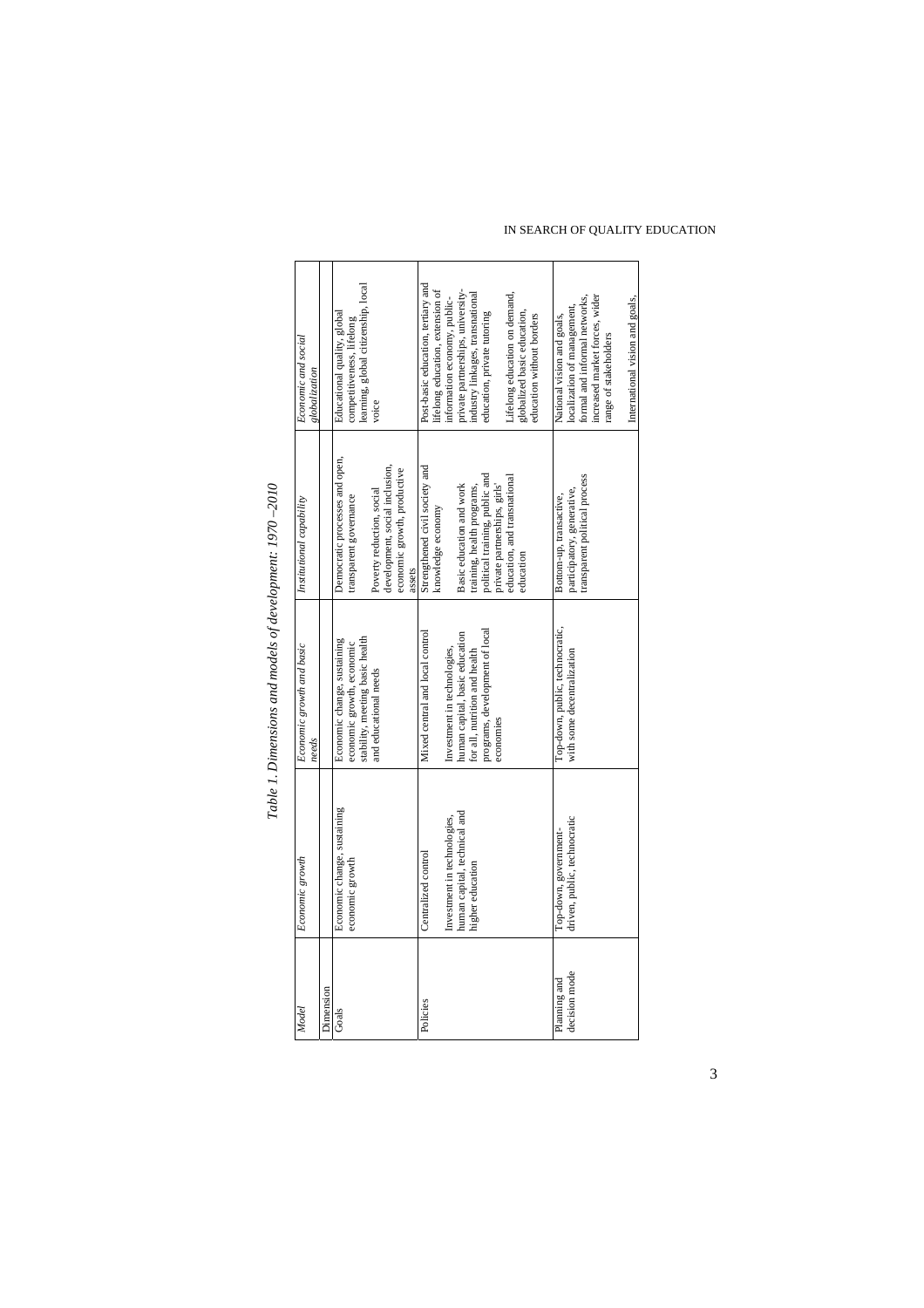| Economic growth and basic<br>needs<br>Economic growth |
|-------------------------------------------------------|
| Institutional capability                              |
| Economic and social<br>globalization                  |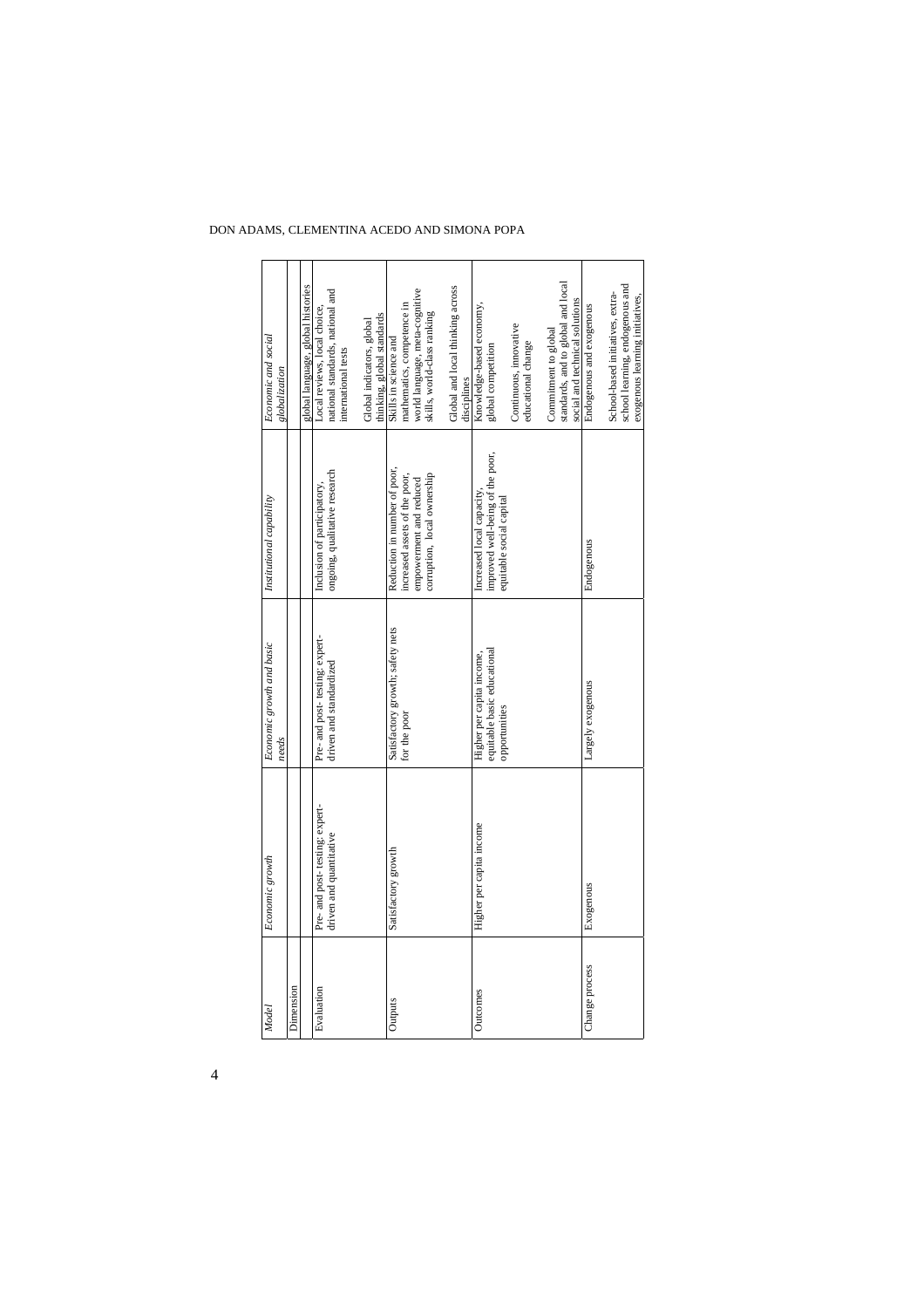| Economic and social<br>globalization<br>Institutional capability<br>Economic growth and basic<br>needs |           | school and global community-<br>based learning | Local, national, and international<br>Political support, sustainability<br>of innovation, creative and<br>productive institutions<br>sustainability integral to model<br>Implementation and high<br>Increasing concern for<br>implementation and<br>sustainability | and effectiveness of parental and<br>human resources, level of vision<br>stakeholder involvement, fiscal<br>Global and local utilization of<br>Competition for scarce<br>resources<br>support<br>and ability to cope with change<br>access to accurate information,<br>building, strong political will,<br>Need for high rate of capacity<br>Frequent exclusion of the very<br>globalized economies, limited<br>poor, limited employment<br>opportunities for poor in<br>social development | persistence of global conflicts<br>resources, fear of change, |
|--------------------------------------------------------------------------------------------------------|-----------|------------------------------------------------|--------------------------------------------------------------------------------------------------------------------------------------------------------------------------------------------------------------------------------------------------------------------|---------------------------------------------------------------------------------------------------------------------------------------------------------------------------------------------------------------------------------------------------------------------------------------------------------------------------------------------------------------------------------------------------------------------------------------------------------------------------------------------|---------------------------------------------------------------|
| Economic growth                                                                                        |           |                                                | Little focus on implementation<br>and sustainability                                                                                                                                                                                                               | Uneven growth, high level of<br>dependency                                                                                                                                                                                                                                                                                                                                                                                                                                                  |                                                               |
| Model                                                                                                  | Dimension |                                                | Sustainability                                                                                                                                                                                                                                                     | Constraints/<br>limitations                                                                                                                                                                                                                                                                                                                                                                                                                                                                 |                                                               |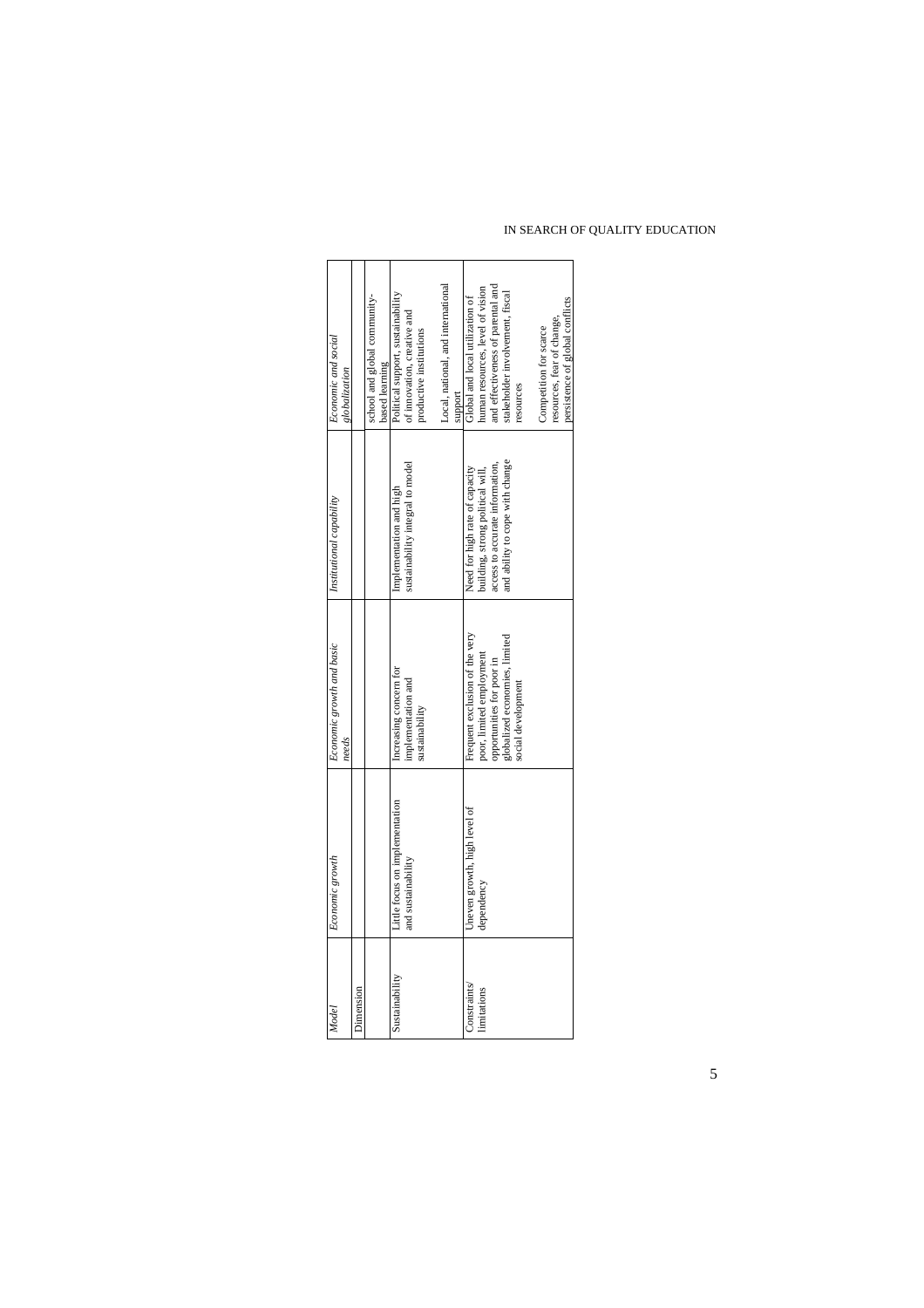As the national and global social contexts have evolved and educational opportunities have expanded, the foci of educational discourse, policies, and priorities also have been changing. As shown in Table 1, the role of education looms large and has been portrayed positively across the many changes. However, the new globalization model identifies education as a primary centerpiece and a requisite for fulfilling many individual, familial, and national aspirations. In this model, education systems redefine their programs by recognizing changing patterns of work and leisure, and the growth of civil society. Some efforts also are being made to involve, and at times, focus on communities. The range of expected involvement of communities in such discourse has been disappointing to some observers. The suggestion has been repeatedly made by *Development,* the journal of the Society for International Development (SID), that there is a need to ask questions seeking deeper insights into the lives of ordinary people.

 Implied in the new model are ambitious changes at the very core of the organization, governance, management, curriculum, pedagogy, and practice of education. The model further assumes extensive supporting political commitment outside the system, continuing bureaucratic support at all levels, strong incentives within the system, relevant information and supporting research and effective intersectoral networks which provide guidance and support. In terms of education priorities, the most recent trends indicated in this model of development have meant a refocus on the early grades of schooling as well as post-basic education. The newer functions of higher education are extending beyond the traditional roles of teaching and research. In the new global economy, universities not only produce high-level manpower but also develop a range of linkages with industry to engage in the development and assimilation of new technologies.

#### THE EVOLVING ROLE OF THE STATE: FEWER MANDATES AND MORE INCENTIVES

Katz (2001, p. 237) maintains that "the value of the welfare state as a normative concept … has effectively been destroyed. The image of welfare has been shifted from its positive connotations in supporting the common good to a negative association with the undeserving poor". Grubb and Lazerson (2004) suggest a new or replacement of the current welfare state. "The Foundational State … would provide the preconditions of foundations for a richer, more equitable version of the Education Gospel. The Foundational State would encompass a range of policies and goals: overcoming barriers to opportunity within schools; strengthening quasi markets in education" (p. 214). The term *foundational state* suggests that the government ought to take broad responsibilities for the well-being of its citizens. Actions would include the development of effective and equitable schooling and lifelong education for all. Exclusion, even partial exclusion, on any grounds, would be morally unacceptable.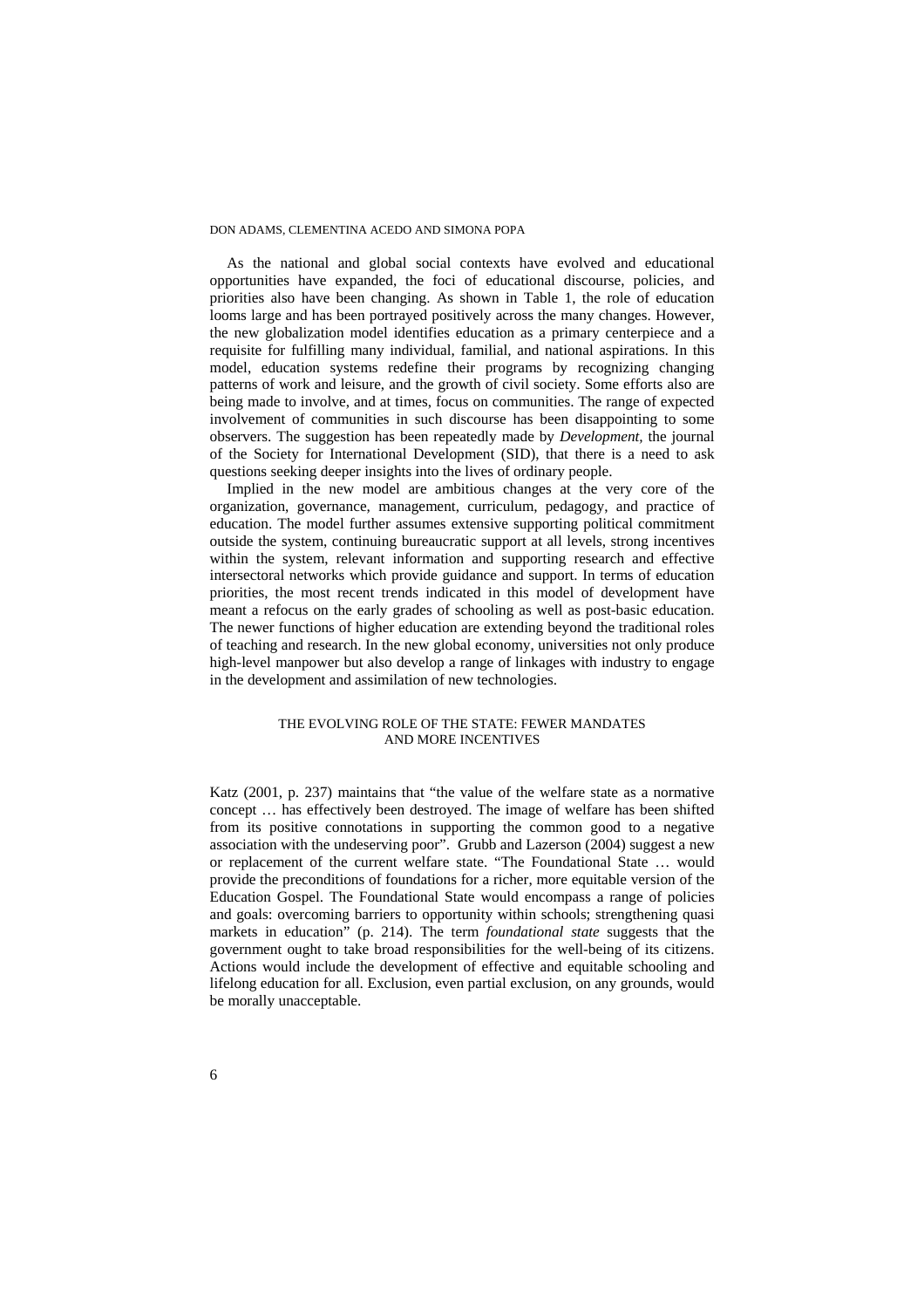This emerging approach to development, at least in rhetoric, goes well beyond the interpretations in most of the literature emphasizing only economic growth and basic needs. In the newer development model, the outlines of a localized participatory model for policy and planning are beginning to emerge. This trend is hastened by national policies and international trends in decentralization, publicized by the grassroots experience of NGOs and other organizations working in local health, education, and rural development, expedited by the marketplace; recently, these have been strongly encouraged by the changing priorities of major international donors.

 In the emerging model, human capital concerns continue to dominate the policy dimensions. However, the additional concepts of cultural capital and social capital have become part of the broader capital concept. Implementation, monitoring, and valuation of the development process and sector reform, and therefore the measurement of education outputs and outcomes, have been freed from an exclusive preference for narrowly defined quantitative approaches, e.g., a preference for "objectively verifiable indicators", to giving encouragement for inclusion of a wide range of research methods at the school, community, national, and global levels. Much of the success and legitimacy of the new development model is assumed to lie in redefining the national and local educational roles emphasizing local, participatory responsibilities and school-level inquiry. Thus accountability is viewed as important to the processes of policy making, planning, assessing, and sustaining change in serving both local and national aspirations and expectations.

 In recent decades, policy papers prepared by the World Bank, the Asian Development Bank, USAID, and UNESCO have suggested that education is indisputably accepted as an essential element in economic growth, in individual and familial health, and in the provision of skills for the labour market. The educational level of a population is recognized as a major indicator of the investment climate. Investment in the education of women is expected to yield not only valuable increases in human capital but also high development dividends in the form of, for example, lower infant mortality rates, improved child nutrition, and a greater likelihood of enrolling all children in schools. Educational opportunities for girls have shown some increase at lower levels of education. However, significant gender bias persists in higher education and in leadership positions in the workplace.

 Modifications and extensions of development goals have meant that the ideas of economic growth and of addressing basic needs, most explicitly in health and education, gained importance in the 1970s and remain a current priority. More recent work has introduced the notion that development is a means to improve the lives of human beings, emphasizing the role of education in developing human capacities that lead to wider forms of participation and improving the life chances of the poor and those who are most excluded. An inclusive quality education can thus have redistributive effects towards a fairer society (Acedo, 1999; Sen, 1996). Another change in emphasis recognizes the strong inhibiting effects of government corruption and the importance of honest, effective governance as a context for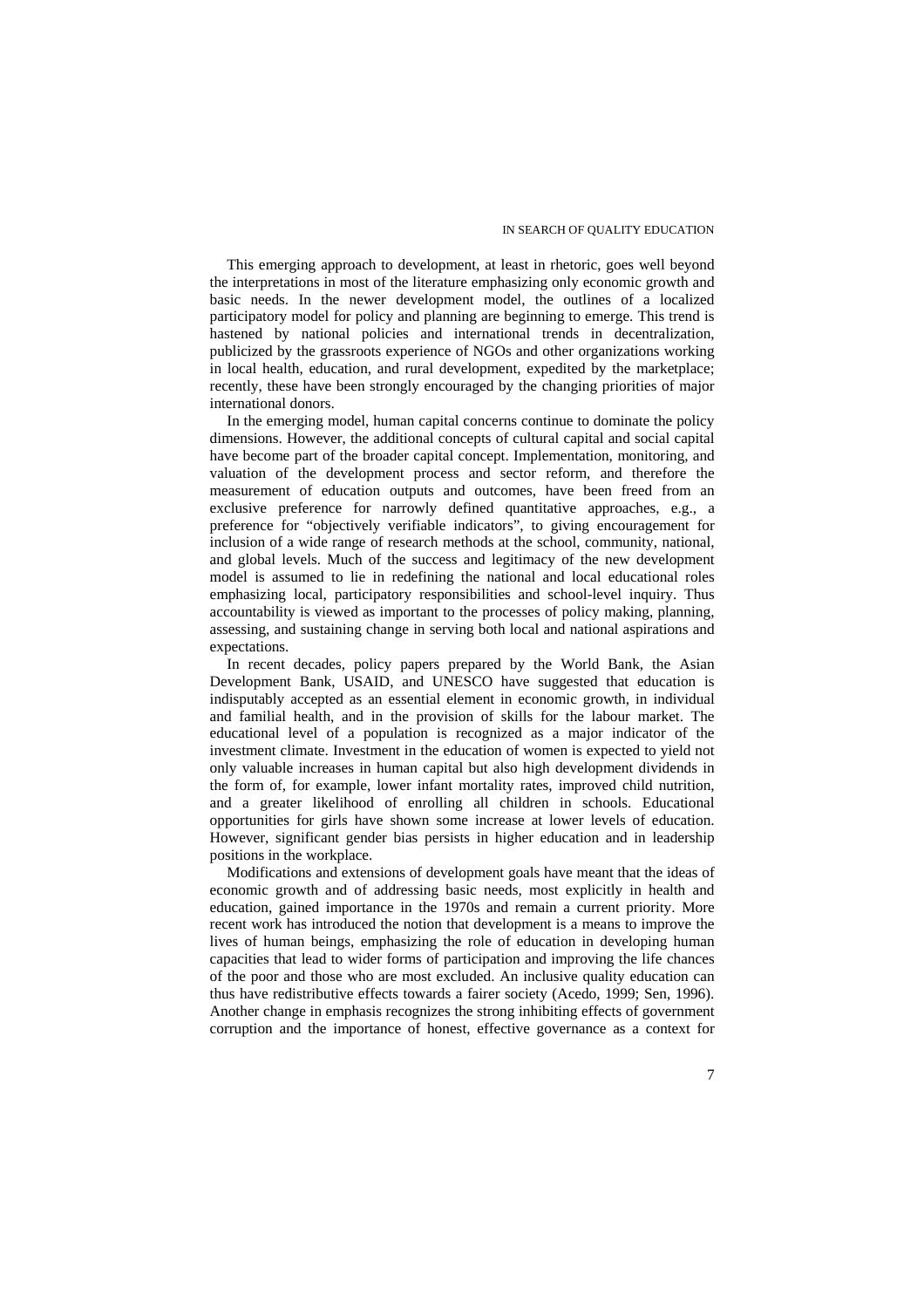endogenous change. The emerging overarching goals of most development agencies and many developing countries have become poverty reduction and, most recently, improvement in education quality, a condition which may be achieved both through empowerment of the poor in processes of social development and social inclusion as well as in economic growth. Yet much controversy about development remains, and the discourse on education's future continues. The trend toward decentralization is viewed as a necessary condition for successful and accountable education governance. Education governance provides for effective policies and institutions which would include support for public sector management at all levels, and legal and judicial reform, for improvement in public accountability. Governance also is expected to promote processes and procedures for more effective participation in decision making in order to promote equitable and inclusive growth (Behrman, Deolalikar, & Soon, 2002).

 Advocates claim that empowerment of administrators and teachers within a decentralized pattern of administration makes continuing educational change possible and can lead to higher enrollments and better quality schools. The argument goes as follows: "When communities can hold teachers, administrators and government officials accountable through formal institutional mechanisms, community members become more interested in school improvement—more willing to commit their own resources to the task" (Narayan, 2002, p. 231). Such empowerment thus transforms the way schools operate, making them more directly accountable to students, parents, and communities. However, as will be described later, given the growing influence of national and international tests, schools may become increasingly accountable to the higher levels of educational bureaucracy in terms of educational standards.

 A focus on improvements in quality at all educational levels fits well into the newer model of development. In support of an information economy, newly focused attention is particularly given to post-basic, tertiary, and lifelong education. The extension of the role of the private sector in education and an increase in private tutoring is to be expected. Public-private partnerships, university-industry linkages, and transnational education will increase and take many forms.

 In the competition for funds, quality still may have to continue to compete with access. Though both have political appeal, expanding access in the poorer countries, in some cases, may be more politically saleable than raising quality. Increasing access conveys an egalitarian value while raising quality may appear to be exclusionary. Consequently, maintaining the commitment to quality improvement may be difficult, particularly during times of economic uncertainty. A major challenge is how to keep education quality high on policy agendas and a public concern at all levels of governance.

#### THE EXPANDED ROLE OF THE PRIVATE SECTOR AND THE CIVIL SOCIETY

The traditional set of actors making educational policy has been significantly altered in many countries. There has been an increase in the number of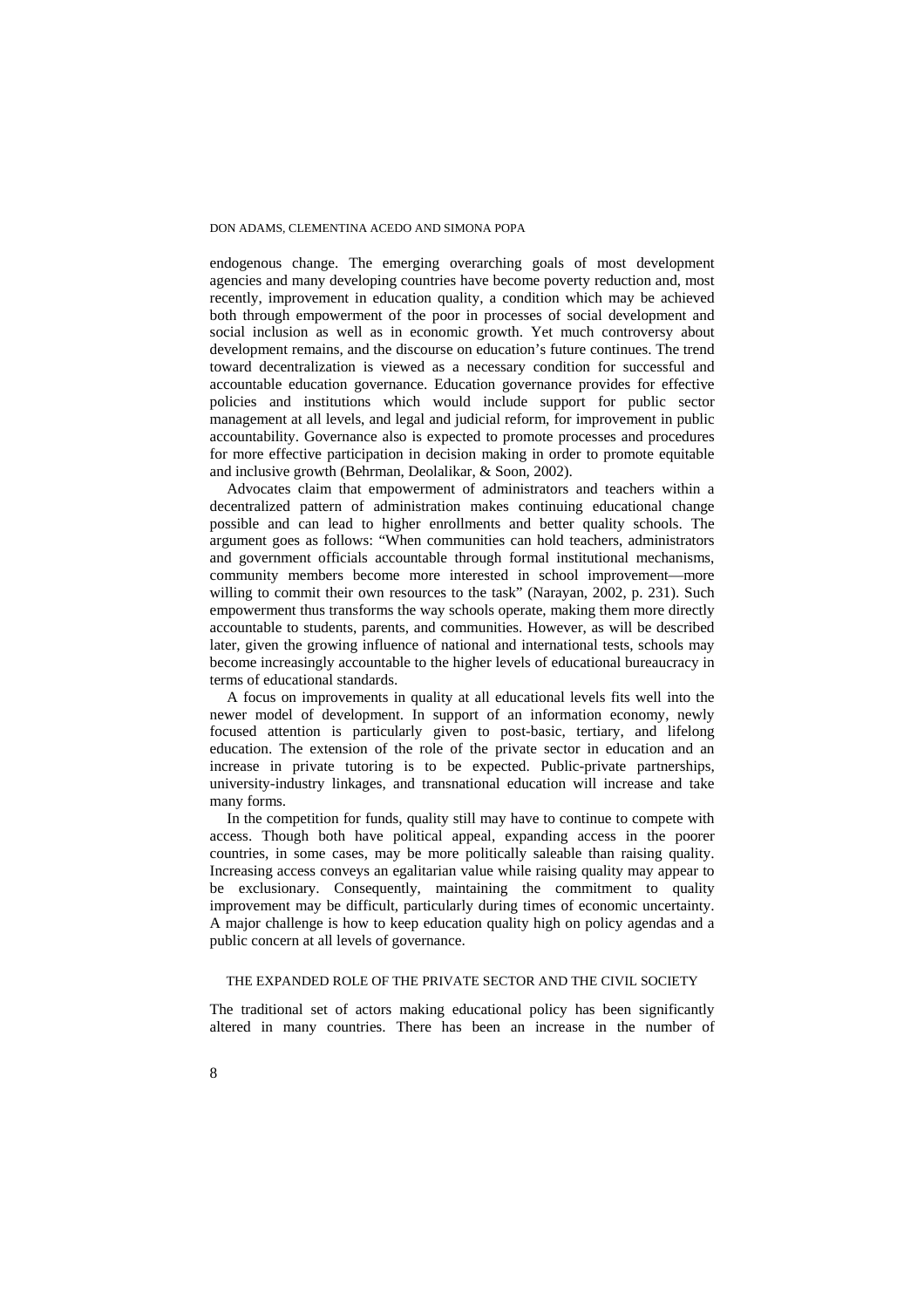stakeholders and the range of stakeholder involvement. Although the private sector has had a long and often distinguished history in many countries, elsewhere private involvement in educational policies and administration of education is relatively new.

 A growing number of formal and informal public-private relationships have been formed, linking public and private efforts in education. These linkages have often extended the provision of educational opportunities. Patrinos and Sosale (2007) conclude that the impetus for the growth of public-private partnerships "originates from increasing and competing demand on the state; constrained resource environments; diverse and differentiated demand for educational services; and the consequent need for the private sector to share a public responsibility: that of financing and/or providing education" (p. 1).

 Informal as well as structured parent and public involvement reflects both the increasing interest in education and the newer trends in governance which encourage widespread participation by the civil society in education. Crişan (2008) highlights a number of evolutions in society's increasing role in education. Public perception and interest towards education have increased significantly in the last 15–20 years.

 Education has become much more than before a "public matter" but also a space for exercising social and corporate responsibility. For the public, civil society (CS) included, it was not sufficient any more to be just a passive "beneficiary" of educational services; CS has gradually taken and currently takes over a number of more active roles; as a consequence, it gradually becomes a generator of social *responsibility* towards education.

 The explanation for this shift is simple: the "space" between the "realm of education" and "the world of real life" (e.g., the 'world of employment'), between school and society has gradually become smaller and smaller (p. 182).

 One important concern often associated with civil society in many nations, and most particularly with multi-ethnic nations having democratic aspirations, is social cohesion. Examining the relations of education and social cohesion, Heyneman (2008) explains:

School systems affect social cohesion through four mechanisms: (i) through the formal curriculum which adheres to social norms; (ii) by sponsoring a climate within the school which is consistent with those norms; (iii) by successfully adjudicating the differences across social groups on what and how to teach; and (iv) by successfully convincing the public that the opportunity offered to their children is 'fair'. (p. 93)

However, education systems may be part of the problem as well as a contributor to the solution. To varying degrees, education systems and individual schools reproduce the values, attitudes, and social relations of the larger society. In this manner they may reduce, perpetuate, or strengthen many of the conditions that underlie civil conflict. Thus schools may need to be explicitly proactive both in developing the curriculum and in fostering a positive social environment.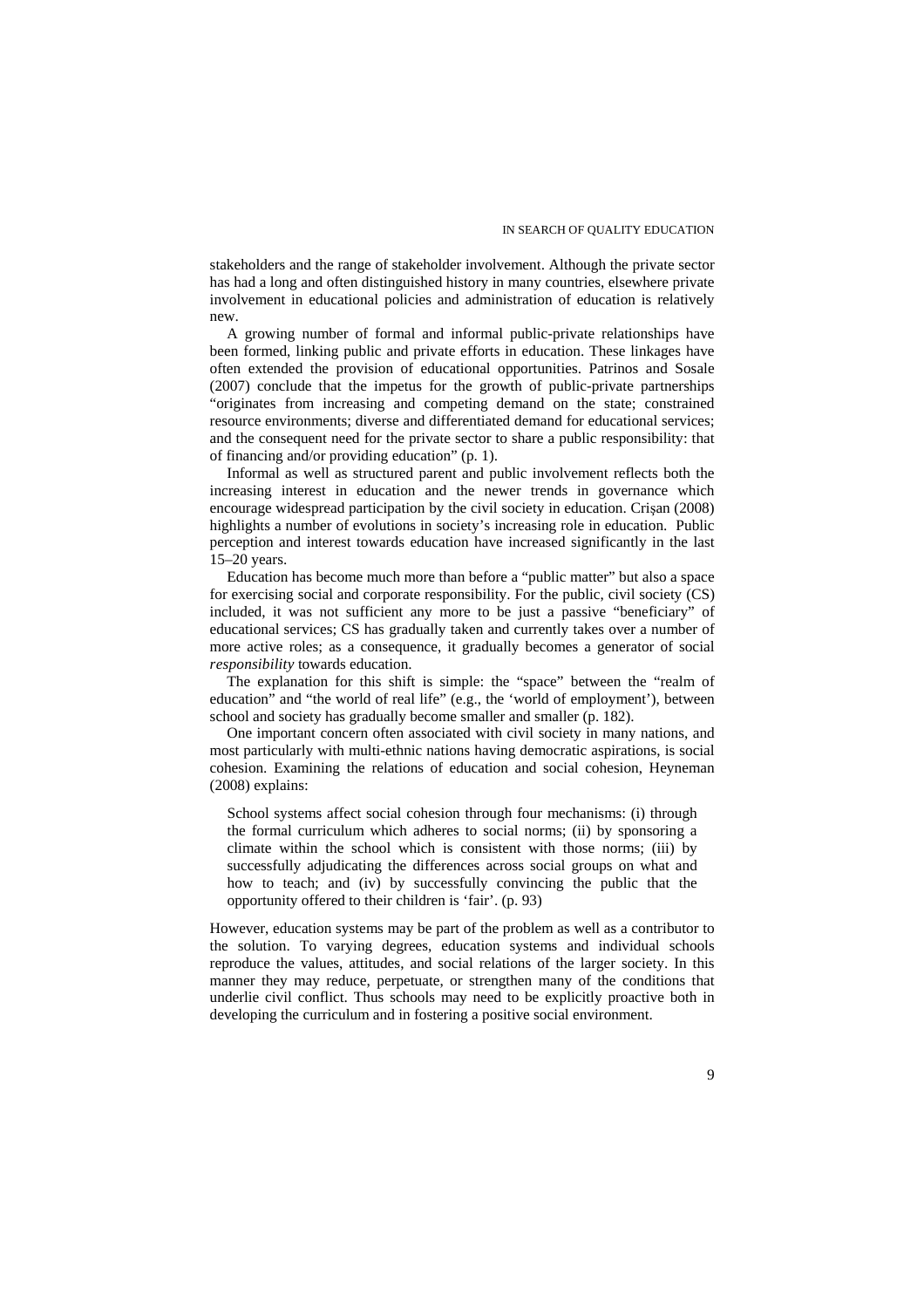#### DEFINING AND MEASURING EDUCATION QUALITY

Beginning with the Universal Declaration of Human Rights adopted by the UN General Assembly in 1948, the UN Group, particularly UNESCO, took early international leadership in defining education goals. This declaration included the right of all to education. In a vision, bold at that time, this document stated that elementary education was to be made free and compulsory for all children in all nations. Clearly and reasonably viewed as a long-term goal, this objective was restated subsequently on many occasions by international treaties and in the United Nations conference declarations. However, many of the earlier declarations and commitments were silent about the quality of education to be provided.

 Robin Alexander, in his monograph, *Education for All: The Quality Imperative and the Problem of Pedagogy*, presents important, timely, and strong criticisms of some of the current international literature on educational quality, and its definitions and use. His purpose is to "investigate the empirical and conceptual basis for accounts and indicators of quality, arguing the importance of national culture and circumstances alongside international pedagogical research" (p. vii). He provides several examples of the limitations of the definitions of quality education offered by various international bodies including UNESCO and the OECD.

 As for indicators of quality, Alexander asks the question: "Who at each level of the system needs to know what in order that quality can be assured?" (p. 16). However, the answer to this question may vary by location and over time. Possibly in the past the answer could have been: x for teachers; y for administrators, and y or z for policy makers.

Currently, however, this question may not be so easily answered.

 Drawing a line between the knowledge needs of teachers, administrators, and parents is becoming a more difficult task. In several countries strong educational programs are being financially supported which engage parents and other citizens in education decisions. At the local level parents and citizen committees have become significant actors in both choices of policy and in the processes of implementing educational changes. Additionally, 'hybrid' conferences of various relevant experts and citizens are gaining momentum as an important part of planning for and defining major decisions.

 The focus on access and inputs also matters. In the early post–World War II decades, the education emphasis of the UN agencies, like that of other multilateral organizations, was focused largely on extending school access to a complete first level of education. In 1990, the World Declaration on Education for All (EFA) (UNESCO, 1990) reinforced the priority on education as a human right and set priorities to accomplish universal primary education by the year 2000. The priority for primary education was supported by several multilateral organizations and national governments, both in terms of goals of equality of educational opportunity and later as one strategy in poverty reduction. Most recently, the first educational level has been emphasized within a strategy for localization of education decisions. The established goals clearly fall within the generalizations found in the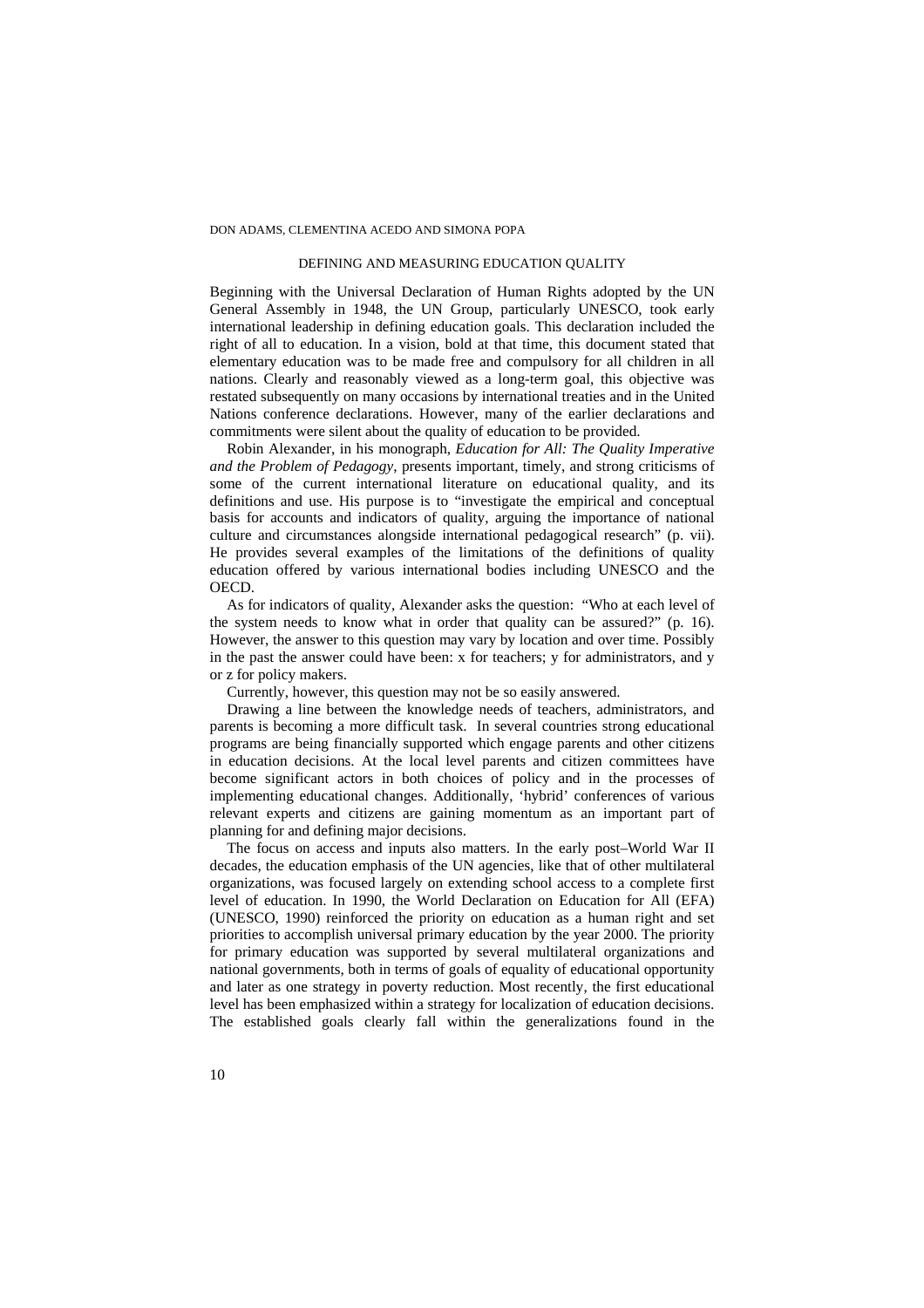globalization model in Table 1. Subsequent UNESCO publications stated that the goals of EFA in 1990 had implied quality education for all, and although the publications of the organization continued the focus on education as a human right, UNESCO also entered the discussion and debate over the meaning of education quality.

 At the 2000 UNESCO World Education Forum in Dakar, a new date—2015 was set for the achievement of universal primary education. In the Dakar Framework for Action (UNESCO, 2000) six EFA goals were approved: (1) provision of early childhood care and education; (2) free and compulsory primary education; (3) life skills; (4) literacy; (5) gender equality; and (6) quality. The framework is particularly significant for its inclusion of the goal of quality. Moreover, these goals seemed to herald a new era in the drive to define and assess quality through indicators. The framework included the process of improving all aspects of the quality of education, and ensuring that excellence of all recognized and measurable learning outcomes are achieved by all, especially in literacy, numeracy, and essential life skills. The report noted that quality is at the heart of education, and what takes place in classrooms and other learning environments is fundamentally important to the future well-being of children, young people, and adults. The report further concluded that a quality education is one that satisfies basic learning needs and enriches the lives of learners and their overall experience of living (UNESCO, 2000).

 Subsequent efforts by UNESCO, OECD, and other international organizations resulted in lists of characteristics believed to represent quality education or suggested actions necessary to build effective education systems. The following list further indicates the somewhat tentative movement to begin to reach beyond access into the process of instruction and learning and to recognize school outcomes. The DfID's EFA goals for quality primary education (DfID, 2000) offer the following list of minimum essentials (emphasis added):

- Developing *committed* and *motivated* teachers
- Defining and implementing *appropriate* curricula
- Providing *appropriate* teaching and learning materials
- Using *appropriate* languages for learning
- Promoting community participation
- Managing physical assets *effectively*
- Strengthening site-based management
- Undertaking *meaningful* assessment
- Creating a *child-friendly* environment
- Harnessing technology

The apparent emphasis in the latter prescriptive definitions is on government policy. The devil, of course, is in the modifiers. Obtaining agreement on indicators of "committed", "appropriate", etc. may be difficult. Measuring them may be even more difficult. Emphasis on government and government policy may be appropriate but insufficient, particularly for implementation of new programs and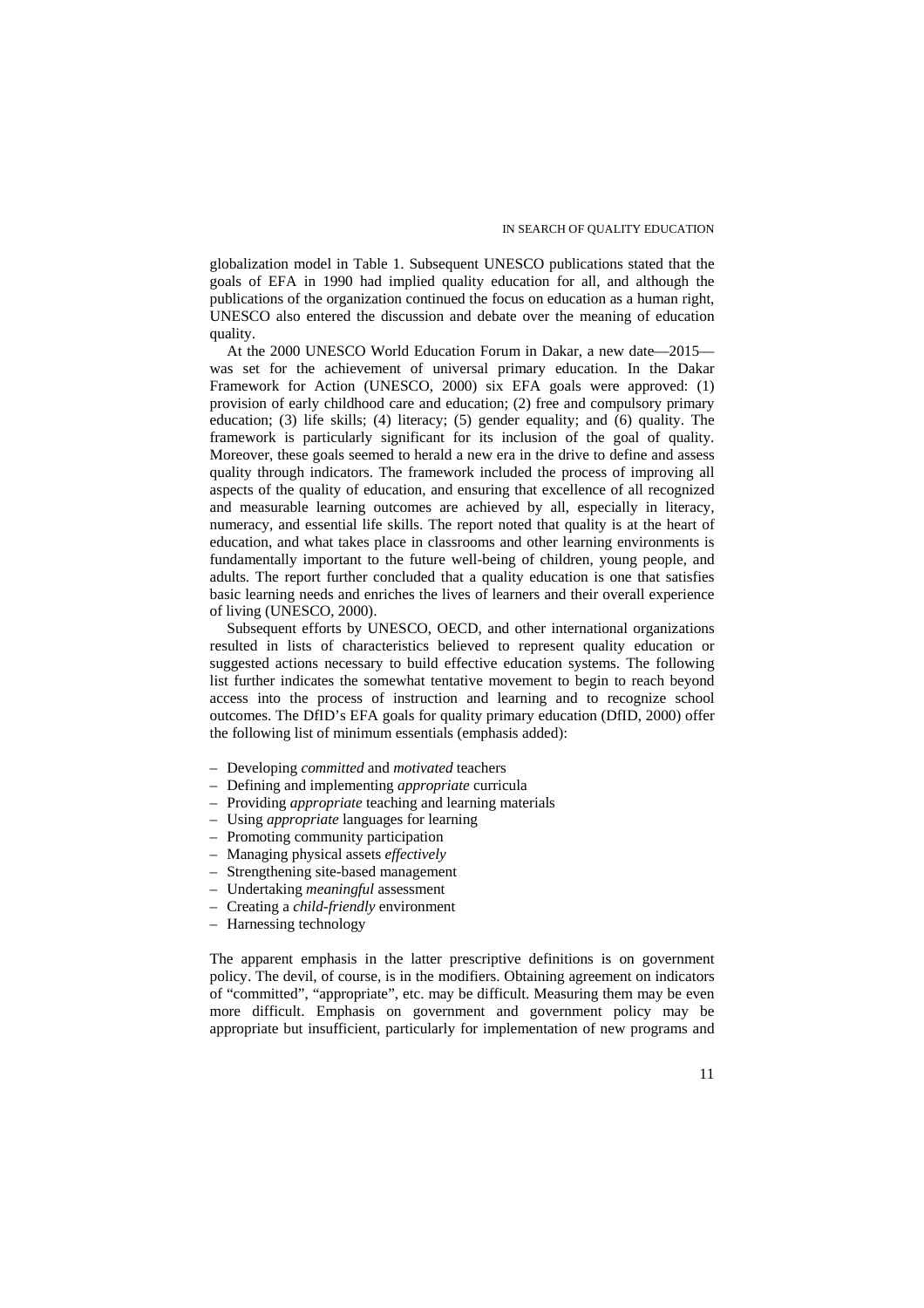actions. Clearly much ambiguity about the concept of education quality has persisted. As shown above, one approach has been to state that quality is implicit in all of certain preferred characteristics about education. Such lists may indeed characterize good education but are not particularly helpful to those who make curriculum choices, or who plan and implement education or school reforms.

 The EFA Monitoring Report 2005 (UNESCO, 2005) further examines progress toward the six EFA goals. In terms of attainment of these goals this report notes that countries that have the most difficulty in achieving goals 1 through 5 are also farthest from achieving goal 6 (quality). The report also links quality with success in achieving universal participation in education.

#### PROGRESS, PROBLEMS, AND THE TASK AHEAD

The 2008 EFA Global Monitoring Report (UNESCO, 2008) provides a comprehensive review of (1) the progress made toward the achievement of each goal; (2) the scope of the challenge remaining; and (3) key actions countries need to take to further implement the goals. The following is a summary of the general progress and the recommendations with respect to quality.

(1) Progress. Many of the EFA goals probably will not be achieved by the target year 2015. However, there has been significant educational expansion in some countries. Net enrollments have increased in several countries and this increase has been greater in recent years than in prior decades. The report notes that the average net enrollment ratios have continued to increase since Dakar. Sub-Saharan Africa raised its average net enrollment ratio from 54% to 70% between 1999 and 2006, for an annual increase six times greater than during the decade before Dakar. The increase in South and West Asia was also impressive, rising from 75% to 86%. Adult literacy rates have also increased. 59 of the 176 countries reviewed have achieved gender parity in both primary and secondary education.

 (2) Challenges*.* The report points to persisting wide "achievement gaps" between students in rich and poor countries. Further inequalities exist between regions, communities, schools, and classrooms. While recognizing the importance of the significant quality gaps between countries, the report concludes: "it is within countries that the greatest disparities exist, with teachers unevenly distributed across regions" (p. 8).

 (3) Recommendations. The report offers the following top quality recommendations as requisite actions leading to improved primary education:

- Strengthen policy commitments to quality education and create effective learning environments for all students, including adequate facilities, well-trained teachers, relevant curricula and clearly identified learning outcomes. A focus on teachers and learning should be at the heart of this commitment
- Ensure that all children attending primary school for at least four to five years acquire the basic literacy and numeracy skills that they need to develop their potential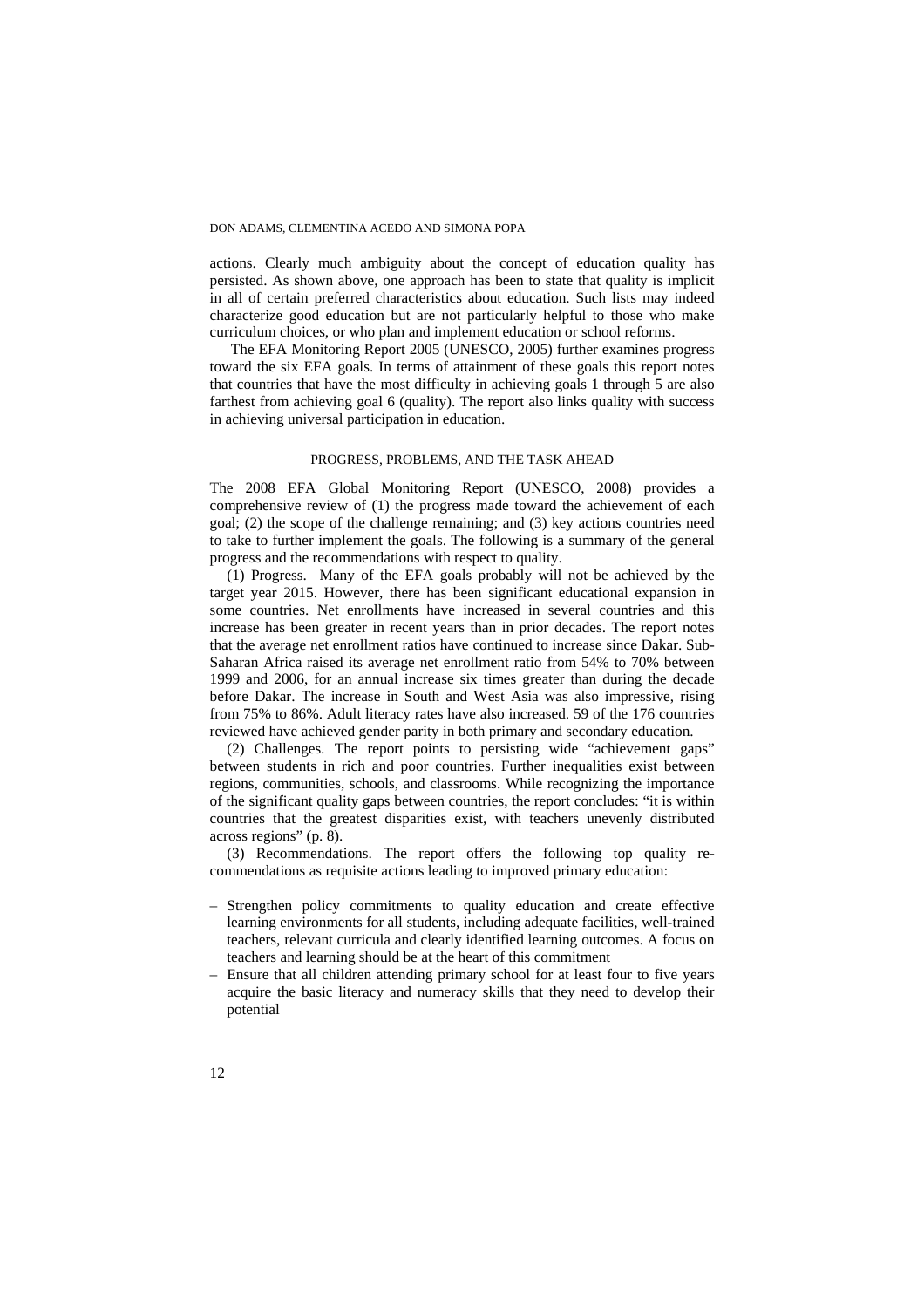- Develop the capacity to measure, monitor and assess education quality**,** in areas that affect learning conditions (infrastructure, textbooks, class sizes), processes (language, instructional time) and outcomes
- Revise existing policies and regulations to ensure that children have sufficient instructional time and that all schools minimize the gap between intended and actual instructional time. Participate in comparative regional and international learning assessments and translate lessons learned into national policy and develop national assessments that best reflect each county's particular needs and goals
- Participate in comparative regional and international learning assessments and translate lessons learned into national policy, and develop national assessments that best reflect each country's particular needs and goals (pp. 6–7)

#### *Shifts in Educational Governance and Changes in Educational Choices*

The notion of education as a human right persists in the international literature describing global goals. Considering the millions of children with no access to schooling, such confirmed attention is appropriate. However, in the closing decades of the  $20<sup>th</sup>$  century and the early years of the  $21<sup>st</sup>$  century, significant progress was made in extending the provision and benefits of basic education, and primary enrollments in many countries approached 100%. Lower secondary education rapidly expanded, and in several countries had become part of basic education. Moreover, economic globalization was making demands on educational systems to produce new and more advanced skills and knowledge. There were calls from UNESCO, OECD, the World Bank and other international organizations for more attention to education quality and to post-basic education.

There appears to be widespread support for the belief that the tools and learning provided by primary education are no longer sufficient for people entering new labor markets. It has also been noted that the curriculum in post-basic education is often seen by employers as too academic to prepare youngsters for the evolving world of work. Further, vocational education and training, often under criticism in the past, is now seen to need radical changes. Currently, effective school-to-work connections appear to be few, and opportunities for updating new skills are not available in many education systems.

 Much recent research by the World Bank and OECD has focused on linkages between education, the labor market, and skills development. The World Development Report 2007 (World Bank, 2006) emphasizes how certain investments in education can reshape a person's future: by broadening opportunities through expanding access to, and improving the quality of, education; by developing capacities through recognizing people as "decisionmaking agents"; and by providing effective systems of second chances through targeting programs. Johanson and Adams (2004) analyze the labor market context and development in Africa, identifying the roles of public training, nongovernment training, training by formal sector enterprises, and skills development for informal sectors; they recommend strategies for mobilizing and allocating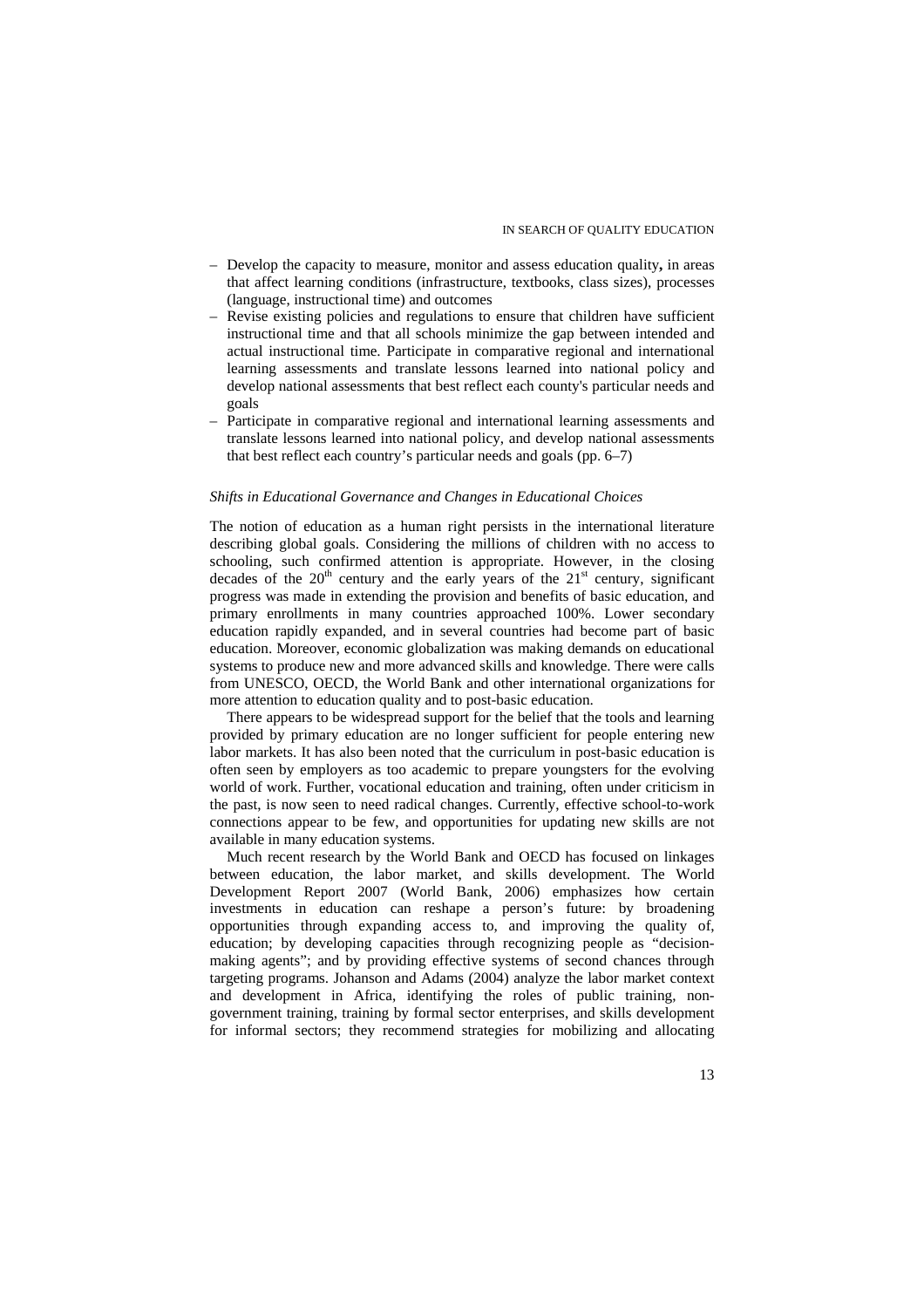resources for training. Riboud, Savchenko, and Tan (2007) focus on how skills affect labor market outcomes. They present data from South Asia and highlight the importance of upgrading skills, reducing the gender gap, and expanding secondary and tertiary education and vocational education and training, as well as in-service training.

 Global trends in the role of the state may facilitate the implementation of education reforms in many countries. The trend away from the emphasis on command and control toward less intrusive forms in new models of government can be interpreted as part of pervasive globalization and its powerful economic and cultural drivers.

| Aspect            | Earlier roles             | More recent roles                                      |
|-------------------|---------------------------|--------------------------------------------------------|
| Role of           | Finance, design,          | Serve as catalyst and                                  |
| government        | evaluate education        | partner with local bodies                              |
|                   | development               | in developing quality                                  |
|                   |                           | standards regulation                                   |
| Purpose of        | Ensure control/compliance | Coordinate policy, manage and                          |
| policy planning   |                           | monitor regulations                                    |
|                   | Allocate public resources | Actively coordinate<br>public/private<br>collaboration |
| Role of strategic | Focus on control          | Mobilize/coordinate interest                           |
| planning          |                           | groups                                                 |
| Focus of          | Oversee details of        | Set national vision                                    |
| management        | administration            |                                                        |
| support and       |                           | Provide leadership in                                  |
| administration    | Provide services          | equalizing services                                    |
|                   |                           |                                                        |
|                   |                           | Monitor national standards for                         |
|                   |                           | $R\&D$                                                 |
|                   |                           | Facilitate good services                               |

*Table 2. Directions of changing roles of national government in education* 

 The implications of this trend for a number of dimensions are shown in Table 2. Regulatory functions of governments continue but additional enabling functions may appear. The latter include creating an enabling environment and support for expanding education, improving choice in education, ensuring all schools meet minimum conditions, and preparing teachers and principals in a manner consistent with the curriculum for students. Other enabling functions provided may be: alternative modes of service delivery, extending incentives for providers to serve the disadvantaged, encouraging a diversified network of service providers, coordinating the planning efforts of local government and civil bodies, promoting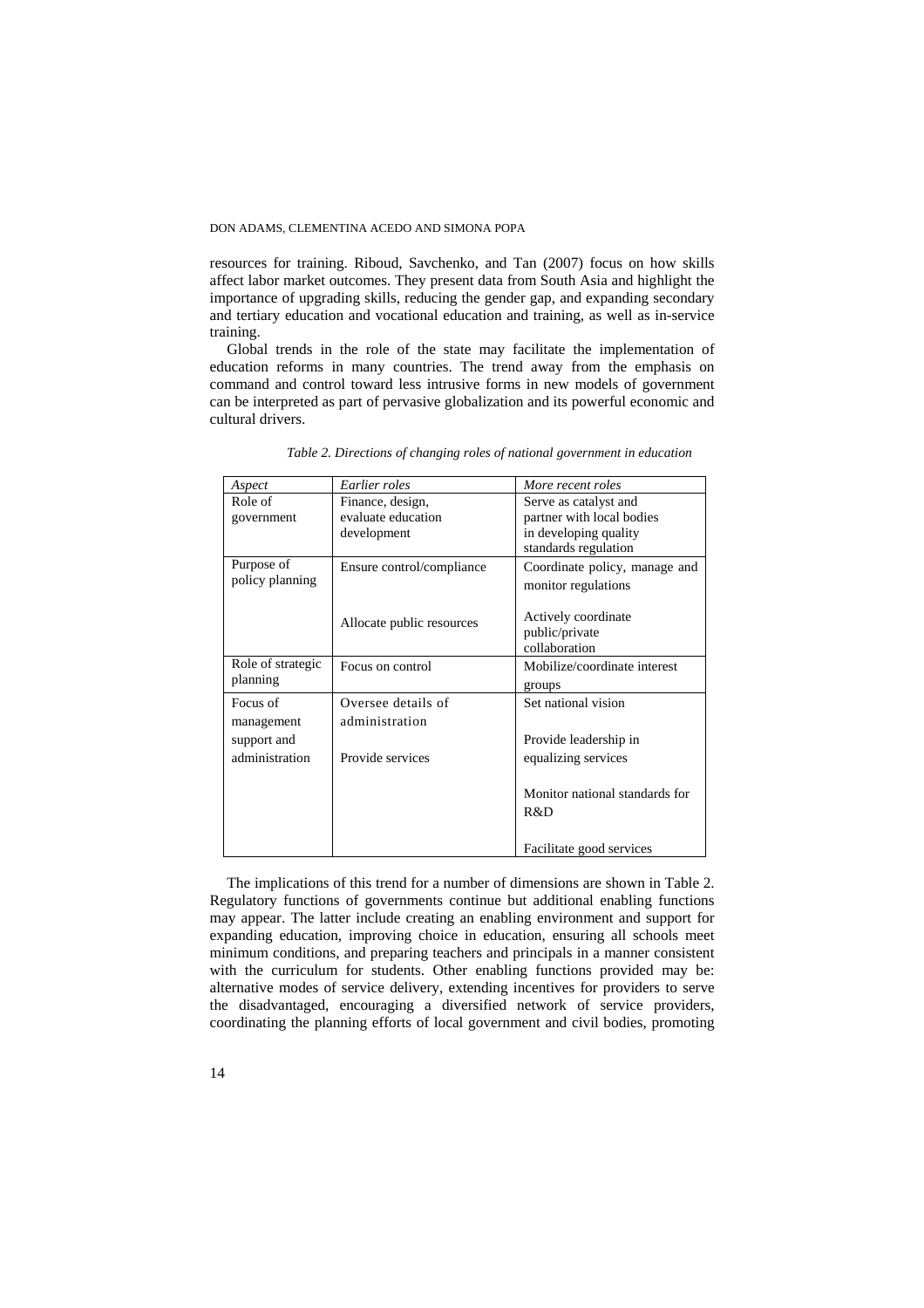capacity-building for lower-level government officials involved in implementation and enabling participation of a wide range of players in consensus building.

#### *Shifts in Focus to Post-basic Education*

Improvement of the quality of basic education remains a high priority in most countries. However, within the last few decades the outlines of a new priority for several countries have emerged, focused on post-basic education. In the new model nations seek further education development and competitiveness for participation in a globalized economy which has forecast a reduction in demand for routine manual skills and an increased trend in demand for complex communication and "expert thinking" skills and competencies. This more recent goal, at minimum, appears to require special skills in math, science, new technologies, and a global language. Also required are new public-private partnerships, including universities and industries; larger investments in quality education at all levels; expansion of preschool education; equality in post-basic education for girls; and strategies for poverty alleviation. The new model is expected to respond to changes in the composition of the labor force with a predicted demand for increases in creative or expert thinking and complex communication skills. Education quality in schools may be expected to include cognitive, metacognitive, and non-cognitive skills.

In the late  $20<sup>th</sup>$  century and early  $21<sup>st</sup>$  century, impetus has been given to postbasic education by those governments which were preparing for the knowledge society and global economy by developing long-term plans, funding transnational education, and financing radical expansion of postsecondary education. Examples of new ambitious national goals include China, which has set target dates for attaining a goal of 100 "world-class" universities; Korea, which has the "Brain Korea" project to strengthen selected universities and extend R&D in education (Kim, 2007); and Malaysia, with the "20/20 Project", which has set goals to improve science and English language programs by 2020 (Kee, 2004, 2008). In several countries (e.g., Turkey and Korea), ministries of education or authorized ad hoc bodies are designing long-term "road maps" towards world-class educational futures.

 The globalization focus tends to translate into ways to make education more economically relevant. Yet an argument can be made that education has also become a social necessity. As Zgaga (2008) points out,

Today, there is a consensus that people need applicable knowledge; we can also hear that schools should not teach anything that is not applicable, useful. If this conceals criticism of the long ago obsolete school methods or the hindered access to education and learning, such standpoints must be accepted. However, they become problematic the moment they are interpreted to say that there can be nothing in the school curriculum and nothing important for non-formal ways of learning which is not directly 'useable' and which does not make my most individual, private interest satisfied. (pp. 179–180)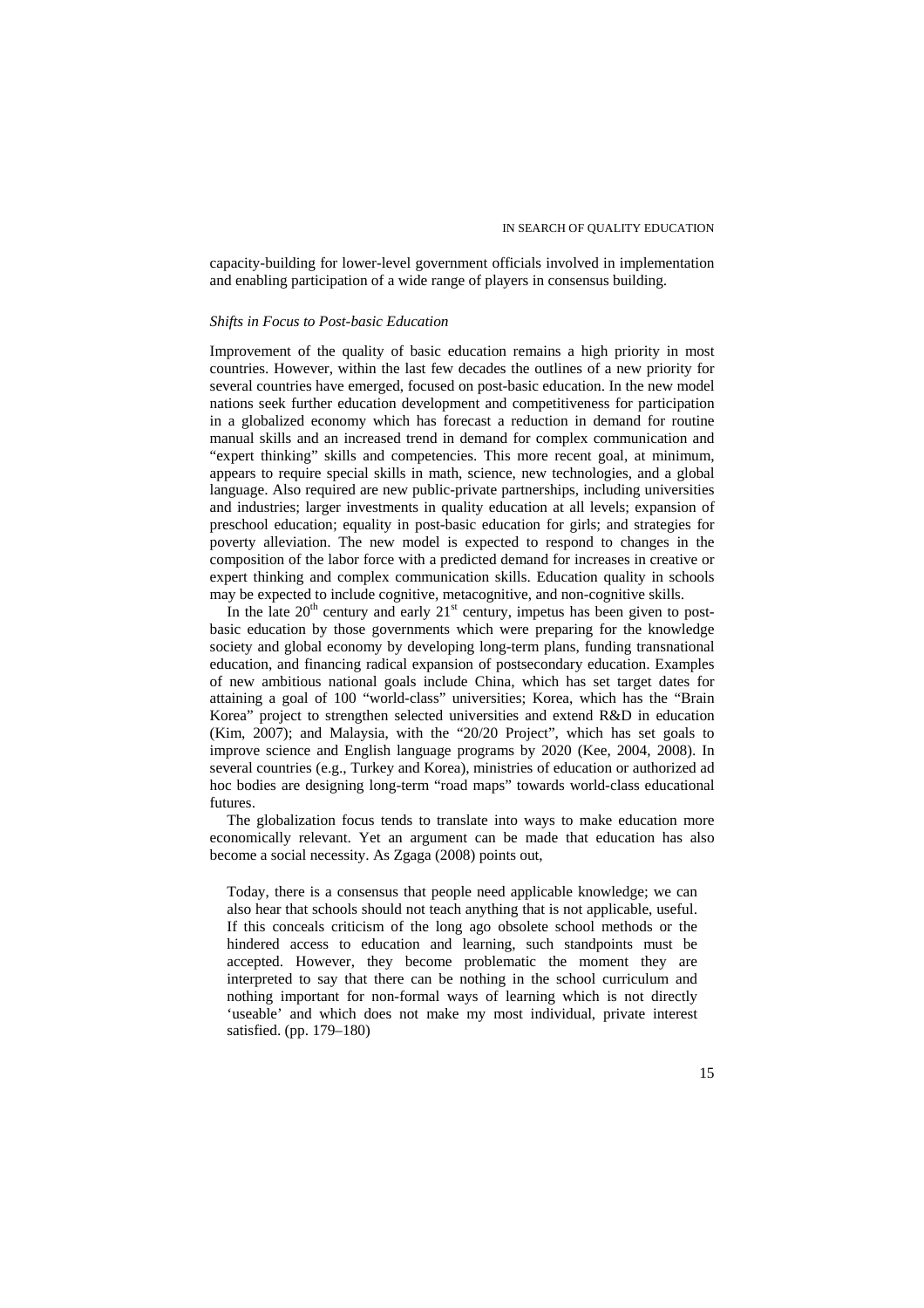Carnoy (2001) focuses on somewhat different new demands of educational resources. He argues that new demanding social functions may need to be assumed by schools. New functions appear partly because so many married women have come into the workplace, part-time and then full-time. With the loss of the social relevance of the workplace, and of work-based forms of social organization, a greater demand is placed on other forms of sociability. The family can no longer be assumed to reproduce labor and knowledge as it has in the past.

#### *Alternative Forms of Quality Education*

The discussion thus far has focused largely on the traditional organization of schooling common to most countries. With notable exceptions, the publications from UNESCO and other international bodies have tended to equate learning with education and education with formal schooling. National educational plans and reforms have done much the same. Extensive growth in the roles of the private sector and the civil society has extended educational opportunities and increased educational innovations. However, most of these efforts have utilized the existing model of schooling.

 An educational reform which has attempted a radically different model of learning and has demonstrated considerable success in including the hard-to-reach children and youth is briefly described here. Perhaps the best known of such programs are *Escuela Nueva* initiated in Colombia, the non-formal Bangladesh Rural Advancement Committee (BRAC) program, and the Egyptian Community Schools Program. Many of these "alternative schools" operate within ministries of education or under the supervision of NGOs. A project monitoring the progress on alternative schools now claims to have over 250 cases in its data base (Farrell  $\&$ Mundy, 2008).

 Alternative schools usually follow the prescribed national curriculum but often have demonstrated successful non-traditional pedagogy. Such schools tend to have close relationships with the community and make extensive use of local or community resources. Farrell and his associates (Farrell, 2007a, 2007b; Farrell & Hartwell, 2008; Farrell & Mundy, 2008), who have been studying this expanding alternative schooling for a number of years, have observed several indicators of "quality education". Their findings indicate that in most of the cases which have been evaluated, the results are good in terms of enrollment, retention, completion, and movement to the next level of education, and in achieving academic success as measured by tests. On the whole, students in these schools perform at least as well as and often better on achievement tests than students in traditional schools. Box 1 identifies the most common characteristics of the alternative programs.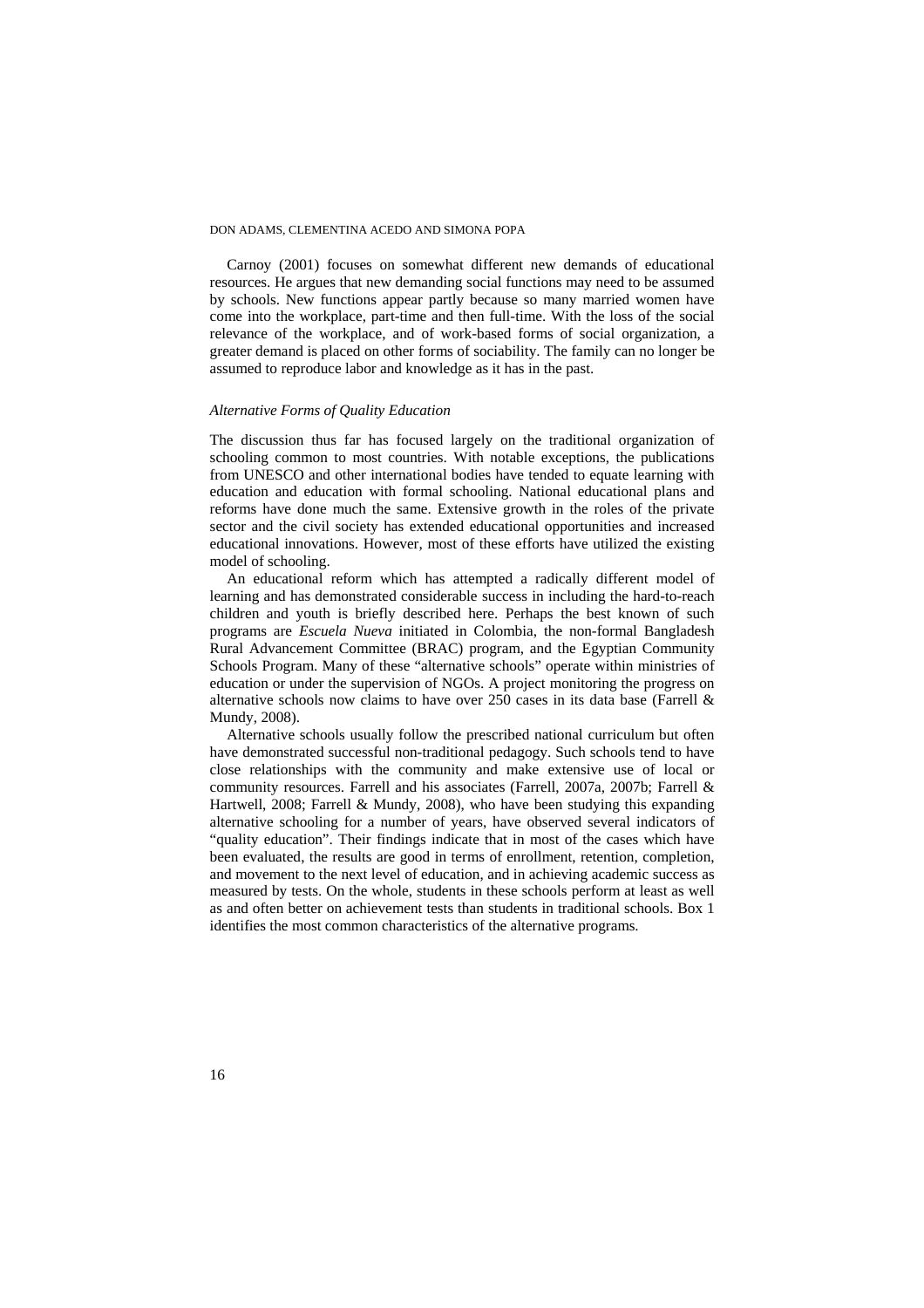| Box 1. The Emergent Model: Common Features of the Alternative School<br>Programmes         |
|--------------------------------------------------------------------------------------------|
| Child-centered rather than teacher-driven pedagogy                                         |
| Active rather than passive learning                                                        |
| Multi-graded classrooms with continuous progress learning                                  |
| Combinations of fully-trained and partially-trained teachers with community<br>involvement |
| Peer-tutoring                                                                              |
| Self-guided learning materials                                                             |
| Teacher- and student-developed learning materials                                          |
| Active student involvement in the governance and management of the school                  |
| Use of radio, correspondence lesson materials; sometimes television, computers             |
| Ongoing, regular and intensive in-service training and peer-mentoring for teachers         |
| Ongoing monitoring/evaluation/feedback systems                                             |
| Free flows of children and adults between the school and the community                     |
| Community attention to the nutrition and health needs of pre-school age children           |
| Locally adapted changes in the school day or school year                                   |
| Focus of the school less on teaching; more on learning                                     |

#### *Source:* Adapted from Farrell and Hartwell (2008, p. 19)

 The success of these alternative approaches to learning raises issues as to their future and the possible impact on mainstream schools. Can the success of nonformal schooling offer lessons in pedagogy and flexibility of program useful for traditional school systems? Are there roles for both to coexist? Even discounting some of the enthusiasm among researchers into non-formal schools who have become advocates, the achievements of these schools have been significant. They would appear to have earned a place in any global, national, or local strategy for attaining quality education.

 Clearly the style of schooling described in Box 1 is significantly different from the types of formal schooling discussed or implied in much of the literature reviewed earlier. Although the structure of schooling tends to be similar across nations, there appear to be some conditions emerging which provide a context for experimentation. With changing patterns of educational governance, increased parental involvement, and aggressive private investment, one might expect significant local and national experimentation. Some observers claim that such opportunity thus far has largely been weakened when rigid traditions of testing and selection are present.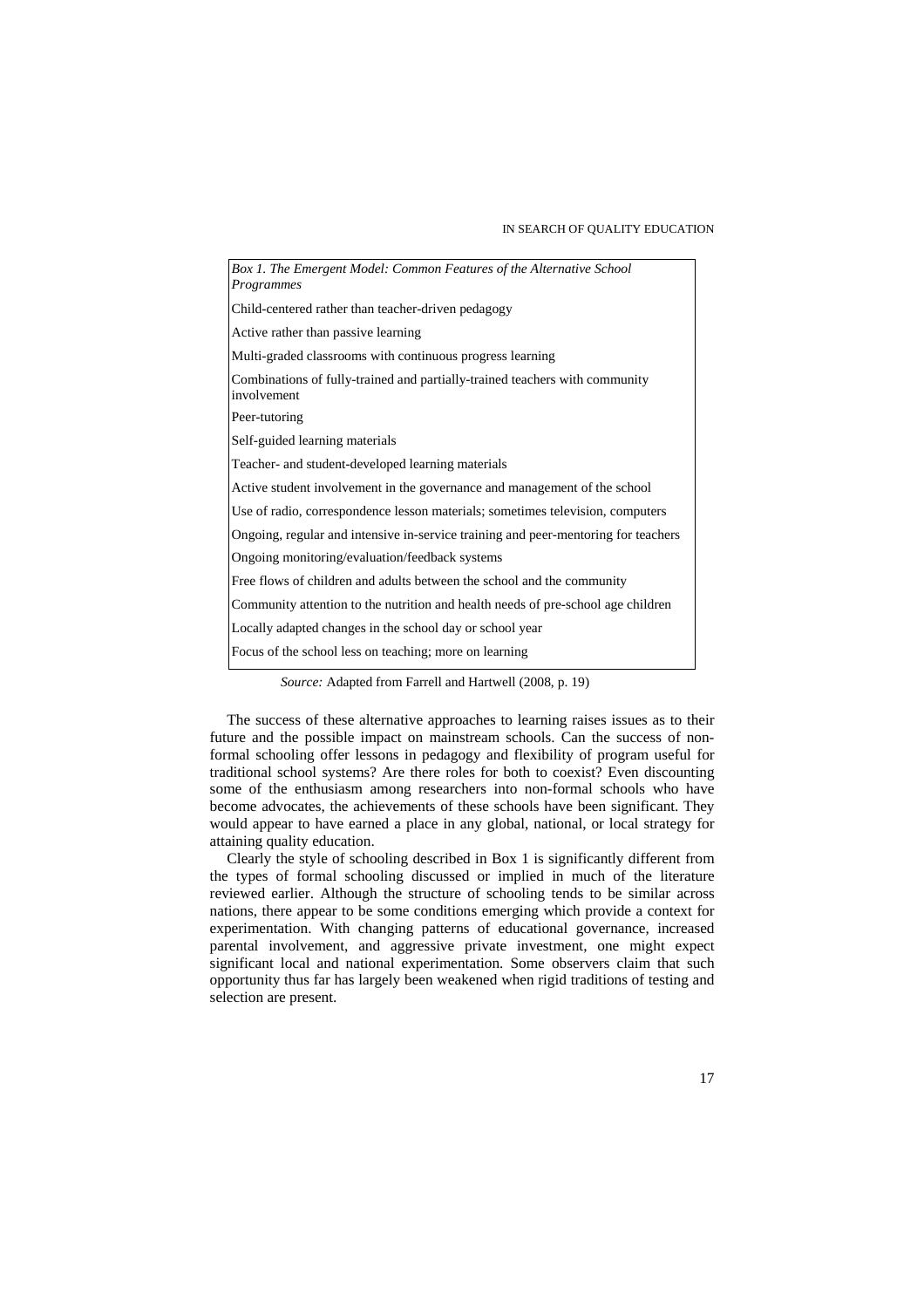#### SEEKING MORE SYSTEMATIC ASSESSMENT AND PLANNING OF EDUCATION QUALITY

Assessments may be performed at any level: individual, school, or national system. Many teachers, with or without technical assistance, regularly evaluate their own work and adjust their teaching accordingly. Public education, accountable to the public, may be expected to be examined critically at the school or the system level. In some countries parent groups, at times supported by the government, are active participants in regional and national education assessments. National assessments and evaluations of education continue to develop and may serve a number of functions. Implicit or explicit in these functions are foci on one or more of the following: learning outcomes, institutional accountability, gatekeeping to a range of other programs and institutions, cross-national comparisons of certain goals, and insights to suggest modifications and improvements in instruction and learning.

 Assessment technologies suggest the potential for quality control at the institutional and systems levels. Accountability as presently conceived seems increasingly mandated by central authorities. There are, however, difficulties in applying large-scale assessment results to instructional diagnosis. Serafini (2001), for example, takes a controversial position and argues from a constructivist viewpoint that top-down accountability is so fundamentally different from providing data for instructional diagnosis that educators should not expect any classroom effects. He goes on to advocate replacing large-scale assessment with "assessment as inquiry" (p. 387). The challenge to stakeholders may be to also ensure that the multiple persisting concerns of community, instruction, and learning are met.

 Decentralization and localization of decision making have not simplified the task of planning, implementing, and assessing educational change. However, refinements in the technology of testing and assessment have raised expectations for more control over guiding improvements at systemic and institutional levels.

#### *International Tests and Aspirations for World-Class Education*

International student assessments attempt to acquire data which are valuable in revising curricula and educational policies. Low test scores have contributed to a range of changes in curriculum standards, in programs of teacher preparations, and in a broad range of education policies.

 International assessments are a relatively recent but important development in assessing education quality. These are typically large-scale, multiple-country, sample-based assessments aimed at comparing the performance of a specific age group in a specific subject or group of subjects across a large number of countries. Examples are the Trends in International Mathematics and Science Study (TIMSS) and the Programme for international Student Assessment (PISA). Table 3 offers an example of recent PISA data.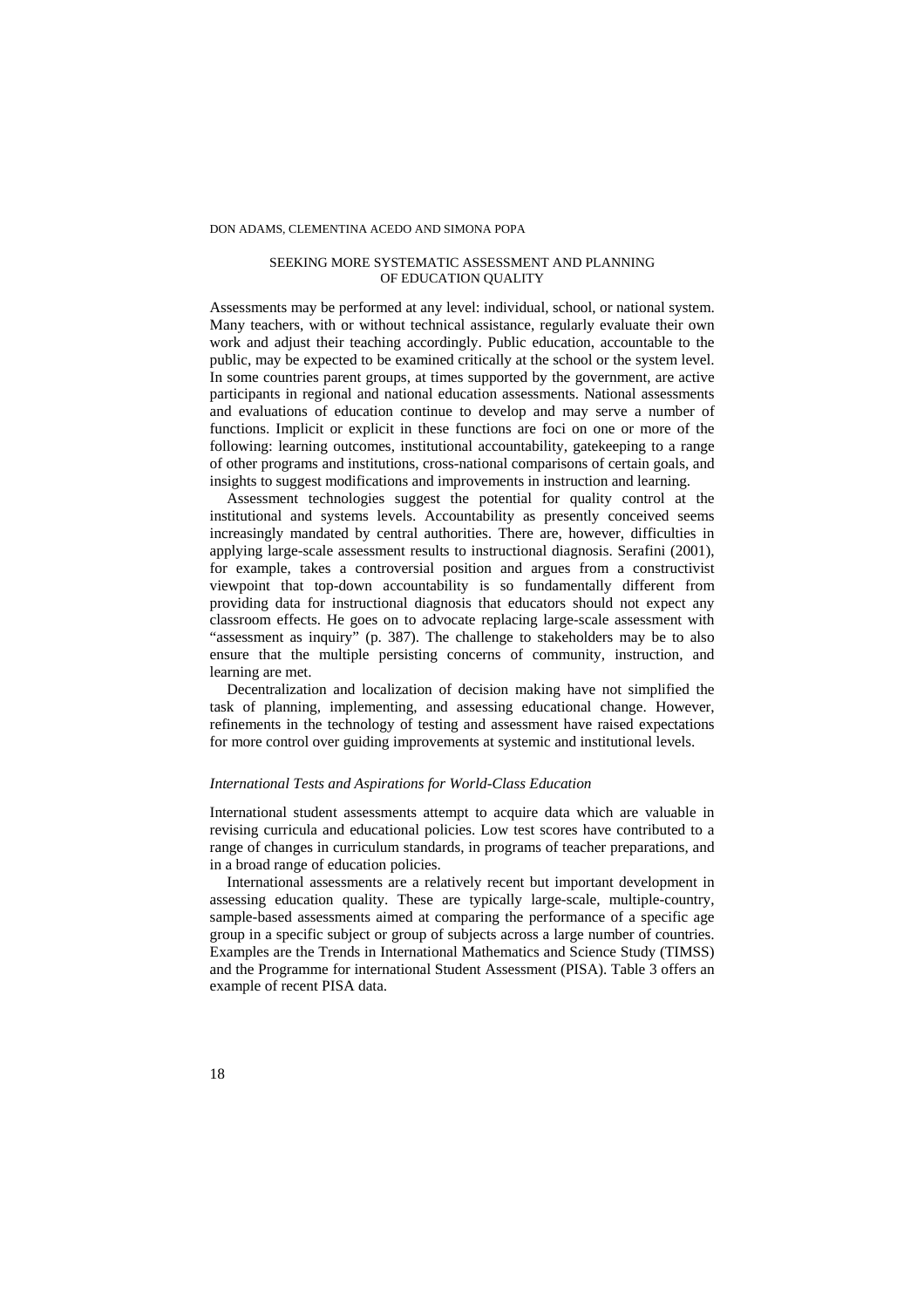| Country             | Math scores | Science |
|---------------------|-------------|---------|
|                     |             | scores  |
| Argentina           | 388         | 401     |
| China:              |             |         |
| Shanghai-China      | 600         | 575     |
| Hong Kong-China     | 555         | 549     |
| Chinese Taipei      | 543         | 520     |
| <b>OECD</b> Average | 496         | 501     |
| Chile               | 421         | 447     |
| Korea               | 546         | 538     |
| Finland             | 541         | 554     |

*Table 3. 2009 PISA data: Math and science scores for Argentina, China, Chile, Korea, and Finland* 

#### *Source:* OECD (2009)

 The purpose of these tests is to provide internationally comparable evidence of achievement, so that countries can monitor learning outcomes within a common framework. Unfortunately, the results are often used by media, politicians, and educators merely in terms of "rank ordering" countries rather than as a basis for policy dialogue and a better understanding of the causes of observed differences in performance. In some countries the attainment of a "world-class" educational system, presumably one whose students score well on international tests, has become a vigorous national policy.

 The growing importance of international assessments points to the potential for a wider consensus about the knowledge and skills all students need, as they enter adult life in a world that is globally interdependent. Critics might view such instruments as entrance examinations to the exclusive "world-class" educational club of countries or see them as a set of "supranational" instruments for standardization. Here, attention is focused on PISA because of its increased use in cross-national comparisons of quality and its growing role in setting national educational targets.

#### **CONCLUSIONS**

Innovations circle the world and the search for education quality takes place in many contexts and often with great passion. Literally hundreds of academic analyses and funding agency documents attempt to review "lessons learned" or "best practices". This is a reasonable activity, for nations have been borrowing from each other, often successfully, for centuries. As noted, a possible problem with such attempts is that educational innovations as well as broader education reforms have a sticky quality and, at minimum, need adaptation and careful monitoring in any attempt at transfer.

 Improvements in education quality commonly appear among the goals and objectives of education systems and institutions in most countries. Many education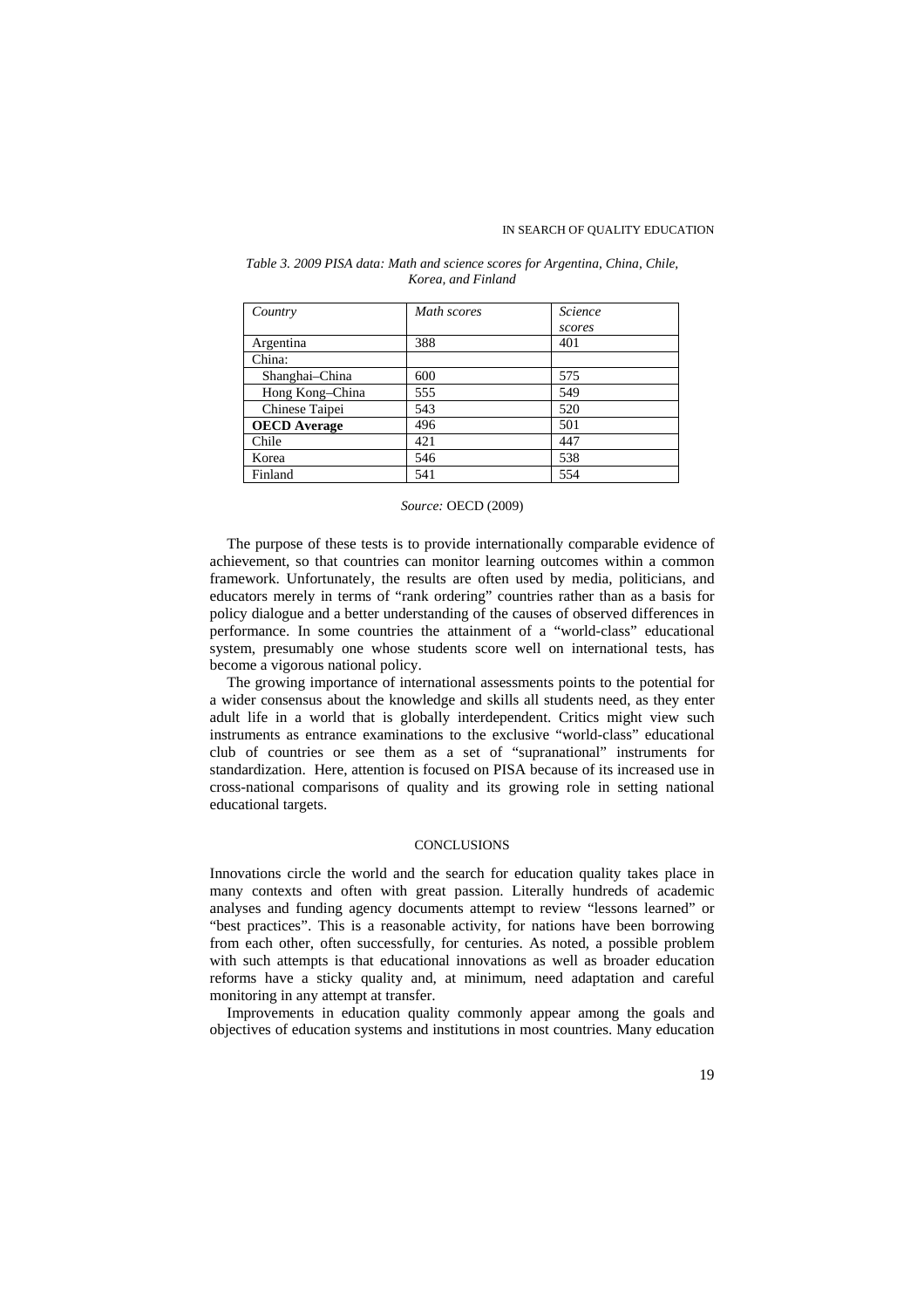reforms today seek curriculum changes and readjustments that can reorient teaching and learning to the new demands described earlier. As demonstrated by several decades of attempts, defining and assessing education quality is difficult and its meaning and measurement remain contested. There is no universal agreement on its definition, its relevant variables, or on how higher quality is to be attained. The complexity of this task reflects the complexity of educational processes characterized by many variables simultaneously interacting. Although education quality has acquired high priority, the multiplicity of conceptualizations of quality also reflects the concerns and foci of multiple stakeholders. Given a working agreement on the meaning of quality, issues may continue over its measurement. The questions persist: who benefits from particular policies focused on quality? And what are the potential tradeoffs between a focus on quality, equitable distribution of education, and inclusion of various traditional expectations?

 The current trend to give increased power to national and international tests has two key elements: incentives to encourage local schools and districts to change, and methods for determining who should be rewarded for compliance with centrally-defined standards. The new strategy transfers certain responsibility for reform from central to regional governments or, at times, from regional governments to districts and schools and teachers. However, given the growth of national and international educational testing and the correlative focus or increased bureaucratic control over testing technology and its applications, what may be transferred is not so much the authority for choosing responsibility as that for implementing the change.

#### REFERENCES

- Acedo, C. (1999). *Justice in development: A philosophical analysis with implications for social and educational policy*. (Unpublished Ph.D. dissertation, Stanford University.)
- Adams, D. (1993). *Defining educational quality.* Arlington, VA: Institute for International Research. http://pdf.usaid.gov/pdf\_docs/PNACA245.pdf
- Alexander, R. (2008). *Education for All: The quality imperative and the problems of pedagogy*  (Research monograph no. 20). London: CREATE.
- Behrman, J., Deolalikar, A., & Soon, L. (2002). *Conceptual issues in the role of education decentralization in promoting effective schooling in Asian developing countries* (ERD working paper series No. 22). Manila: Asian Development Bank.
- Carnoy, M. (2001). Work, society, family and learning for the future. In *What schools for the future?*  (pp. 119–134). Paris: OECD.
- Crişan, A. (2008). Civil society involvement in education: An education policy perspective. In E. Karip (Ed.), *Right to education: Policies and perspectives* (pp. 181–192). Ankara: Turkish Education Association.
- DfID (Department for Education and International Development) (2000). *Education for All: The challenge of universal primary education*. London: DfID.
- Farrell, J. (2007a). Education in the years to come: What we can learn from alternative education. In P. D. Hershock, M. Mason, & J. N. Hawkins (Eds.), *Changing education: Leadership innovations and development in a globalizing Asia Pacific* (pp. 199–224)*.* Hong Kong: Comparative Education Research Center, University of Hong Kong.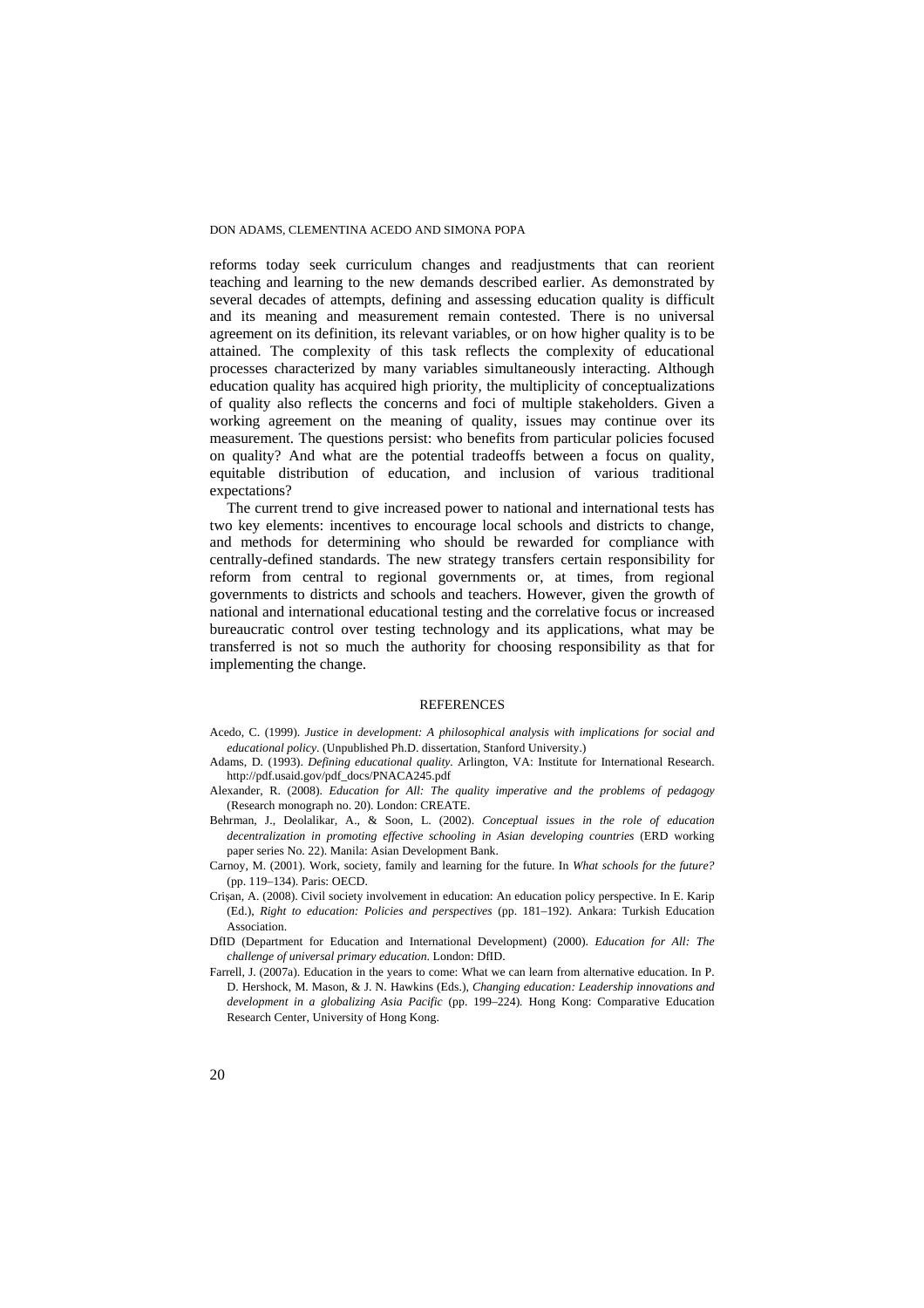- Farrell, J. (2007b). Community education in developing countries: The quiet revolution in schooling. In F. M. Connelly (Ed.), *The Sage handbook of curriculum and instruction* (pp. 369–389). Los Angeles: Sage.
- Farrell, J., & Hartwell, A. (2008). *Planning for successful forms of alternative schooling: A possible route to success in achieving EFA.* Paris: International Institute for Educational Planning.
- Farrell, J., & Mundy, K. (2008). International educational indicators and assessments: Issues for teachers. In K. Mundy, K. Bickmore, R. Hayhoe, M. Madden, & K. Madjidi (Eds.), *Comparative and international education: Issues for teachers* (pp. 142–159). Toronto and New York: Canadian Scholars Press International and Teachers College Press.
- Ginsburg, M., & Schubert, J., with Alimasi, N., Belalcazar, C., Gorostiaga, J., & Popa, S. (2001). *Choices: Improving educational quality: Conceptual issues, the ideal IEQ approach, and the IEQI experience*. Paper developed for USAID, IEQ Project. Washington DC: USAID, Improving Educational Quality Project.
- Grubb, W. N., & Lazerson, M. (2004). *The education gospel: The economic power of schooling.*  Cambridge, MA and London: Harvard University Press.
- Heyneman, S. (2008). Education, social cohesion, and ideology. In E. Karip (Ed.), *Right to education: Policies and perspectives* (pp. 89–104). Ankara: Turkish Education Association.
- Johanson, R., & Adams, R. K. (2004). *Skills development in Sub-Saharan Africa.* Washington, DC: The World Bank.
- Katz, M. (2001). *The price of citizenship: Redefining the American welfare state.* New York: Holt.
- Kee, G. H. (2004). *Being non-Bumiputer: An ethnography of ethnic Chinese youth resistance modes and identity formation at a national secondary school in a Malaysian small town*. (Unpublished doctoral dissertation, University of Pittsburgh).
- Kee, G. H. (2008). What are the impacts of the English-medium instruction policy of 2002 on the school experience of Malaysian students? In Korean Educational Development Institute (KEDI) (Ed.), *World Bank GDN: Asia-Pacific educational policy research, vol. II* (pp. 171–306). Seoul: KEDI.
- Kim, G. (2007, May). *Education and development: The case of South Korea.* Presentation at World Bank Institute course, Education for Development and Competitiveness: Challenges and Opportunities for Post-Basic Education, Washington, DC.
- Lockheed, M. E., & Verspoor, A.M. (1990). *Improving primary education in developing countries*. World Bank draft prepared for limited distribution to the participants at the World Conference on Education for All, Jomtien, Thailand.
- Narayan, D. (2002). *Empowerment and poverty reduction: A sourcebook.* Washington, DC: World Bank*.*
- OECD (2009). *PISA 2009 database.* www.oecd.org/dataoecd/54/12/46643496.pdf
- Patrinos, H., & Sosale, S. (2007). Public-private partnerships in education. In H. Patrinos & S. Sosale (Eds.), *Mobilizing the private sector for public education: A view from the trenches* (pp. 1–10). Washington, DC: World Bank.
- Riboud, M., Savchenko, Y., & Tan, H. (2007). *The knowledge economy and education and training in South Asia.* Washington, DC: World Bank.
- Sen, A. (1996). *Resources, values and development*. Cambridge, MA: Harvard University Press.
- Serafini, F. (2001). Three paradigms of assessment: Measurement, procedure, and inquiry. *The Reading Teacher, 54*(4), 384-393.
- UNESCO (1990). *World declaration on Education for All and framework for action to meet basic learning needs.* http://www.unesco.org/education/pdf/JOMTIE\_E.PDF
- UNESCO (2000). *The Dakar framework for action: Education for All: Meeting our collective commitments.* Paris: UNESCO.
- UNESCO (2005). *Education for All: The quality imperative* (EFA global monitoring report 2005). Paris: UNESCO.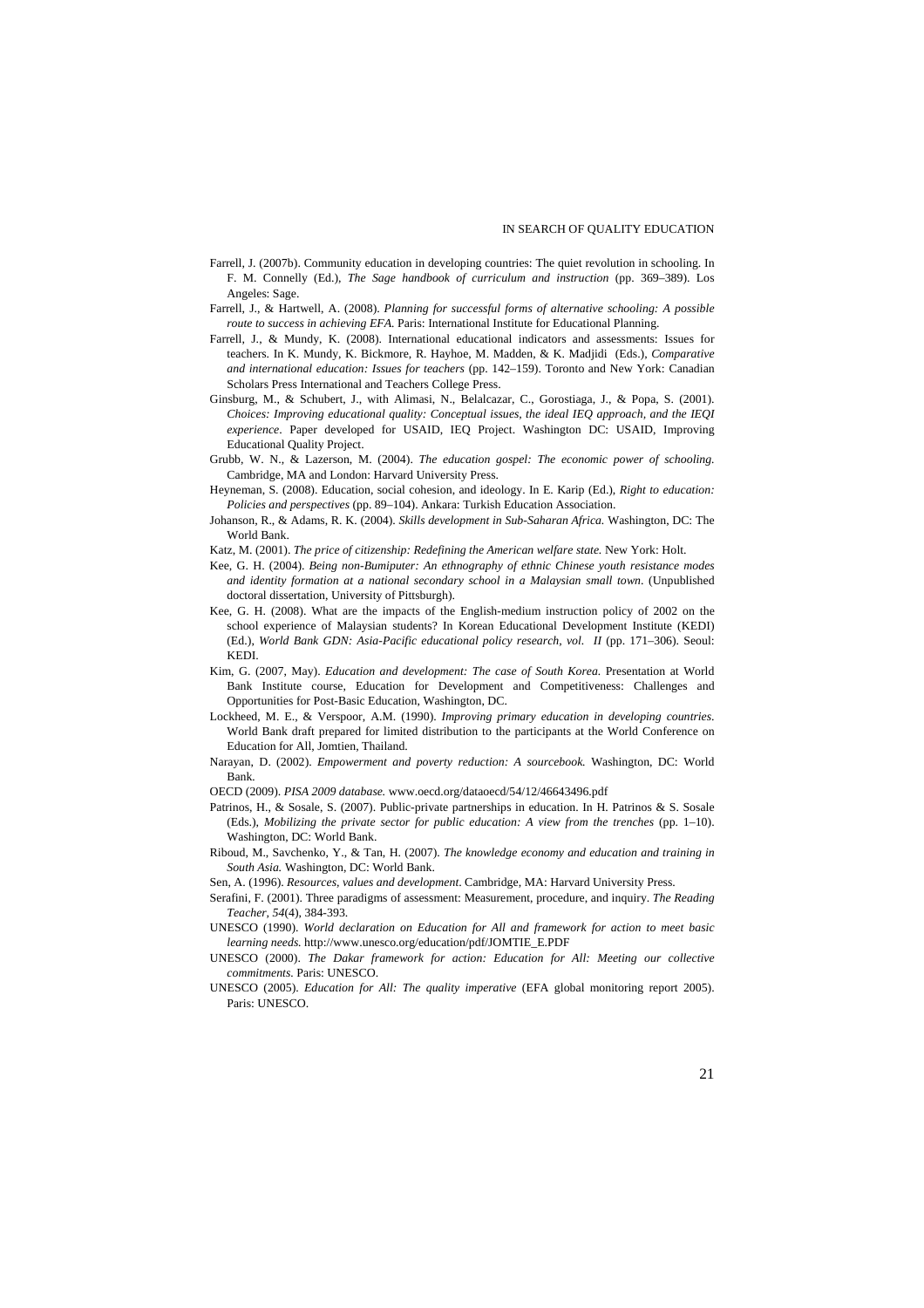- UNESCO (2008). *Education for All global monitoring report: Mid-term review.* Paris: UNESCO. http://www.unesco.org/new/en/education/themes/leading-the-internationalagenda/efareport/reports/2008-mid-term-review/
- World Bank (2006). *World development report 2007: Development and the next generation.* http://www.ungei.org/resources/files/359990WDR0complete.pdf
- World Conference on Education for All (1990). *World declaration on Education for All and framework for action to meet basic learning needs, adopted by the World Conference on Education for All*. Jomtien, Thailand, March 5-9, 1990.
- Zgaga, P. (2008). Reconsidering Education for All from a lifelong education perspective. In E. Karip (Ed.), *Right to education: Policies and perspectives* (pp. 165–180). Ankara: Turkish Education Association.

*Don Adams University of Pittsburgh* 

*Clementina Acedo UNESCO International Bureau of Education* 

*Simona Popa UNESCO International Bureau of Education*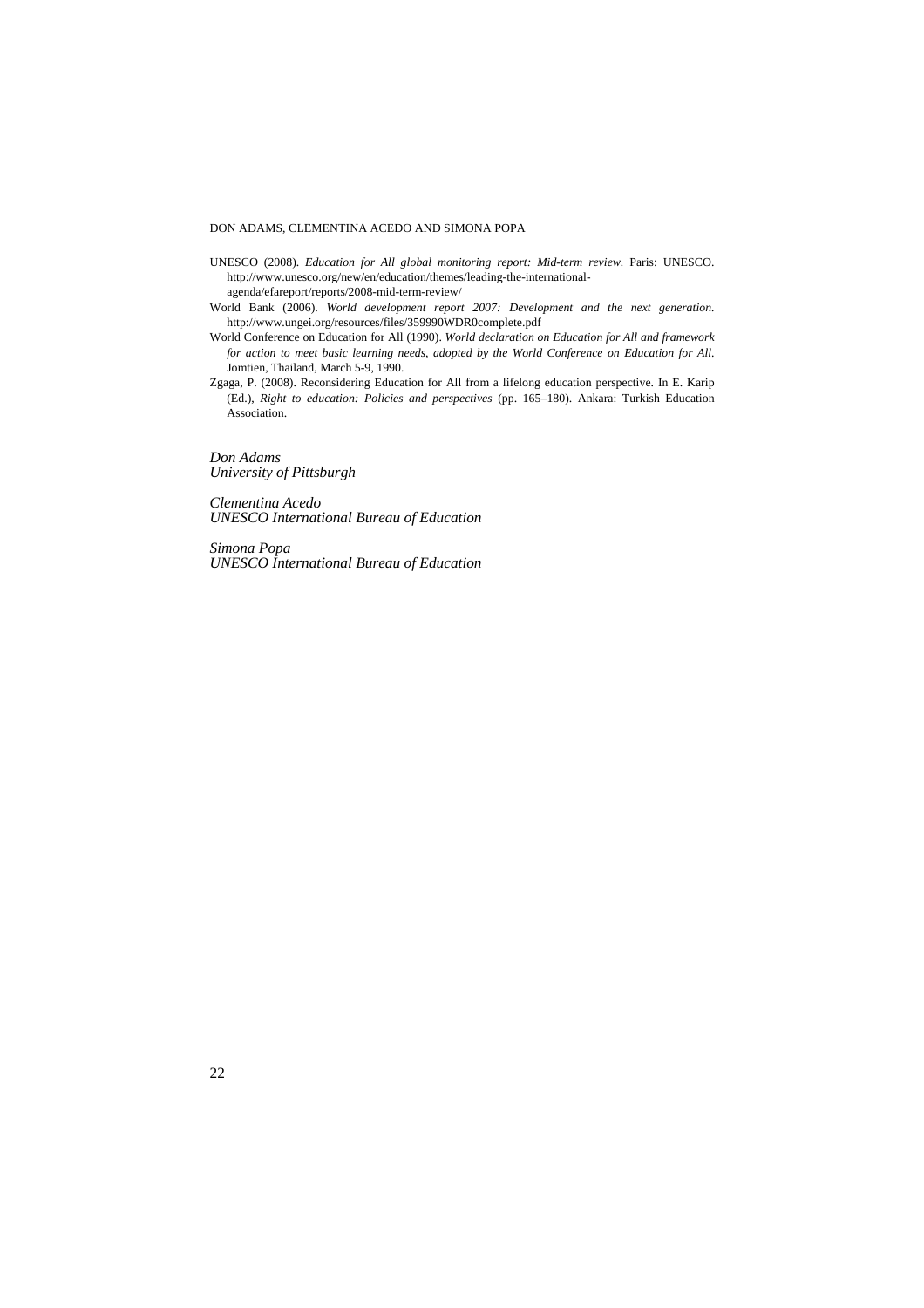### **EDUCATION REFORM AND THE DISCOURSE OF QUALITY IN ARGENTINA**

In this chapter we analyze the reform of basic education in Argentina in relation to discourses of quality. We focus mainly on the policies on primary and secondary school reform implemented during the last two decades.

 We argue that the concept of educational quality that has informed the reform can be seen as a combination of elements of the prevailing global discourse framed mainly by multilateral organizations like the World Bank and regional bodies like the Economic Commission for Latin America and the Caribbean (ECLAC)—and of local discourses of quality. The period we analyze (1990 to 2009) saw both shifts and continuity. Even though the current dominant discourse rejects the neo-liberal model of development, the concern for educational quality and its measurement has not disappeared.

 Argentina is a federal country, but the provision of education and other services has traditionally been organized in a very centralized way. The relatively high levels of literacy, educational attainment, and social democratization that the country had achieved by the mid-twentieth century were significantly reversed by the joint effects of the last military dictatorship (1976–1983) and the economic crisis of the 1980s. During the last two decades, the educational system has been reconfigured, and has been adapted in response to new challenges posed by local and global forces, raising important issues in the public arena.

 We consider the concept of educational quality to be an empty or floating signifier: a concept that may adopt different meanings, according to different political views. The vagueness of the concept has been pointed out by various authors and organizations in the fields of comparative education and education planning (Casassus, 1999; Myers, 2006; Pedró & Puig, 1998; Santos Guerra, 2003). In order to understand both the meaning of the concept of educational quality in Argentina and how it has been translated into practice, we have analyzed the reform policies as well as some key texts from the national government, local academics, and international organizations. We focus on three events that led to change: (1) the emergence of the discussion about quality at the end of the 1980s, (2) the enactment and implementation of the Federal Law of Education in 1993, and (3) the enactment of the Law of National Education in 2006.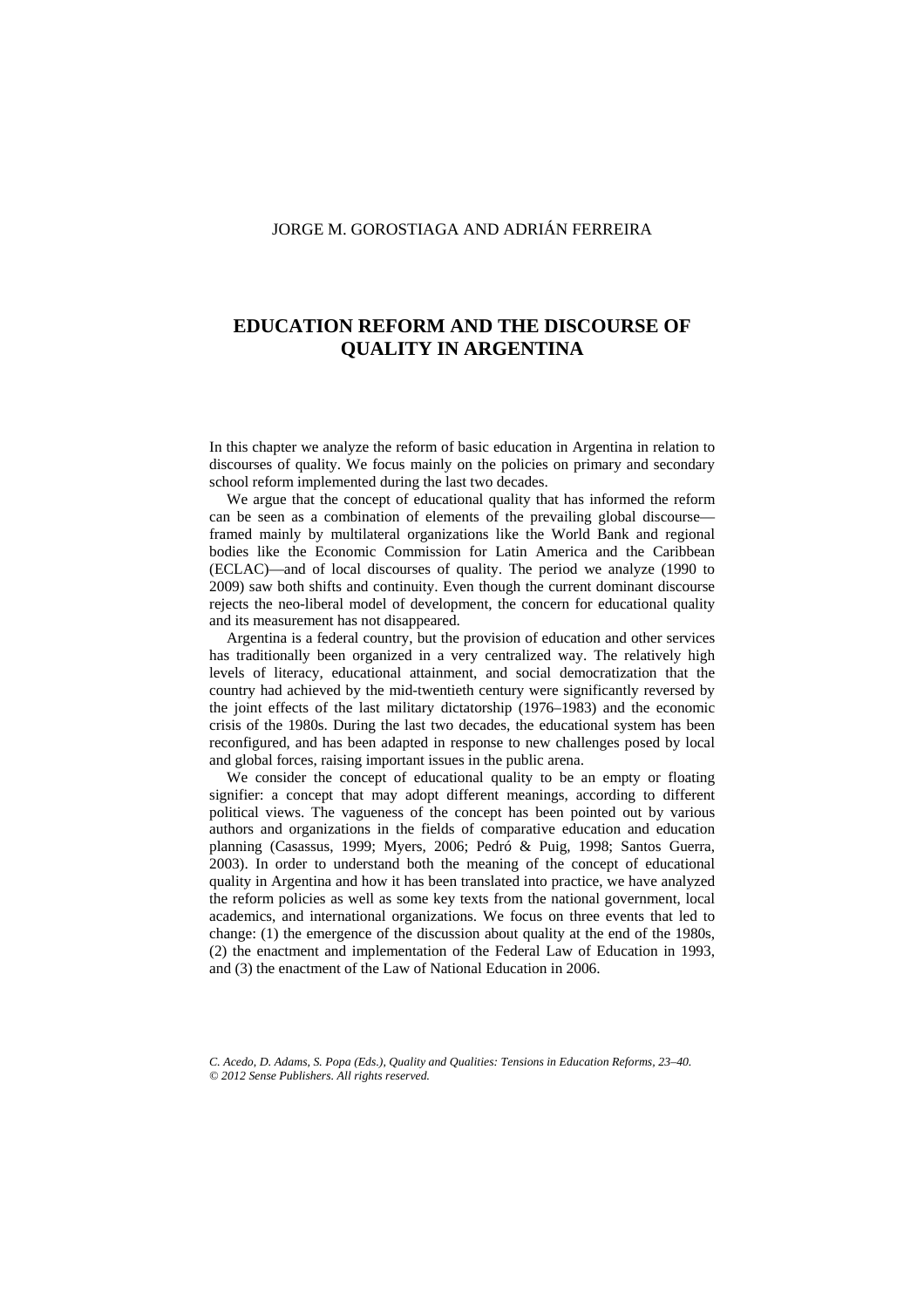#### THE EMERGENCE OF THE DISCUSSION

At the end of the 1980s, during which Latin Americans had experienced economic stagnation and the rebirth of liberal democracy, a new rhetoric of education reform developed in the region, based on three key or dominant concepts: quality, equity, and efficiency (Braslavsky, 1999; see also Casassus, 1999). Braslavsky (1999) argues that each of these concepts allowed for different interpretations, but together they established a common framework for reform in most of the countries in the region. At that time, the concern to expand educational systems began to be replaced, at least in part, by concerns about school performance, in terms of both student learning and equality of opportunities.

 According to Casassus (1999), new weight was given to the concept of quality because of the strategic centrality of education for economic development and social integration that was established globally at that time for both central and peripheral countries (see also Carnoy & Moura Castro, 1996). This shift began to be clear in the documents produced at the regional meetings of national ministers of education in 1989 and 1991 (Casassus, 1999; Gajardo, 1999). At the fourth conference of PROMEDLAC (Comité Regional Intergubernamental del Proyecto Principal de Educación en América Latina y el Caribe) in Quito in 1991, participants declared that Latin American education systems had been based on strategies that were no longer able to "harmonize quantity with quality".

 The document produced there (UNESCO/OREALC, 1991) linked the improvement of quality to processes that would professionalize teachers and transform curricula; it also stressed the need for a new model of educational development in the region, one built around decentralization policies and the establishment of systems to assess and evaluate students. For countries in Latin America, the global Initiative of Education for All, launched in Jomtien in 1990, was also influential in emphasizing the issue of quality and its measurement. One goal established in Jomtien was an emphasis on learning outcomes as fundamental indicators of quality. In this regard, Pedró and Puig (1998) highlight the shift from concerns about equality of opportunities during the 1960s to quality, from the 1980s on. They point out the predominant political interpretation that identifies quality with academic achievement; this leads to an emphasis on evaluating educational products or results rather than processes.

 A key text during this period, because of its impact on both the regional educational discourse and national policies, was *Education and knowledge: Basic pillars of changing production patterns with social equity*. Produced by the Economic Commission for Latin America and the Caribbean (ECLAC, 1992), its objective was to update the regional development model. This new development model was supposed to strengthen democratization and help integrate Latin American countries into the world economy. The document outlined an educational reform strategy that would help to address "both the internal challenge, which is that of building citizenship, and the external challenge, which is that of competitiveness" (Summary, para. 2). As its title indicates, the document primarily emphasized equity, rather than quality. But it did recognize the need to expand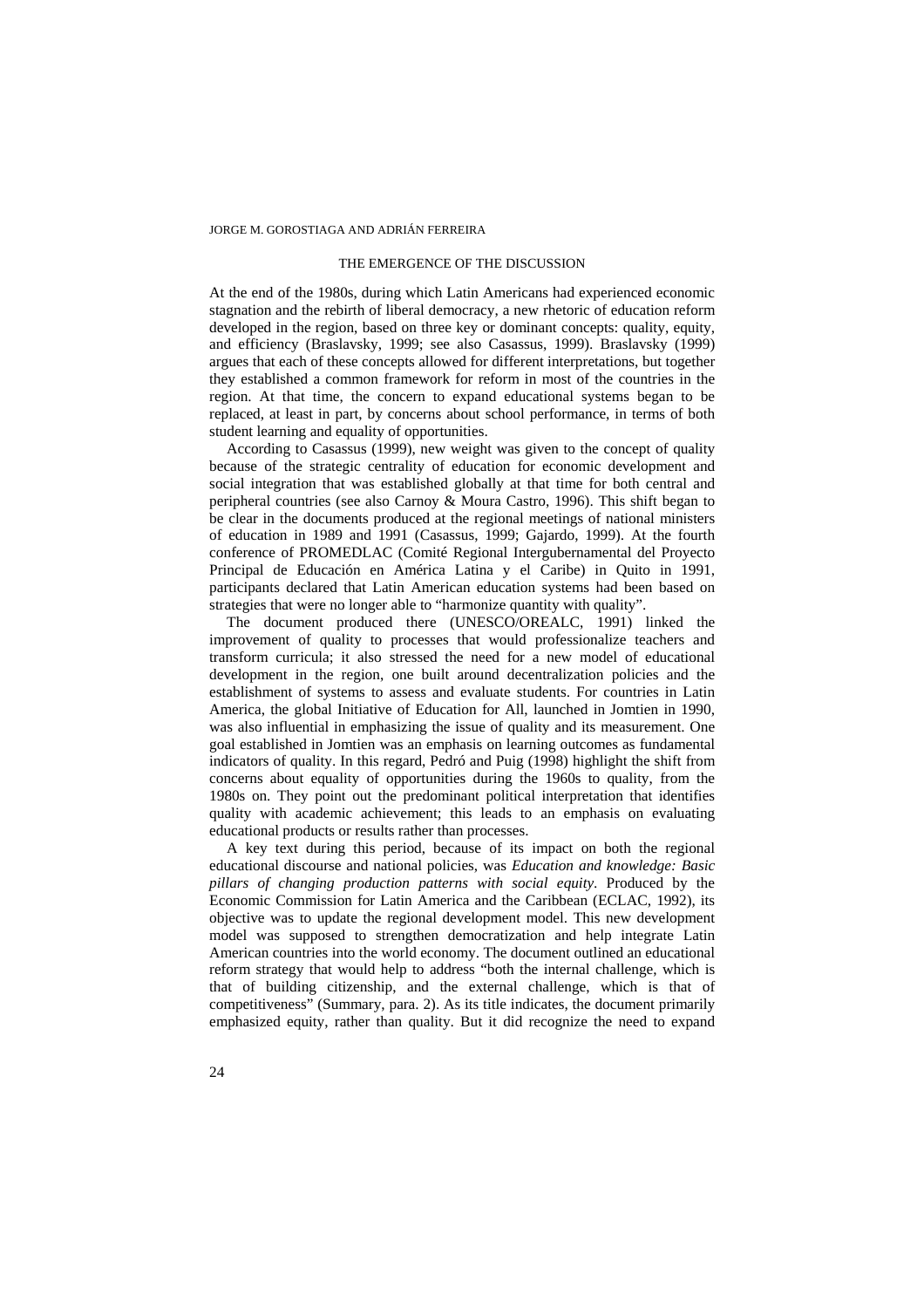educational systems; it pointed to shortcomings in "the quality of their results, their degree of adaptation to the requirements of the economic and social environment, and the degree of equity in the access of the different strata of society to them" (Summary, para. 3).

 This new emphasis on equity seemed to respond to high (and increasing) social inequalities as well as to the awareness that educational policy should also provide an answer to the growing social and cultural diversity in the region (Feijoó, 2002). Casassus (1999) notes that the concern for quality is necessarily linked to the concern for equity, even when they are independent concepts. Given the extension of formal instruction to the great masses of students, he argues, the goal is to achieve a high quality education for all.

 It should be noted that the crisis in educational quality was seen as critical not only by multilateral organizations or from functionalist viewpoints. For example, Arnove, Torres, Franz, and Morse (1997), arguing from a neo-Marxist perspective, point out that the quality of education in the region was severely affected by neoliberal policies implemented during the 1980s and early 1990s: "Decreased expenditures, outdated pedagogies and curricula, and restricted access all contributed to the general decline in the quality of education. Low teacher salaries also affected educational quality" (p. 147).

 In Argentina, the re-establishment of democratic political institutions in 1983 had allowed for a more open and more broadly-based discussion of the structure and content of education. With the Pedagogical Congress (Congreso Pedagógico, 1986–88), which involved teachers, parents, community members, students, and representatives of different organizations in a debate about the situation of the educational system, "an effort began to build consensus and to seek out or create new policies and action strategies" (Braslavsky, 1998, p. 299). At the same time, other issues related to quality began to appear in the academic discourse: the mismanagement of the school system, its increasing segmentation, and the need for policies to promote equality of opportunities and school democratization (Filmus, 1995).

 Despite the variety of diagnoses and conceptions of quality, a prevailing view existed within the Argentine academic community that educational quality had been declining since the 1960s. While public schools had been suffering from rising enrolments combined with falling investments (Beccaria & Riquelme, 1985), the private sector had been growing by incorporating middle- and upper-class families. This was probably because private schools could better respond to the demands of families (Narodowski, 2002), and were increasingly seen as offering a higher quality of education than the public schools. The decline of public education had been accentuated by both the economic crisis of the 1980s and the policies of the last military government (1976–1983) (Braslavsky & Tiramonti, 1990; Filmus, 1995). Those policies included closing education offices that had planning and research functions (see Paviglianiti, 1988; Suasnábar & Palamidessi, 2007), and neglecting pedagogy and curriculum. For example, Tiramonti (1995) points out that in 1983, 400,000 primary students in the Province of Buenos Aires were offered only 2 or 3 hours a day of schooling, including the provision of a meal.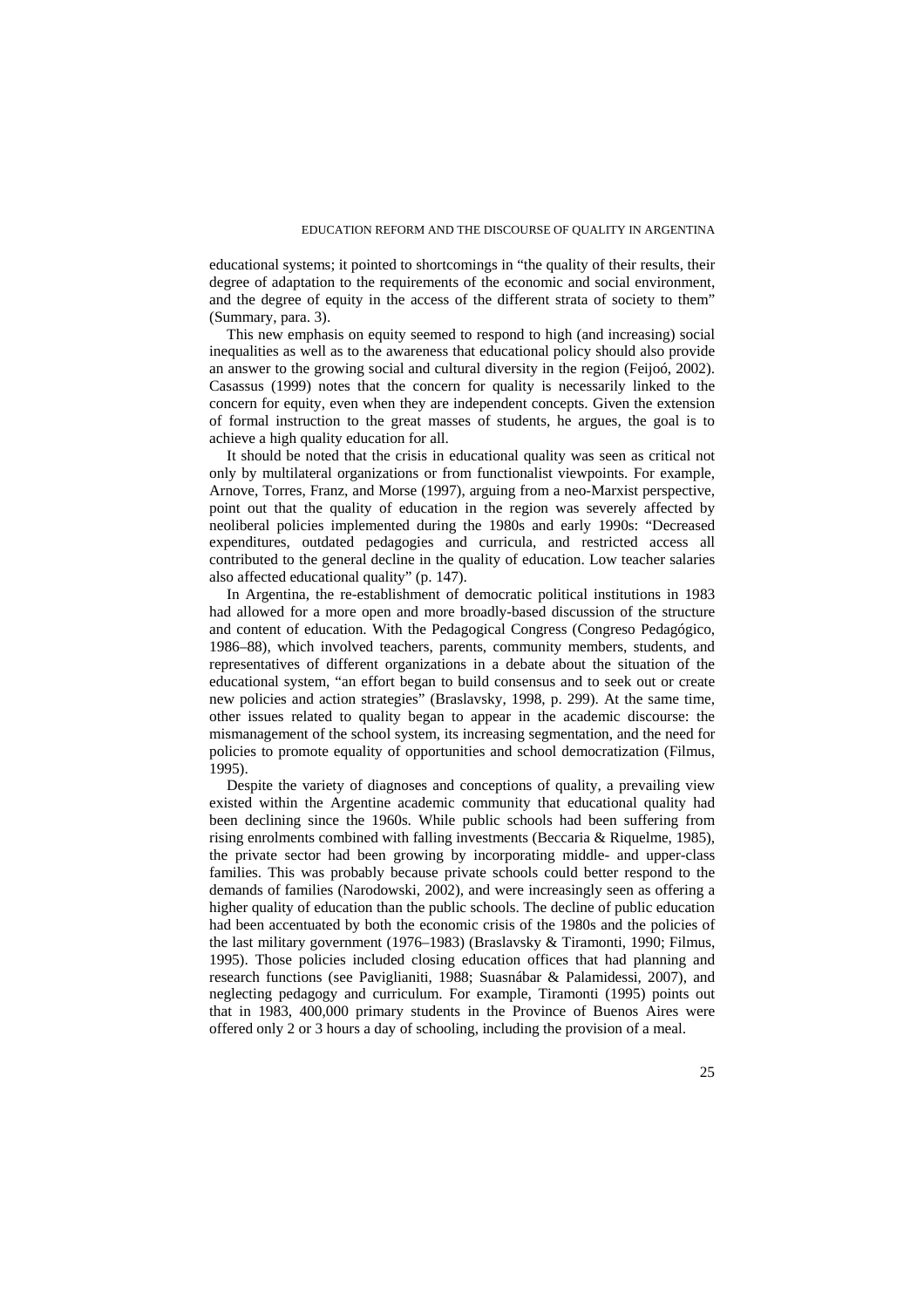#### JORGE M. GOROSTIAGA AND ADRIÁN FERREIRA

 Moreover, the national and provincial ministries of education appeared to have low capacities for governing the system and affecting the work of schools (Braslavsky, 1998; Paviglianiti, 1988). Meanwhile, the fragmentation of the system led to great inequalities, as schools varied in the quality and types of services they offered to different groups of students (Braslavsky & Krawczyk, 1988). The combination of increases in enrollments and lack of investment in the educational system resulted in overcrowded schools and classrooms, and the sense of crisis. For instance, the secondary *net* enrollment rate rose from 33.4% in 1980 to 53.5% in 1991. But regional differences were huge: in 1991, net enrollment for the city of Buenos Aires was around 72%, compared to about 38% for the province of Chaco, in the less developed northeast (Tiramonti, 1996).

 Four texts offer examples of the way educational quality was conceptualized at the local level in the period around 1990. The first is a document produced in the context of the Pedagogical Congress (Ministry of Education and Justice, 1988). One of the six commissions formed to propose reforms based on the work of the congress focused on the issue of quality. The proposal that the commission developed focused mainly on basic education and had four headings: (1) contents and methods; (2) health education; (3) education and work; and (4) teacher training. Although its strongest calls for reform focused on modernizing teacher training and curriculum, this document reflected a broad conception of quality.

 The second text was written by two researchers, Cecilia Braslavsky and Guillermina Tiramonti (1990), based at the Argentine branch of the Facultad Latinoamericana de Ciencias Sociales (FLACSO), then the country's most important educational research center. Focusing on the secondary level, they suggested that to ensure a quality education, schools would have to provide students with the knowledge and skills they needed to develop personally and to help build a democratic, prosperous, and just society. These authors described how a strong demand for quality arose during the 1980s in Argentine education. At that time many studies showed that Argentine schools were performing poorly on the dimensions of curriculum and student achievement.

 The demand for quality implied the need to implement educational innovations, but that was not possible because of a particular management model that informed the whole educational system, including the direction of schools. This model—the result of many years of political instability, authoritarian ideology, economic crisis, and a non-collaborative organizational culture—was characterized by the rejection of change and innovation, and by a focus on bureaucratic tasks. Implementing educational innovations would require a new management model, one that focused on curriculum and instruction as the central elements of schools. The authors noted that it is always difficult to build a new organizational culture, and that at the end of the 1980s the national government was only starting to process the demands for educational quality.

 A third text was written by Inés Aguerrondo (1996), an education planner who later became one of the main architects of the reform during the 1990s. She also stressed organizational and management aspects, but emphasized the need for a commitment to effectiveness and efficiency in the school system. She argued that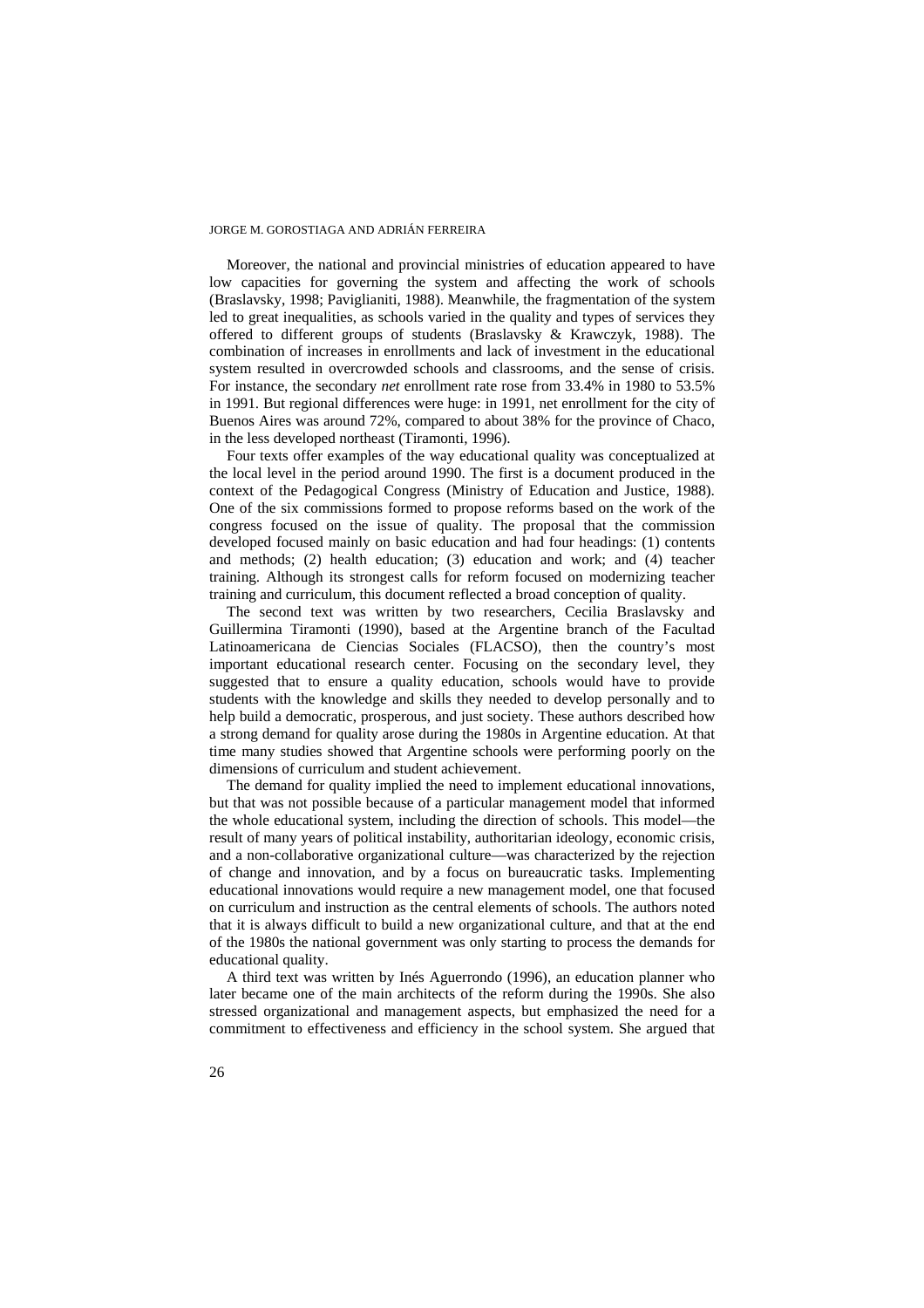#### EDUCATION REFORM AND THE DISCOURSE OF QUALITY IN ARGENTINA

traditional management models in Latin America were exhausted as the result of three trends: the expanding educational systems, increasing diversity in the student population, and material restrictions caused by economic adjustments. To her, "the school institution" was "a *service unit*", the point "where the fate of educational quality and equity is decided"  $(p, 16)$ ; she said the chances of improving quality relied on advancing toward a decentralized model in which the central level had greater capacities, and schools had significant autonomy. In another text (Aguerrondo, 1993) she argued that educational quality should be evaluated globally, not just as the measurement of results, and should take into account the variations in the meaning of quality based on differences in cultural contexts.

 The fourth text espouses a view in which school autonomy and competition are the main elements needed to improve quality. FIEL (Fundación de Investigaciones Económicas Latinoamericana) and CEA (Consejo Empresario Argentino) proposed a double process of decentralizing authority and responsibilities to municipalities and to schools and introducing market mechanisms to encourage competition among schools. It also proposed charging tuition at the secondary level (in a country where even higher education is free of charge), and promoted *cooperadoras* or school councils to raise funds for schools. Private schools would continue to receive state grants (traditional in Argentina), since they were considered to provide a greater supply and diversity of education (FIEL & CEA, 1993).

 On the other hand, as we have shown, the regional and global discourses expressed by multilateral organizations and meetings had begun to emphasize a focused, narrow view of educational quality, mainly linked to learning outcomes. A World Bank report on the Argentine education system produced in the late 1980s (Kugler, 1991) reflected this view, stressing the need for standards and systems for measuring student achievement that could result in interventions to address problems and shortcomings in underachieving districts and schools.

#### QUALITY AND EDUCATION REFORM IN ARGENTINA DURING THE 1990S

The reform of the Argentine education system during the 1990s was part of a regional process of educational change that was influenced by both international agencies and local actors, linked to the recovery of democratic political institutions at national levels, global economic restructuring, and the idea that education was central to development and social integration (Concha Albornoz, 2005; Gajardo, 1999). At the same time, educational change in Argentina was influenced by the processes of state restructuring and neoliberal reform: the economy was opened to international trade, state-owned companies were privatized, and economic activities were deregulated. The first step in restructuring the education system was decentralizing secondary schools and teacher training institutes from the national to the provincial level; the next step was enacting the Federal Law of Education (1993) and the Law of Higher Education (1995).

 At the basic education level, several changes were made. A new academic structure was created that extended compulsory education from 7 to 10 years.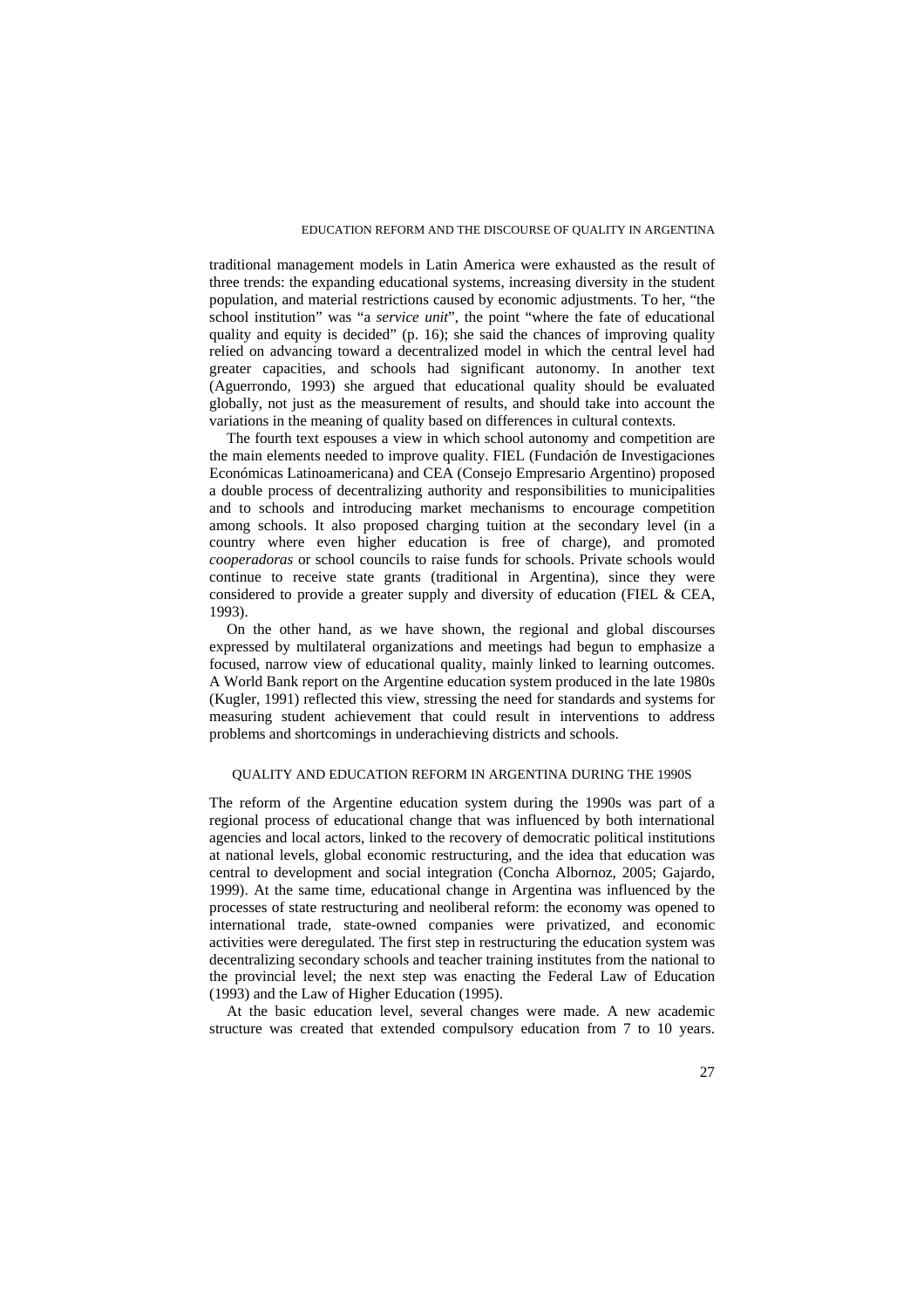#### JORGE M. GOROSTIAGA AND ADRIÁN FERREIRA

Provincial systems of educational administration were modernized. Curricula were updated and a new mechanism was established to design them. Compensatory programs were implemented for the most disadvantaged social groups, and systems were developed to assess, evaluate, and inform students. Teachers were retrained, to upgrade their subject knowledge and teaching methods, and a new model of school management was adopted. The World Bank and the Inter-American Development Bank (IDB) participated in the design and financing of educational reform, supporting some of the policies implemented. The World Bank assistance focused on the reform of higher education and of administrative aspects of provincial systems, while the IDB mainly concentrated on secondary schooling.

 The declared objectives of the reform were enhancing quality and equity. Changes were also justified to adapt the educational system to technological changes and to the requirements of the global economy (e.g., Ministry of Culture and Education [MCE] 1996b, 1997). In the 1993 Federal Law of Education, the main legal instrument of the reform, the concept of educational quality was not defined clearly. References to it were very general, but it did state that quality would be guaranteed through evaluation (articles 48, 49, and 53). The evaluation of quality should verify that curricular contents respond to "social needs" and to the "educational requirements of the community" (Article 49), but it did not explain how those needs and requirements would be established.

 With regard to the goal of improving equity, the 1993 law stressed that the federal government would play a compensatory role. This was translated into the Social Plan, designed to provide federal funds for improved facilities, computers, and textbooks directly to the poorest schools in the country. The Social Plan reached more than 17,000 schools and around 3.6 million students during the period 1993 to 1998 (Morduchowicz, 1999). The new emphasis on compensatory programs can be seen as a response to the increasing poverty and marginalization that developed despite the high rates of economic growth. The aim of one program, for example, was "to provide poorer children with the same (pedagogical) resources as the most privileged ones" (MCE, 1997, p. 44). The plan can also be seen as a public policy that identifies particular social groups as deficient and needy, while departing from the idea of universal social rights (Duschatzky & Redondo, 2000).

 The improvement of quality, on the other hand, was to be achieved through improved governance and changes in teaching approaches. The official discourse linked educational quality to the implementation of a curriculum based on developing competences, moving towards school autonomy, and developing both school institutional projects and more efficient administrative systems at the provincial level (Decibe, 1998). The Ministry of Culture and Education (MEC, 1996a) argued that to successfully implement curricular and instructional changes, the country would need a new organizational and management model: more decentralized, participatory, and flexible. This combination of pedagogical and administrative innovations was promoted through national programs like Nueva Escuela (New School), which worked with provincial governments and schools (Tiramonti, 1996). A primary instrument for this new model was the development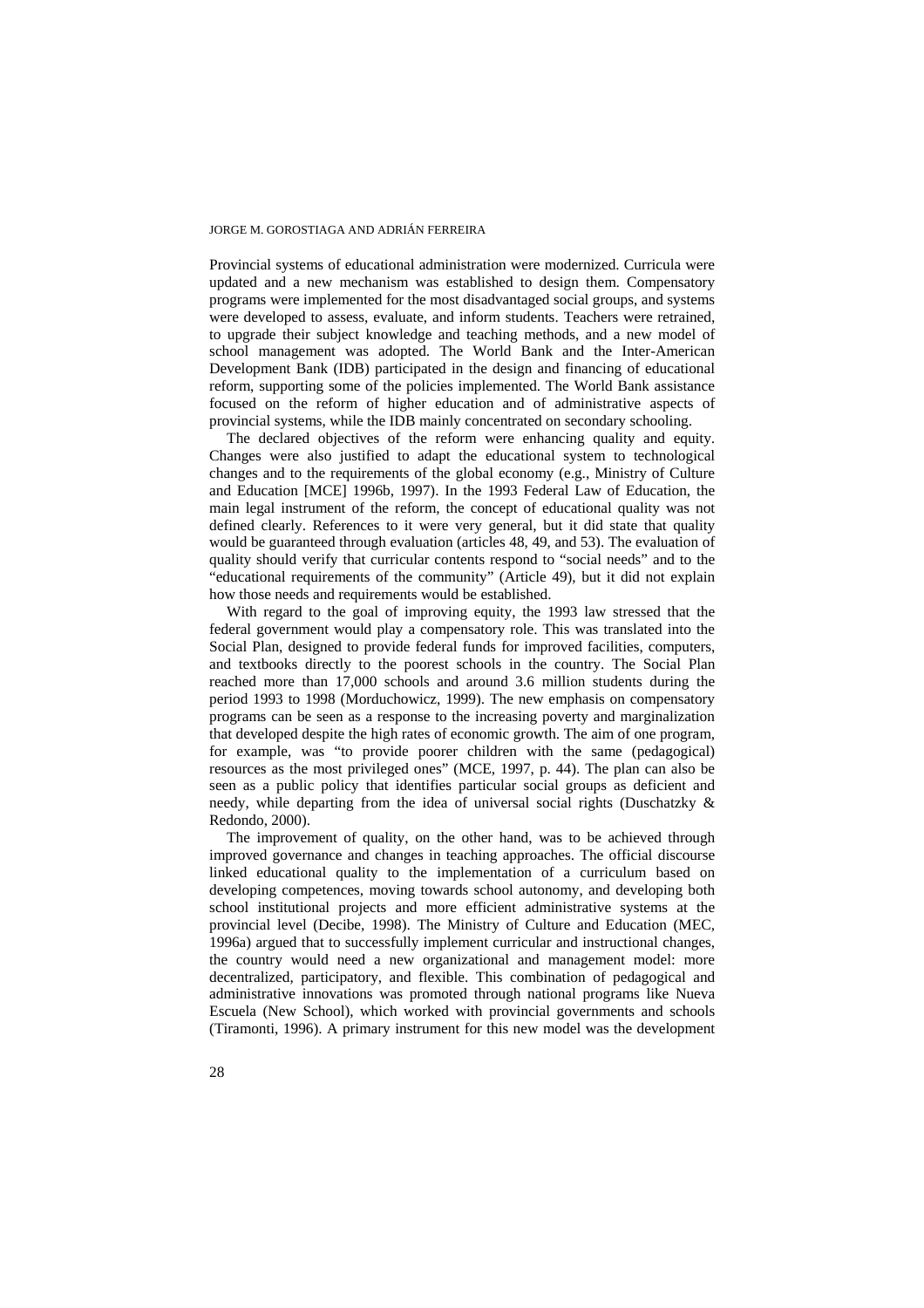of the *proyecto educativo institucional* (PEI), or school institutional project. As Astiz (2006) explains, "in the course of" using "collaborative endeavors" to design the PEI, "schools were supposed … to develop innovative management and pedagogy models to produce quality education" (p. 206).

 The curricular reform process, which had its precedents in various provincial experiences during the 1980s, was one of the main elements in restructuring the educational system. The new curricula were designed at three levels. At the national level, the Federal Council of Education established the general objectives and guidelines. At the provincial level—including the city of Buenos Aires—the objectives and guidelines were developed further, taking into account the local situation in each province. The final design of the curriculum at the school level required that each school make decisions on content and instruction strategies. The Federal Council had stated that the school was the fundamental unit for the specification of the educational project, so the provinces should leave to the schools the responsibility for completing the development of a curriculum that would respond to their local situations and realities (MCE, 1996a). In the early 1990s, the government asked schools to provide inputs to design a set of common contents, but the final product was decided in a very centralized way (Rivas, 2004). On the other hand, the participation of experts was important, and resulted in a modernization of contents and instructional methods (Dussel, 2001; Tedesco & Tenti Fanfani, 2001). The final product was a curriculum based on the development of "competencies"; it was supposed to allow students to gain understanding and to perform in the personal, social, and work dimensions of life.

 Teacher professionalization was also seen as a central element to improve educational quality (Serra, 2004). An MCE document described this idea:

Pursuing schools with higher teaching quality is closely connected with a change in teachers' role towards higher levels of professionalization. A professional educator is someone who manages the knowledge areas necessary for teaching and learning, who at the same time, is able to make autonomous decisions with independence, freedom and responsibility. (MCE, 1996c, p. 3, quoted in Pini, Musanti, Gorostiaga, Feldfeber, & Oliveira, p. 579)

In spite of this stress on teaching improvements, the quality of the courses delivered under the umbrella of the Federal Network of Teacher Training—created and managed by the national ministry with the participation of the provincial ministries of education—could not be monitored effectively. Two important results were that isolated courses were offered, at very different quality levels, and that teacher training tended to become merely a formality; teachers took courses mainly to earn raises and promotion (Pini et al., 2010; Serra, 2004).

 Another significant policy relevant to quality was the establishment of a National System for the Evaluation of Educational Quality, which aimed to measure learning outcomes. Since 1989, the national ministry had been working on planning this system, with important support from international organizations (Nores, 2002). In 1993, the government began to conduct annual national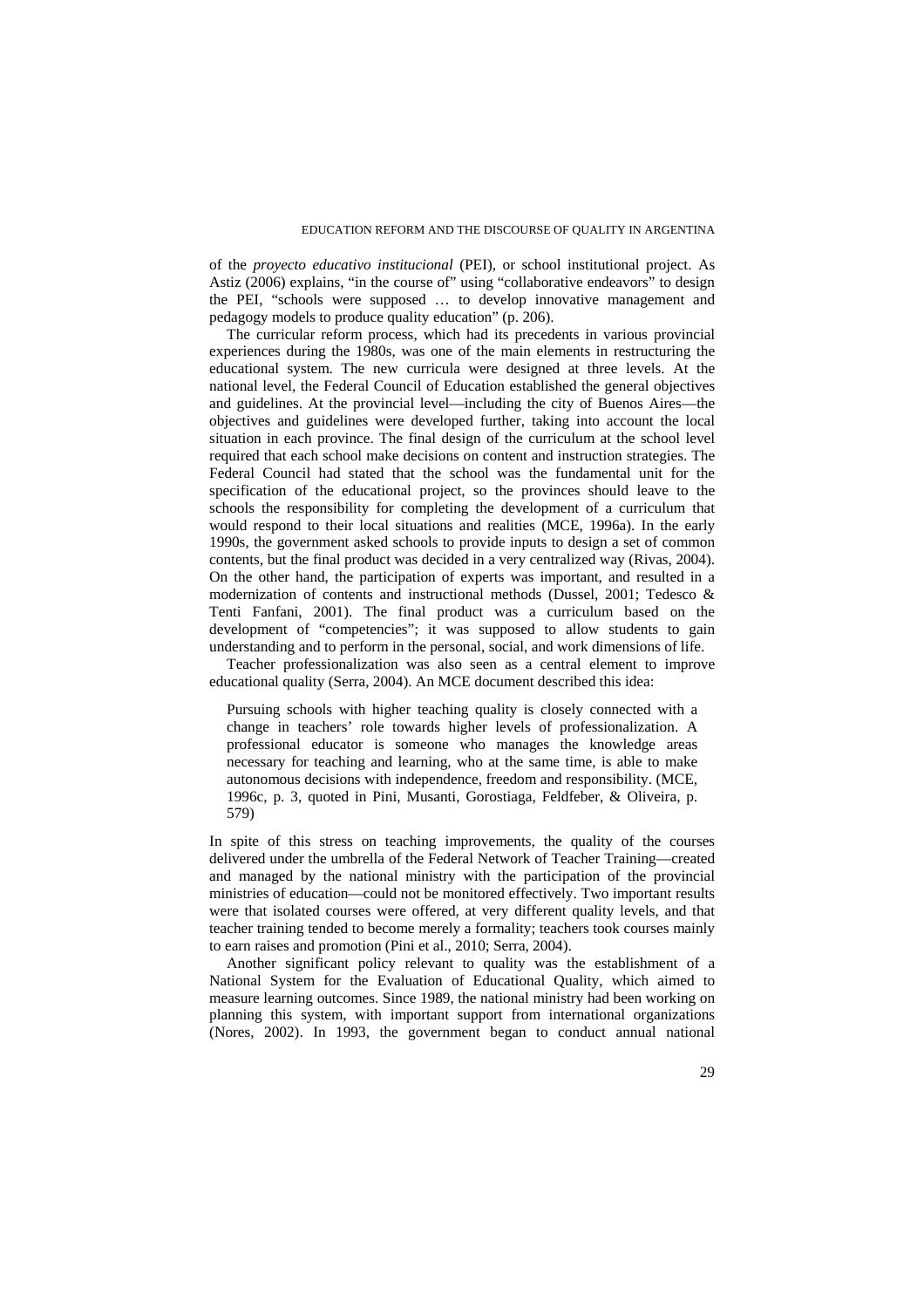#### JORGE M. GOROSTIAGA AND ADRIÁN FERREIRA

assessments of learning outcomes through standardized tests on Spanish, math, sciences, and social studies administered to samples of students at primary and secondary levels. Although the test content and items were decided through a consultation process with provincial governments, the evaluation system worked as a tool for the federal government to reassume centralized control over the education system (Benveniste, 2002). Through the publication of results, the national government seemed to seek legitimization for the reform, and to hold provinces and schools accountable for student achievement:

Assessment data would not only inform policy change but would actually serve as a conduit to justify and mobilize public opinion around the incipient Argentine educational transformation … The national government sought to supply public opinion with immediate, conclusive, and objective evidence that the education sector was in crisis and that this crisis demanded the widesweeping reforms inscribed in the Federal Education Law. (Benveniste, 2002, p. 106)

It can also be argued that the selective use of the information provided by the tests implied a focus on teaching as the main variable to explain outcomes (Gvirtz, Larripa & Oelsner, 2006); this accounts in part for the opposition of teachers' unions to the assessment system (Nores, 2002). Unions feared that the results would be used in the future to determine teachers' compensation and promotion, but their critiques also addressed technical issues and the fact that the evaluation of the educational system focused only on students achieving a minimum amount of course contents (Rodríguez &Vázquez, 2000).

 The official discourse on educational quality did incorporate references to democratizing schools and developing citizens, but it placed more emphasis on responding to the requirements for the economic and technological transformations, and on measuring educational results. This conception of quality was reinforced by the prevailing global and regional discourses about educational reform. For example, ECLAC (1992) advocated institutional redesign, and PREAL (1998) argued that the region's educational systems needed repair so they could contribute to their countries' economic competitiveness. This conception was also supported, through both argumentation and technical and financial support, by the World Bank and the IDB.

 A World Bank (1995) report that helped to set the strategy for assisting with the reform stated that "Argentina's population… is ill-prepared in comparison with countries with a similar income level and with which it competes in world markets … Despite relatively high coverage rates, the quality and productivity of the educational system is poor" (p. 3). Moreover, it argued that "the low quality of student learning" is "related to the poor quality of educational inputs, including: shortages of educational materials; inadequate teacher training; lack of relevance of curriculum content; and poor school management and lack of school-based initiatives" (p. 9). In a positive appraisal of national reform policies, the document pointed out that the Federal Law of Education "emphasizes and gives special priority to the provision of high quality education and its measurement" (p. 10).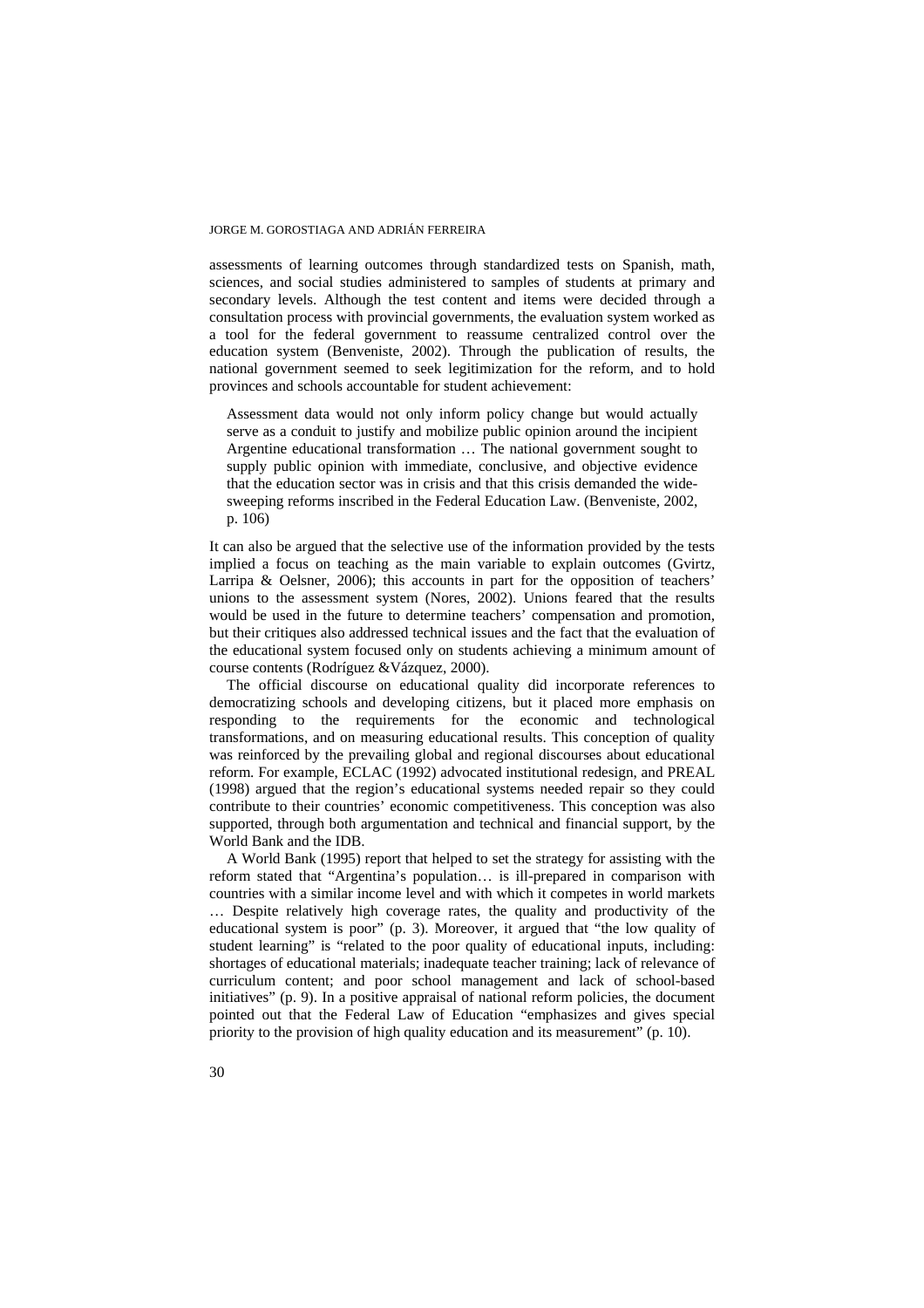With a similar tone, a report of the IDB (1994) declared that the law "provides for improving the quality of education through curriculum updating, teacher training, and the creation of a National Quality Assessment System" (p. 7).

 On the other hand, the prevailing view of educational quality encountered significant resistance among local academics. They characterized the government's discourse as promoting a technocratic view that reduced the meaning of educational quality to measuring the system's productivity and responding to market requirements, while ignoring demands for democratization, in the context of restructuring policies that could increase unemployment and undermine universal social rights (Puiggrós, 1997; Tiramonti, 1997). For example, they saw the competencies-based curriculum as part of a neo-liberal discourse that encouraged a social Darwinist model (Frigerio, 1995a). Furthermore, they pointed out that an educational policy that aims to improve quality should be linked to a social policy that attempts to provide a better quality of life for all the population (Frigerio, 1995b), and said that the quality of education was "measured only in terms of specialized learning achievement", referring to "societal and job marketspecific, content-related qualification requirements" (Munín, 1998, p. 231).

 Other critiques of the national policy and its conception of quality came from neoliberal think tanks and foundations sponsored by business groups, which became very active in the discussion of education policy during this decade, proposing policies similar to those promoted by FIEL and CEA (1993), discussed above. In addition, FIEL/CEP (2000) argued that the reform of secondary schools had reduced the scope and duration of technical education, which had been neglected by most governments in the past half-century. These analysts contended that compulsory education could have been extended without changing the academic structure, and that a technical education modality starting at the  $6<sup>th</sup>$  grade should have been organized, making schooling more attractive and useful for students of low socio-economic status.

#### THE IMPLEMENTATION OF THE REFORM AND ITS EFFECTS ON QUALITY

The design and implementation of the reform revealed significant obstacles to enhancing both quality and equity, probably due to a combination of political, financial, and technical factors (see Gorostiaga, Acedo, & Xifra, 2003). Tiramonti (1996) suggests that the national policy represented a dual political proposal that responded to the increasingly dual structure of society. It consisted of compensatory programs like the Social Plan for the poorest sectors, and pedagogical changes for the middle classes, which needed and demanded better education in order to compete in the employment market.

 Despite an initial push towards more autonomous schools and the development of institutional projects, the national ministry gradually became more central in curricular and pedagogical decisions. In addition, the high levels of inequality, reinforced by the decentralization of educational funding, prevented schools in poor environments from developing the capacities they needed to become autonomous.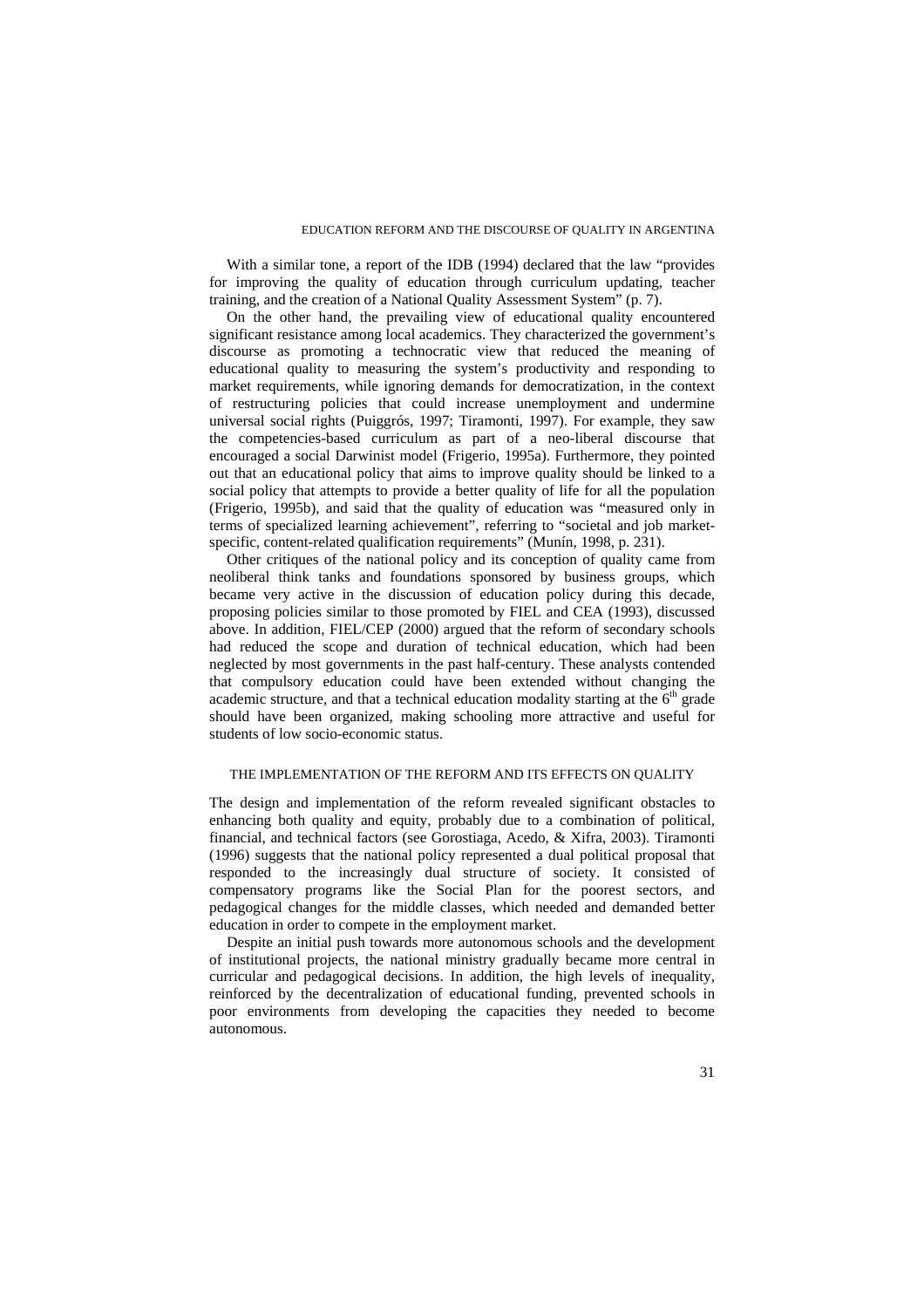#### JORGE M. GOROSTIAGA AND ADRIÁN FERREIRA

 Given the decentralization of the Argentine educational system established in 1992, the implementation of the reform depended to a great extent on the provincial governments. The provinces, which had various political orientations and huge differences in their technical and financial resources, adopted a range of positions with regard to the federal law and the national policies (Senén González, 2000).

 The Province of Buenos Aires, home to more than 35% of all the nation's students in basic education, was the province that advanced most quickly in the massive implementation of the new structure and the extension to ten years of compulsory schooling. This implementation, however, took place through a particular appropriation of the reform—one that emphasized coverage rather than quality—and under a political leadership that was in competition with the national government. The political logic was to include and retain low-SES students in order to focus on social policy, but without addressing the segmentation of the educational system. Provincial policy-makers recognized that this strategy would unavoidably lower quality (see Acedo, Gorostiaga, & Senén-González, 2007).

 Despite a significant increase in educational expenditures, salient problems remained in the infrastructure and in teacher training. In many schools, quality suffered not only because teachers placed lower demands on the students, and because primary school methods of teaching and evaluation were adopted at the lower secondary level; another challenge was incorporating students who were overage, had a history of failing in school, and belonged to social groups that had never before had access to secondary education. A discourse of "diversity" was articulated in official documents and among educational authorities, including supervisors, addressing the need to adapt teaching styles to the situation of lowincome students; this often resulted in teachers communicating less of the course contents (Acedo et al., 2007). For the whole nation, the main positive effect of the 1990s reform appeared to be the increase in enrollments, particularly at the lower secondary level (Rivas, 2003; Tedesco & Tenti Fanfani, 2001). Most of the measures that could help improve quality—curriculum updates, administrative modernization, improvements in infrastructure and equipment—were neutralized by an ineffective system of teacher training and the lack of adequate planning to extend compulsory schooling and adopt the new structure of primary and secondary education. Furthermore, many of the reform policies and programs were cut, beginning in the late 1990s, as the result of the economic recession and changes in the leadership of the national government.

 The tensions between quality and equity were reinforced by global social and cultural processes that had been producing a new configuration of relationships between individuals and institutions; these developed rapidly in Argentina during the 1980s and 1990s, with specific features based on local traditions and social structures. This new configuration was shaped by various phenomena like the spread of new information and communication technologies, the growing influence of mass media in everyday life, the transformation of labor markets, and the challenges to the state power by both supranational bodies and local forces. As a result, the construction of people's social identities is no longer determined by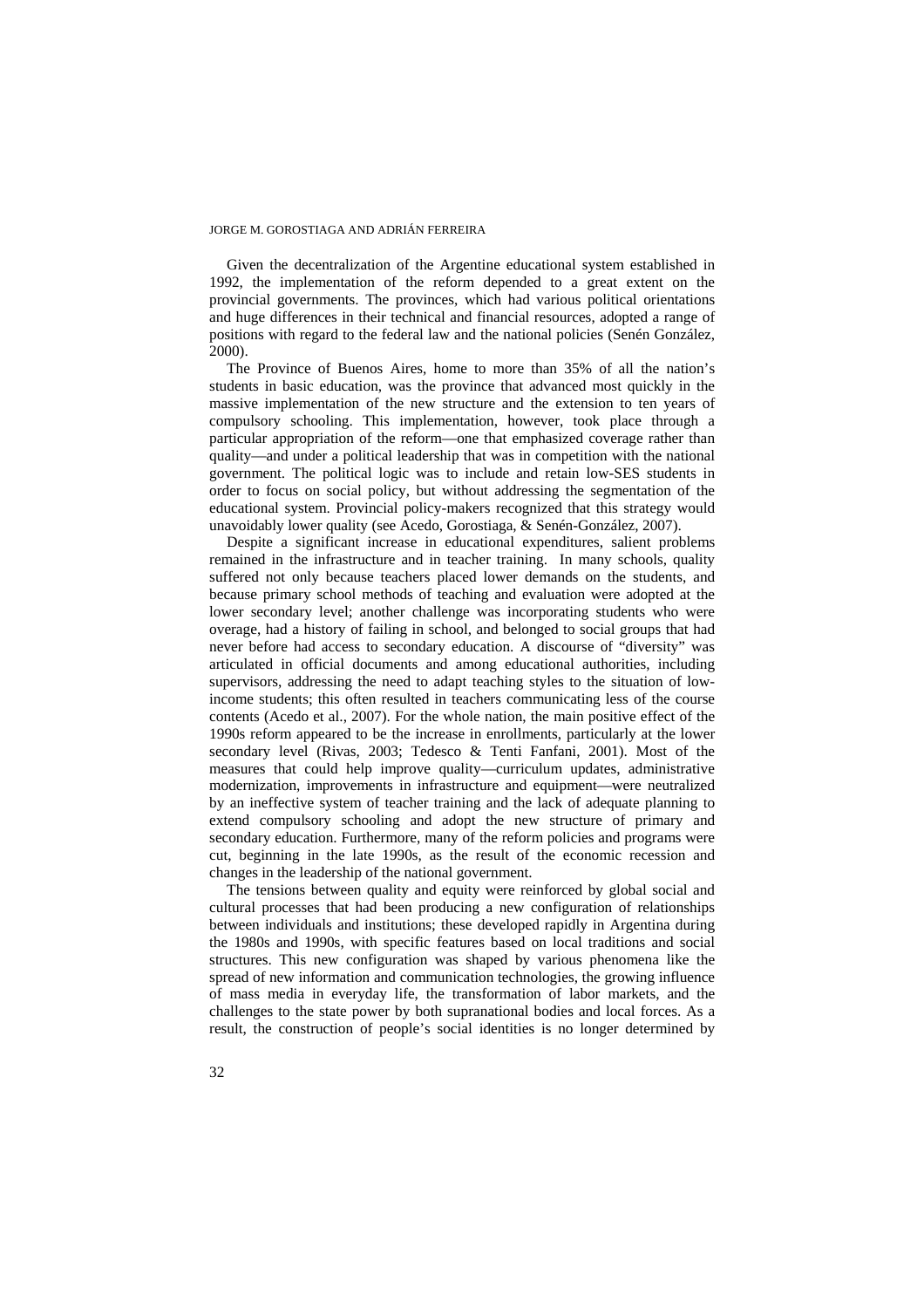#### EDUCATION REFORM AND THE DISCOURSE OF QUALITY IN ARGENTINA

traditional institutions like the state, the school, and the family. In this scenario, schools face huge challenges as the value of school knowledge is questioned, and teachers are no longer seen as authoritative figures (Dubet, 2004). In Argentina, these challenges have become even greater in urban settings where both teachers and students suffer poverty and marginalization (Feijoo, 2002).

#### RECENT DEVELOPMENTS IN EDUCATIONAL POLICY AND THE ISSUE OF QUALITY

The economic crisis that Argentina suffered in 2001–2002 led to unprecedented increases in the rates of unemployment and poverty, and signaled the failure of the economic model that had been set up in the 1990s. The critiques of the Federal Law and the education reform—seen as part of the neo-liberal orientation of the previous decade—gained momentum as it became evident that its implementation had not improved quality in any of the conceptions adopted by various actors; meanwhile fragmentation and inequalities had increased, both within and between the provincial school systems.

 During the administrations of Néstor Kirchner (2003–2007) and Cristina Fernández (2007–2011), Argentina has seen a reversal of some of the policies of the 1990s in a context of significant economic growth, particularly between 2004 and 2008. Both administrations adopted a discourse that emphasizes state intervention and social rights, but implemented policies that reinforce, or at least, maintain, an economic "productivist model" and social inequalities (Svampa, 2008). Furthermore, Argentina continues to be an example of "delegative and lowdensity democracies" (see O'Donnell, 1993).

 With regard to education, starting in 2003 the national government aimed at establishing a more centralized regulation of the system, while legitimizing policies through consultation processes. The presence of multilateral organizations has been much less salient, but they have remained involved in the national educational policy through their funding of a few programs and Argentina's participation in some international student achievement tests.

 Among other measures, the government raised teachers' salaries, created a national institute for teacher training, and passed new laws promoting technical education and increasing funding for achieving specific targets like universal initial and secondary schooling. Public investment in education and science grew from 4% to 5.4% of GDP in the period 2003 to 2007 (Delich, Iaies, Savransky, & Gallian, 2009), but in some provinces investment per student is still at a low level compared to international standards (CIPPEC, 2008).

 At the same time, the national government has continued to promote the development of projects at the school level and to establish partnerships with civil society organizations. One example is the proposal to provide socio-educational support for secondary schools that the Ministry of Education (MoE, 2011) is currently implementing. Institutional autonomy and competition for resources are also encouraged by some of the policies that have aimed to improve the quality of teacher training institutions (Misuraca, 2009). On the other hand, since 2003, more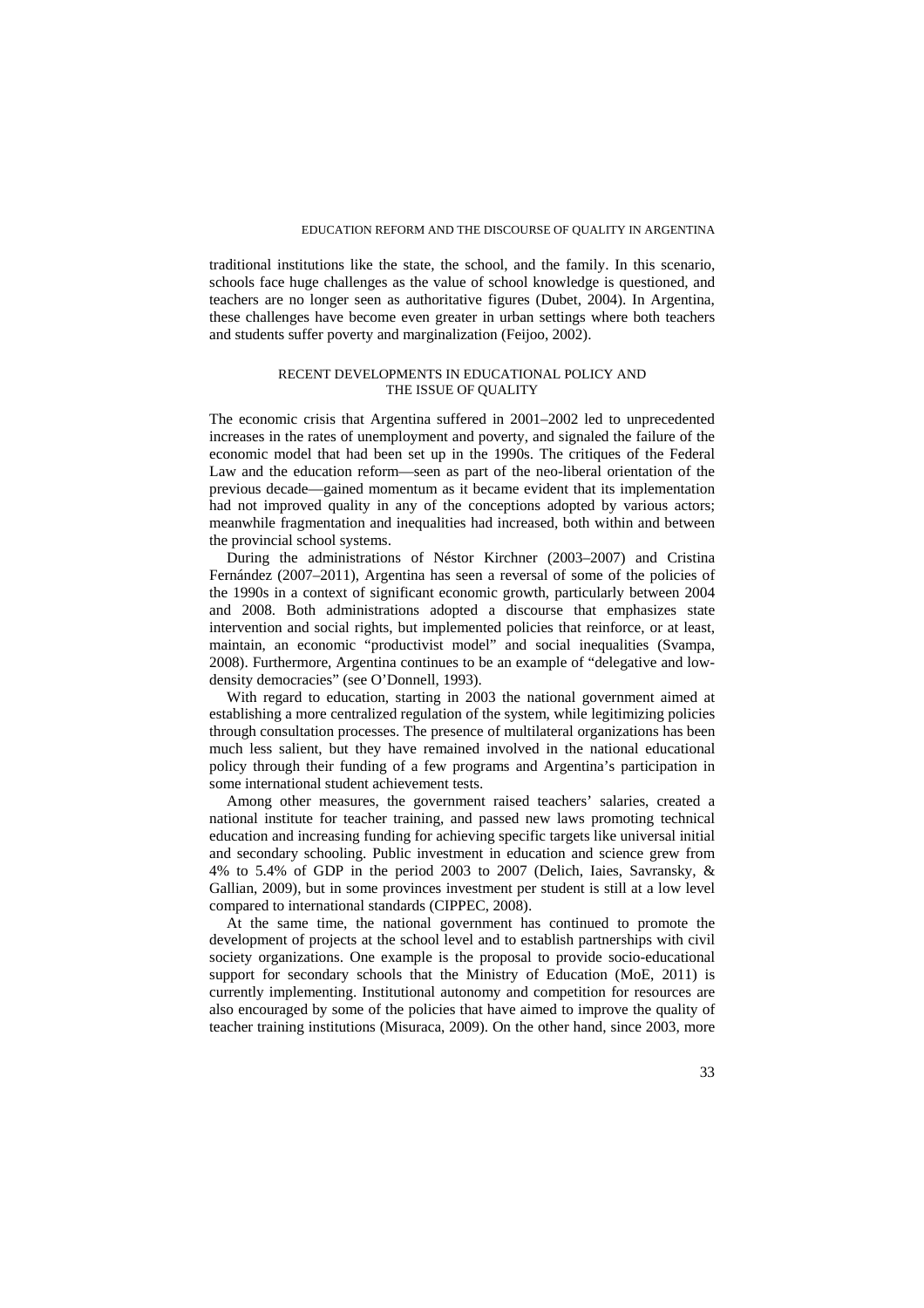#### JORGE M. GOROSTIAGA AND ADRIÁN FERREIRA

stress has been placed on "educational inclusion" for particular groups (dropouts, overage students, etc.); here, a major strategy is the "joint management" of programs by the state and civil society organizations (Ministry of Education, Science, and Technology [MoECT], n.d.).

 During the past few years, the transition from school to work has become an important issue; in particular, the six-year secondary-level technical education program has been restored and upgraded, reversing the policies of the previous decade. In addition, the Ministry of Labor has developed a system of permanent training involving private companies and unions, while the Ministry of Social Development and some non-governmental organizations are implementing partnerships with secondary schools and other educational institutions to facilitate the entrance of young people into the labor market (CIPPEC, 2008).

 The most significant initiative was the enactment of the Law of National Education, in December 2006, which replaced the Federal Law of 1993. The official document that was used to propose the public discussion of the new law stated that "only an education of excellent quality for all the population will allow [us to] reach the objectives of social justice, economic growth and democratic citizenship, which guide the strategy of sustainable development … Argentineans are recovering the conviction that the State must guarantee that these values reach the whole society without exclusions" (MECT, 2006, pp. 11–12). In general, the law stresses that education must contribute to building a more just society, and to overcoming inequalities and different forms of discrimination (see Pini & Gorostiaga, 2008). Among other provisions, the law extends compulsory education to the entire secondary level, creates the National Institute of Teacher Training, and establishes a full-time schedule (*jornada completa*) for primary schools.

 As was true of the Federal Law of 1993, in the National Law of Education the concept of quality is not clearly defined, although it is mentioned many times. The first objective established for the national education policy is to "assure an education of quality with equality of opportunities and possibilities, without regional imbalances or social inequities" (Article 11, our translation). The new law devotes a whole section to the issue of quality (Title IV), in which the improvement of quality is linked to the development of information and evaluation systems. In addition, it creates a National Council of Educational Quality—with representatives from government agencies, the academic world, business organizations, and unions. Its functions are to provide advice and propose criteria and modalities for evaluating the national education system, and to ensure that the information produced through the evaluation processes is diffused and utilized. However, this council has not been implemented so far. The law also defines teacher education as a key factor for improving the quality of education (Art. 73).

 Even though major organizations of teachers have supported the National Law of Education, some groups, such as ATEN, the Asociación de Trabajadores de la Educación de Neuquén (one of the Patagonian provinces), see a basic continuity between the policies of the 1990s and the new law. They argue that the emphasis on the evaluation of quality still has the objective of controlling teachers (ATEN, n.d.).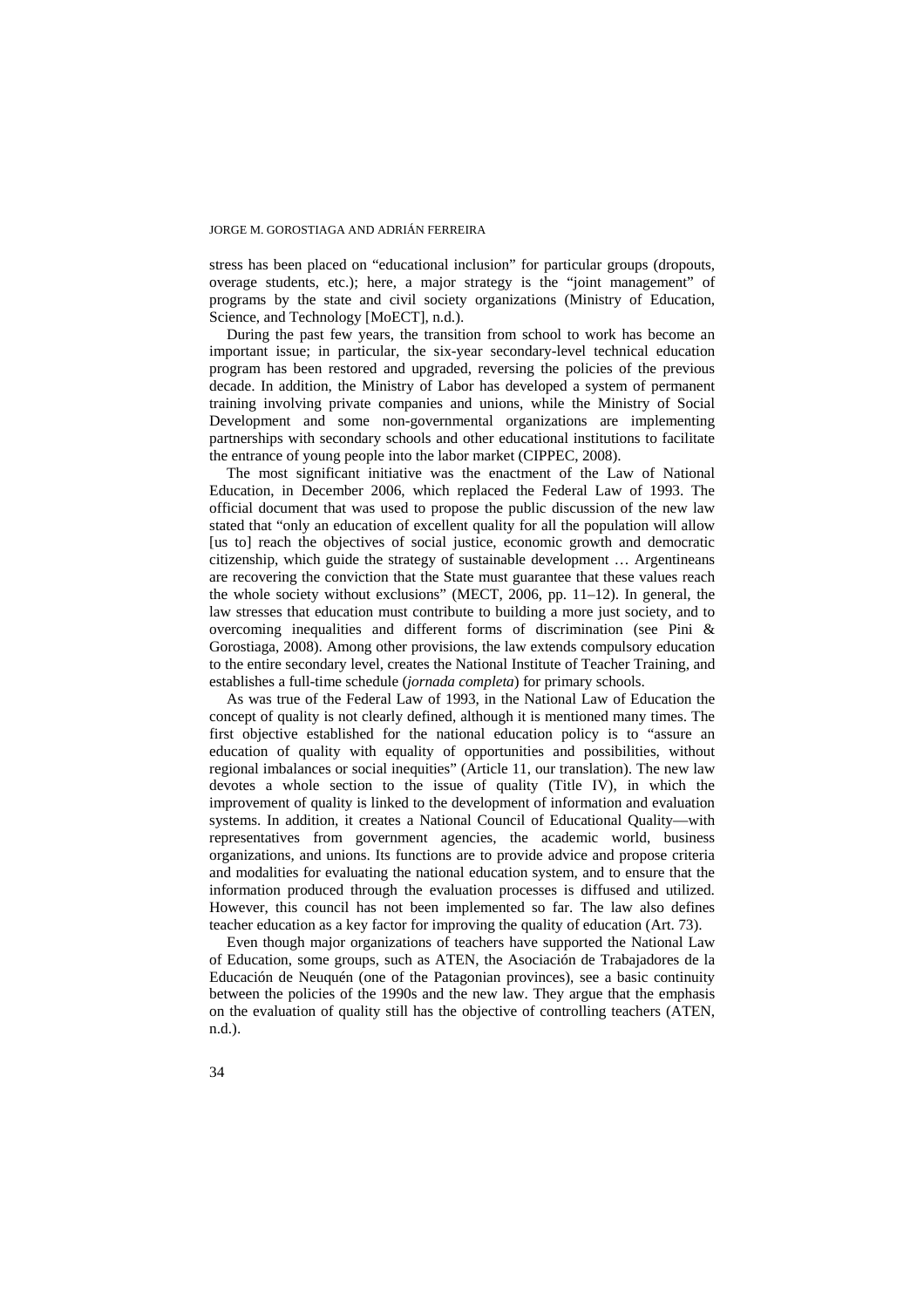Along with some significant changes introduced during the past few years, the education policies show continuities with regard to important issues like the national assessment system, compensatory programs to assist students from the most disadvantaged areas, and the promotion of institutional autonomy and of partnerships between the educational system and civil society organizations.

 In recent years, though the official discourse stresses democratization, and legal provisions have been established to increase enrollments in primary and secondary education, the rates of repetition and dropout remain high, and enrollment at different levels has not risen significantly (DINIECE, 2008).

 On the other hand, students' results on national evaluations seem to show that learning has not improved. In the 2007 examination, for example, between 44.7% and 65% of secondary students (depending on the grade) got low or unsatisfactory grades on the math section. Meanwhile, private schools continue to significantly outperform public ones (DINIECE, 2009). For almost twenty years, the national system of student assessment has played a mainly symbolic role (see Benveniste, 2002) since changes in test design make it difficult to compare student results from different years, and no policies have been created for communicating results to the general public, or promoting their use to improve school quality (CIPPEC, 2008; Delich et al., 2009).

 Not surprisingly, Argentina's performance on international tests such as PISA and SERCE also reveals a low level of student attainment. In 2000–2001 and 2006 Argentine students participated in the PISA (Programme for International Student Assessment), a program developed by the OECD and administered to samples of 15-year-old students (DINIECE, n.d.). On the 2006 evaluation, which involved 57 countries, Argentina occupied the 51st rank in sciences, 52nd in math, and 53rd in reading comprehension, and it was the country with the greatest internal range of scores. In addition, out of the 36 countries that participated in both evaluations (2000 and 2006), Argentina had the largest drop in its results on the reading comprehension test between the two evaluations.

 In the SERCE (Segundo Estudio Regional Comparativo y Explicativo), which tests samples of third and sixth grade students in 16 countries of Latin America and the Caribbean (UNESCO/OREALC-LLECE, 2008), Argentina ranked 5<sup>th</sup> or 6<sup>th</sup> in the various areas (language, maths, and sciences); this represents a significant drop from the  $2<sup>nd</sup>$  place it obtained for math and language in the 1996 PERCE (Primer Estudio Regional Comparativo y Explicativo). The country's low performance on PISA and SERCE, however, has not prompted any important debate about the quality of education, nor has it had any apparent impact on the policies of the national ministry of education.

 Despite the presence of some positive measures (e.g., growth of public investment, establishment of compulsory secondary education, upgrading of teacher education), it can be argued that the country has still not developed a coherent, well-planned strategy for improving quality (even defined in a narrow way) and equity (considering differences between public and private schools or between different types of public schools). In addition, the consultation processes for implementing some of the national government's major initiatives (e. g., the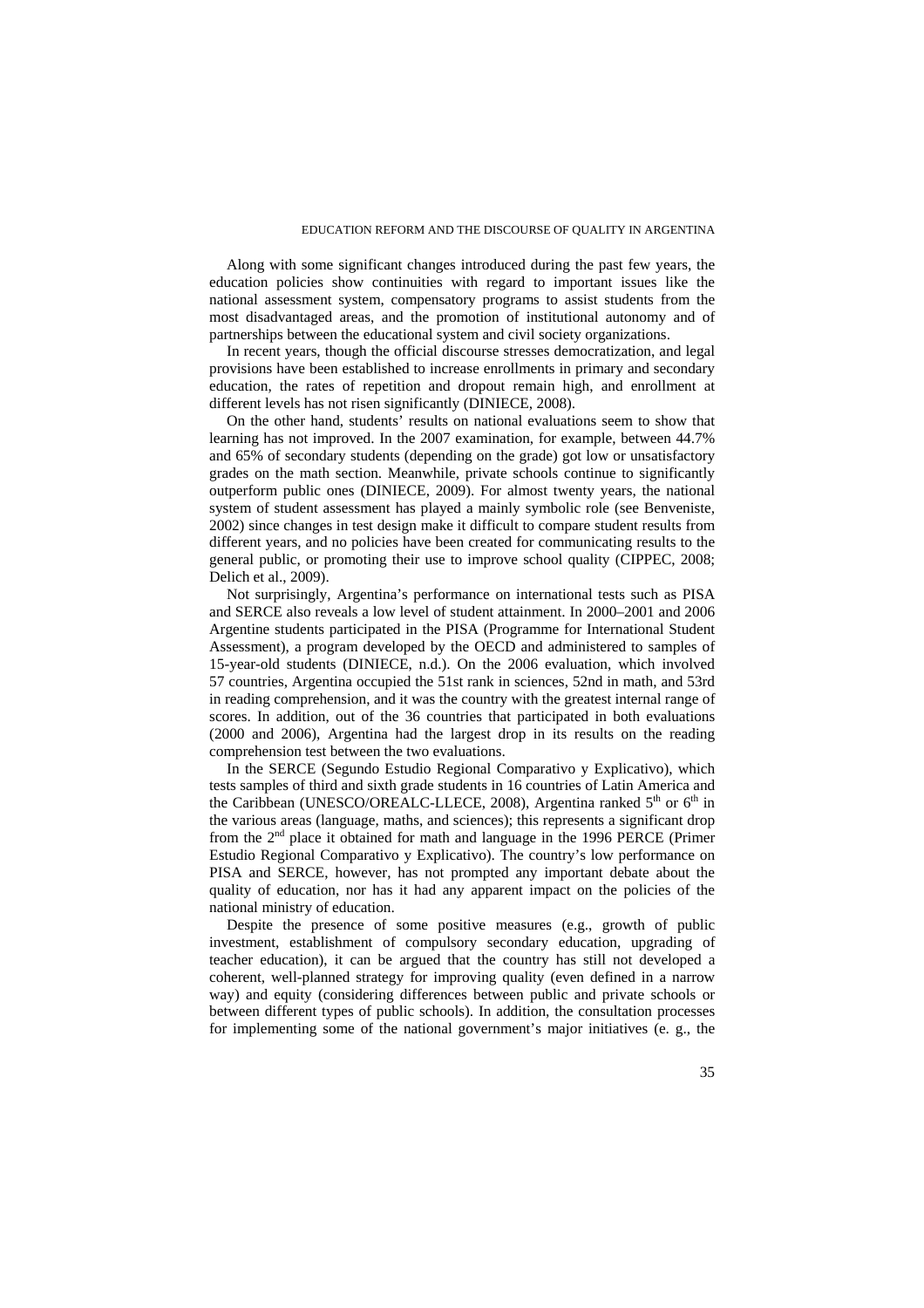creation of the National Institute of Teacher Formation, the design of the Law of National Education) appear to be mechanisms that did not allow the various actors to participate significantly in the design of educational policies.

#### **CONCLUSION**

In this chapter, we have argued that different conceptions of quality have interacted in the planning and implementation of educational reform in Argentina since the end of the 1980s. Curricular and organizational changes introduced during the 1990s did not have the expected results of improving student learning, while reforms in governance seemed to improve efficiency but reinforced the inequalities among provinces. In addition, provincial governments are currently administering educational systems and carrying out national policies, but most of them do not have the capacity to design and implement their own policies for improving quality and equity.

 The national policy has been influenced by different views of educational quality, including the rather instrumental view of international organizations as well as broader conceptions espoused by local academics and policy makers. As a result, the national discourse and policies have tended to express an unresolved tension between competing notions of quality. Moreover, the implementation of reform policies has been marked by difficulties in improving both quality and equity.

 Today, demands to improve educational equity and quality remain high. In a context of social inequality that is likely to persist, the disparities are growing between the provinces and schools within the country in relation to educational access, promotion, and attainment. Private education continues to grow; around 24% of primary students and 25% of secondary students attend private schools, according to DINIECE (2008). Meanwhile public schools—with a few exceptions—tend to be seen increasingly as the schools of the poor sectors of society.

 Critical issues remain for Argentina's education system, among them implementing a national system of teacher training and increasing public investment in provinces, like Buenos Aires, that suffer from underinvestment (see CIPPEC, 2008). In addition, democratic and research-informed decision-making is crucial to the process of improving quality, a process that should begin with a broad-based and ongoing national dialogue about the aims of education and the strategies for achieving those aims.

#### **REFERENCES**

Acedo, C., Gorostiaga, J., & Senén González, S. (2007). Decentralization and structural change in secondary education in Argentina: The case of the Province of Buenos Aires. *Prospects, 37*(1), 127– 145.

Aguerrondo, I. (1993). La calidad de la educación: Ejes para su definición y evaluación [The quality of education: Key issues for its definition and evaluation]. *La Educación: Revista Interamericana de Desarrollo Educativo*, *116,* 561–578.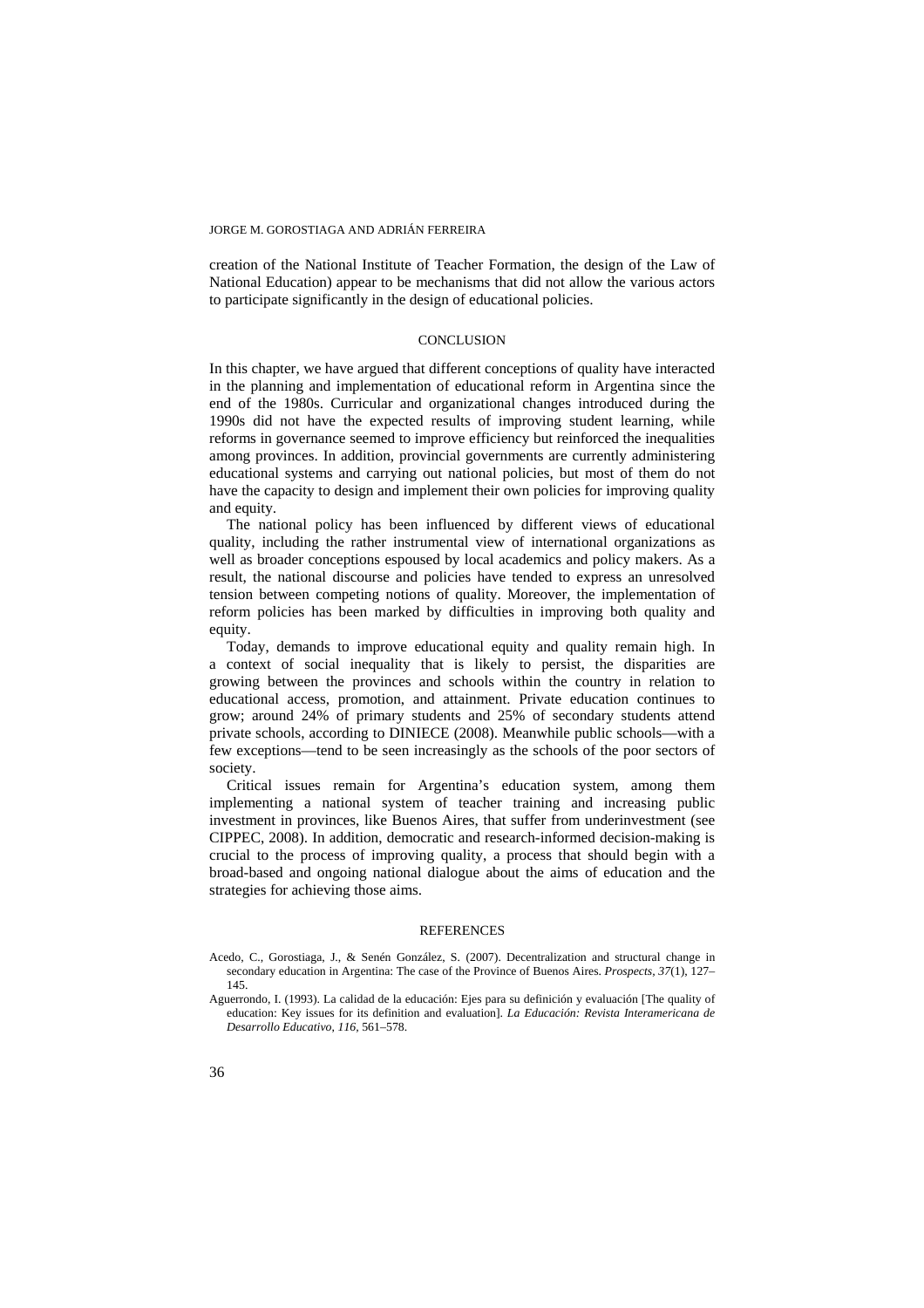- Aguerrondo, I. (1996). La escuela transformada: Una organización inteligente y una gestión efectiva [The transformed school: An intelligent organization and an effective administration]. In I. Aguerrondo (Ed.), *La escuela como organización inteligente* (pp. 11–42). Buenos Aires: Troquel.
- Arnove, R. F., Torres, A., Franz, S., & Morse, K. (1997). A political sociology of education and development in Latin America. In Y. W. Bradshaw (Ed.), *Education in Comparative Perspective* (pp. 140–156). New York: E. J. Brill.
- ATEN (Asociación de Trabajadores de la Educación de Neuquén) (n.d).. Organization website. www.aten.org.ar
- Astiz, F. (2006). School autonomy in the province of Buenos Aires, Argentina: Evidence from two school districts. *Comparative Education*, *42*(2), 203–223.
- Beccaria, L., & Riquelme, G. (1985). *El gasto en educación y la distribución del ingreso* [Spending on education and income distribution]. Buenos Aires: FLACSO (Facultad Latinoamericana de Ciencias Sociales).
- Benveniste, L. (2002). The political structuration of assessment: Negotiating state power and legitimacy. *Comparative Education Review*, *46*(1), 89–118.
- Braslavsky, C. (1998). Restructuring the Argentine educational system, 1984–1995. In J. S. Tulchin with A. M. Garland (Eds.), *Argentina: The challenges of modernization* (pp. 297–314). Wilmington, DE: Scholarly Resources Inc.
- Braslavsky, C. (1999). *Re-haciendo escuelas* [Remaking schools]. Buenos Aires: Santillana.
- Braslavsky, C. & Krawczyk, N. (1988). *La escuela pública* [The public school]. Buenos Aires: Miño y Dávila Editores.
- Braslavsky, C. & Tiramonti, G. (1990). *Conducción educativa y calidad de la enseñanza media*  [Educational leadership and the quality of secondary education]. Buenos Aires: Miño y Dávila Editores.
- Carnoy, M., & Moura Castro, C. de (1996). Qué rumbo debe tomar el mejoramiento de la educación en América Latina? [What course should the improvement of education take in Latin America?]. Document prepared for the Inter-American Development Bank Seminar on Educational Reform, Buenos Aires.
- Casassus, J. (1999). Lenguaje, poder, y calidad de la educación [Language, power and quality of education]. *UNESCO Bulletin*, *50,* 47–65. Santiago: OREALC UNESCO.
- CIPPEC (Centro de Implementación de Políticas Públicas para la Equidad y el Crecimiento) (2008). *Educación y trabajo en la Argentina actual* [Education and work in today's Argentina]. Buenos Aires: Programa de Educacion, CIPPEC.
- Concha Albornoz, C. (2005). Gestión de las reformas educacionales en América Latina en los 90: Primeras aproximaciones a un proceso complejo [Management of educational reforms in Latin America in the 1990s: An initial approach to a complex process]. *Revista Electrónica Iberoamericana sobre Calidad, Eficacia y Cambio en Educación*, *3*(2), 131–153. http://www.rinace.net/arts/vol3num2/art8.pdf.
- Decibe, S. (1998). *Transformar la educación para la calidad y la inclusión social: La experiencia argentina* [Transforming education for quality and social inclusion: The Argentinian experience]. Presentation at conference organized by the World Bank, Construyendo el Futuro de América Latina: Asociación Público-privada para la Educación, Washington, DC.
- Delich, A., Iaies, G., Savransky, N., & Gallian, M. (2009). *Análisis del informe de resultados del ONE 2007: Hacia un nuevo debate de los resultados de las evaluaciones de calidad educativa en la Argentina* [Analysis of the ONE results report 2007: Towards a new debate on the results of evaluations of educational quality in Argentina]. Buenos Aires: Centro de Estudios en Políticas Públicas.
- DINIECE (Dirección Nacional de Información y Evaluación de la Calidad Educativa) (2008). *Anuario Estadístico Educativo 2008* [Yearbook of educational statistics 2008]. Buenos Aires: DINIECE, Ministerio de Educación.
- DINIECE (Dirección Nacional de Información y Evaluación de la Calidad Educativa) (2009). *Estudio Nacional de Evaluación y consideraciones conceptuales: Operativo Nacional de Evaluación 2007*  [National evaluation study and conceptual considerations: The National Assessment 2007]. Buenos Aires: DINIECE, Ministerio de Educación.
- DINIECE (Dirección Nacional de Información y Evaluación de la Calidad Educativa) (n.d). *PISA 2006: Informe Nacional* [PISA 2006: National report]. Buenos Aires: DINIECE, Ministerio de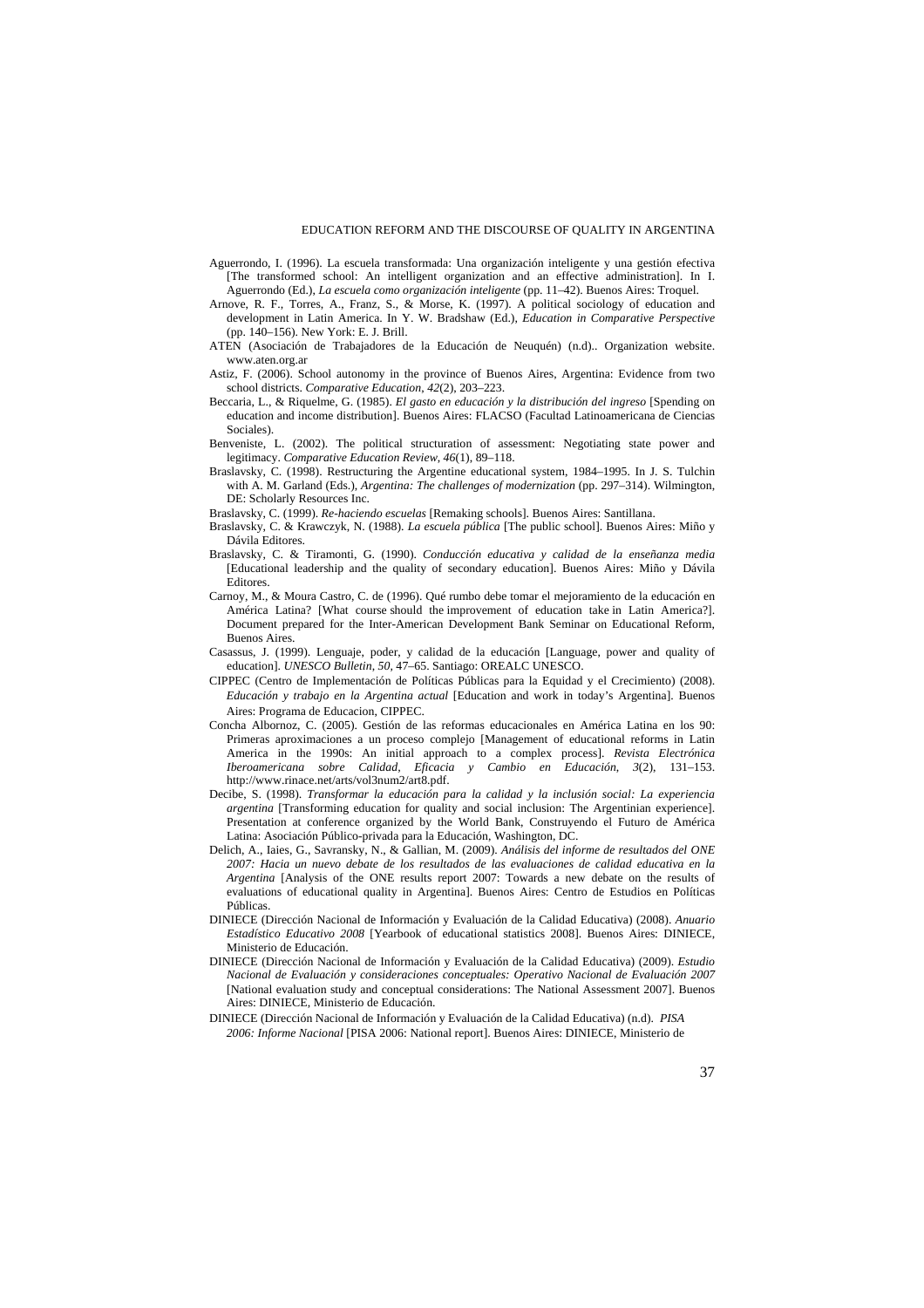#### JORGE M. GOROSTIAGA AND ADRIÁN FERREIRA

Educación. http://diniece.me.gov.ar/images/stories/diniece/evaluacion\_educativa/internacionales/ doc\_pedagogicos/RESUMEN\_PISA\_2006.pdf

- Dubet, F. (2004). Mutaciones institucionales y/o neoliberalismo [Institutional changes and/or neoliberalism]. In E. Tenti Fanfani (Ed.), *Gobernabilidad de los sistemas educativos en América Latina* (pp. 15–44). Buenos Aires: UNESCO IIPE.
- Dussel, I. (2001). *Los cambios curriculares en los ámbitos nacionales y provinciales de la Argentina (1990–2000): Elemento para su análisis* [Curricular changes at Argentina's national and provincial levels (1990–2000): Elements for analysis]. Buenos Aires: Facultad Latinoamericana de Ciencias Sociales (FLACSO).
- Duschatzky, S. & Redondo, P. (2000). Las marcas del Plan Social Educativo o los indicios de ruptura de las políticas públicas [The marks of the educational social plan or the evidence of the rupture of public policies]. In S. Dutchatzky (Ed.), *Tutelados y asistidos: Programas sociales, políticas públicas y subjetividad* (pp. 121–185). Buenos Aires: Paidós.
- ECLAC (Economic Commission for Latin America and the Caribbean) (1992). *Education and knowledge: Basic pillars of changing production patterns with social equity*. Santiago: UNESCO. http://www.eclac.org/publicaciones/xml/4/4374/lcg1702i.html
- Feijoó, M. C. (2002). *Argentina: Equidad social y educación en los años '90* [Argentina: Social equality and education in the 1990s]. Buenos Aires: UNESCO IIPE.
- FIEL (Fundación de Investigaciones Económicas Latinoamericana) and CEP (Centro de Estudios Públicos) (2000). *Una educación para el siglo XXI: Propuesta de reforma* [An education for the 21st century: Proposal for reform]. Buenos Aires: FIEL.
- FIEL (Fundación de Investigaciones Económicas Latinoamericana) and CEA (Consejo Empresarial Argentino) (1993). *Descentralización de la escuela primaria y media: Una propuesta de reforma* [Decentralization of the primary and middle schools: A proposal for reform]. Buenos Aires: FIEL & CEA.
- Filmus, D. (1995). Calidad de la educación: Discurso elitista o demanda democratizadora [Education quality: Elitist discourse or democratic demand]. In D. Filmus (Ed.), *Los condicionantes de la calidad educativa* (pp. 7–8). Buenos Aires: Ediciones Novedades Educativas.
- Frigerio, G. (1995a). Educación y democracia: Un marco para la calidad [Education and democracy: A framework for quality]. In D. Filmus (Ed.), *Los condicionantes de la calidad educativa* (pp. 11–13). Buenos Aires: Ediciones Novedades Educativas.
- Frigerio, G. (1995b). *De aquí y de allá: Textos sobre la institución educativa y su dirección* [From here and there: Texts on the educational institution and its leadership]. Buenos Aires: Kapelusz.
- Gajardo, M. (1999). *Reformas educativas en América Latina: Balance de una década* [Educational reforms in Latin America: The balance of a decade]. PREAL Document no. 15. www.arandurape.edu.py/pdf/reformas\_educativas\_latam.pdf
- Gorostiaga, J. M., Acedo, C., & Xifra, S. (2003). Secondary education in Argentina during the 1990s: The limits of a comprehensive reform effort. *Educational Policy Analysis Archives*, *11*(17). http://epaa.asu.edu/epaa/v11n17/#\_edn1
- Gvirtz, S., Larripa, S., & Oelsner, V. (2006). Problemas técnicos y usos políticos de las evaluaciones nacionales en el sistema educativo Argentino [Technical problems and political uses of national assessments in the Argentine education system]. *Archivos Analíticos de Políticas Educativas, 14*(18)*.* http://epaa.asu.edu/ojs/article/view/89/215
- IDB (Inter-American Development Bank) (1994). *Argentina: Education reform and investment program*. Washington, DC: IDB.
- Kugler, B. (1991). *Argentina: Reallocating resources for the improvement of education*. Washington, DC: World Bank.
- MCE (Ministerio de Cultura y Educación) (1996a). *Aspectos estructurantes de la organización y la gestión de la escuela: El tiempo, el espacio y los agrupamientos* [Key aspects of school organization and management: Time, space and grouping]. Buenos Aires: MCE.
- MCE (Ministerio de Cultura y Educación) (1996b)*. Condiciones básicas institucionales: Nuevos contenidos en una escuela diferente* [Institutional basic conditions: New contents in a different school]. Buenos Aires: MCE.
- MCE (Ministerio de Cultura y Educación) (1996c). *Fortalecimiento de la función del personal docente en un mundo cambiante: Propuesta argentina* [Strengthening the role of teachers in a changing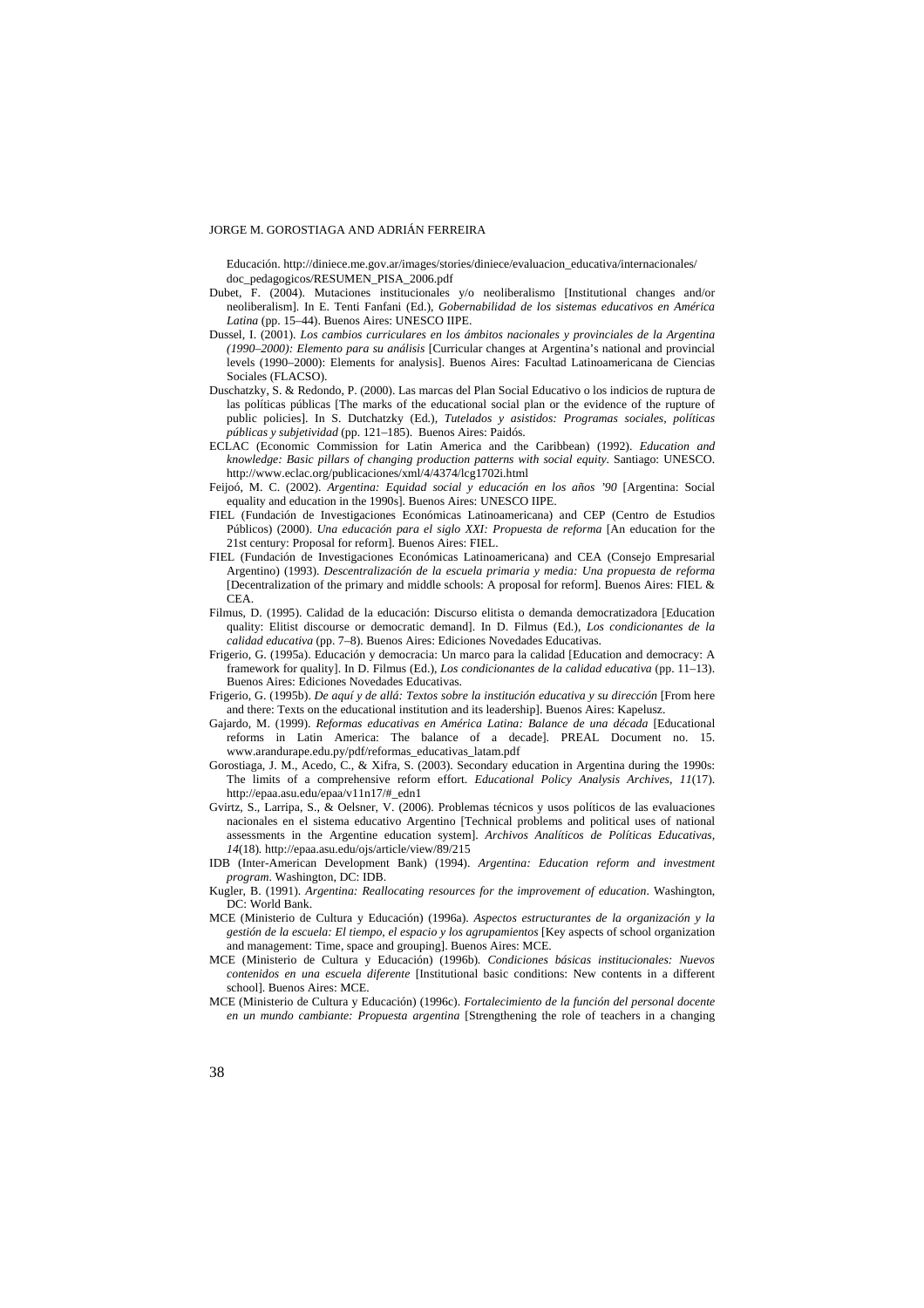world: Argentina's proposal]. Paper presented at the 45th meeting of the International Conference on Education, Geneva.

- MCE (Ministerio de Cultura y Educación) (1997). *Argentine education in the society of knowledge*. Paper presented at the 29th Session of the General Conference of UNESCO, Paris.
- MECT (Ministerio de Educación, Ciencia y Tecnología) (2006). *Documento para el debate: Ley de Educación Nacional. Hacia una educación de calidad para una sociedad más justa* [Document for debate: The National Educational Law. Towards a high quality education for a more just society]. Buenos Aires: MECT.
- MoE (Ministerio de Educación) (2011). *Proposal for socio-educational support for secondary schools*. Buenos Aires: MoE. http://168.83.82.201/dnpc/pag\_1.html
- MoEJ (Ministerio de Educación y Justicia) (1988). *Congreso pedagógico: Informe sobre posibles reformas del sistema educativo* [Pedagogical congress: Report on possible reforms of the education system]*.* Buenos Aires: MoEJ.
- Misuraca, M. R. (2009). Formación de docentes: O cómo superar la fragmentación con políticas fragmentadoras [Teacher training: How to overcome fragmentation with policies that fragment]. In S. Vior, M. R. Misuraca, & S. M. Más Rocha (Eds.), *Formación de docentes*: *¿Qué cambió después de los '90 en las políticas, los currículos y las instituciones?* (pp. 155–168). Buenos Aires: Jorge Baudino Ediciones.
- Morduchowicz, A. (1999). *Una mirada desde los costos del sistema educativo argentino* [A view from the costs of the Argentine education system]. Buenos Aires: Ministerio de Cultura y Educación.
- Munín, H. (1998). 'Freer' forms of organization and financing and the effects of inequality in Latin America educational systems: Two countries in comparison. *Compare*, *28*(3), 229–244.
- Myers, R. (2006, Jan–Mar). Quality issues related to early childhood learning. *Newsletter of IIEP, 24*(1), 8–9. http://www.iiep.unesco.org/fileadmin/user\_upload/pdf/jane06.pdf
- Narodowski, M. (2002). Socioeconomic segregation in the Argentine education system: School choice without vouchers. *Compare, 32*(2), 181–191.
- Nores, M. (2002). *El sistema nacional de evaluación de la calidad–SINEC* [The national system for evaluating quality—SINEC]. Buenos Aires: Centro de Estudios Educativos, Fundación Gobierno y Sociedad.
- O'Donnell, G. (1994). Delegative democracy. *Journal of Democracy*, *5*(1), 55–69.
- Paviglianiti, N. (1988) *Diagnóstico de la administración central de la educación* [Diagnosis of the central administration of education]. Buenos Aires: Ministerio de Educación y Justicia, Dirección Nacional de Información, Difusión, Estadística y Tecnología Educativa.
- Pedró F. & Puig, I. (1998). *Las reformas educativas. Una perspectiva política y comparada* [Educational reforms: A political and comparative perspective]. Barcelona: Paidos.
- Pini, M. & Gorostiaga, J. (2008). Teacher education and development policies: Critical discourse analysis from a comparative perspective. *International Review of Education 54,* 427–443.
- Pini, M., Musanti, S., Gorostiaga, J., Feldfeber, M., & Oliveira, D. A. (2010). Teacher education and professional development in the context of Argentinean educational policies: Current trends and challenges. In K. G. Karras & C. C. Wolhuter (Eds.), *International handbook of teacher education world-wide* (Vol. 2, pp. 571–586). Athens: Atrapos Editions.
- PREAL (Partnership for Educational Revitalization in the Americas) (1998). *El futuro está en juego* [The future is at stake].
- Puiggrós, A. (1997). *La otra reforma: Desde la educación menemista hasta el fin de siglo* [The other reform: Education from 'menemismo' to the end of the century]. Buenos Aires: Galerna.
- Rivas, A. (2003). *Los efectos comparados de la reforma educativa en las provincias* [The comparative effects of educational reform in the provinces]*.* Serie de Estudios sobre el Estado, el Poder y la Educación en la Argentina, Documento 2. Buenos Aires: CIPPEC.
- Rivas, A. (2004). *Gobernar la educación* [The governance of education]. Buenos Aires: Granica.
- Rodríguez, L. & Vázquez, M. J. (2000). Evaluación de la Calidad [Evaluation of quality]. *Boletín Nº 2, Instituto de Investigaciones Pedagógicas Marina Vilte*. Buenos Aires: CTERA.
- Santos Guerra, M. A. (2003). *Trampas en educación: El discurso sobre la calidad* [Traps in education: The discourse on quality]. Madrid: La Muralla.
- Senén González, S. (2000). Argentina: Actores e instrumentos de la reforma educativa: Propuestas del centro y respuestas de la periferia [Argentina: Actors and instruments of educational reform]. *Revista Alternativas* 18, Universidad Nacional de San Luis.